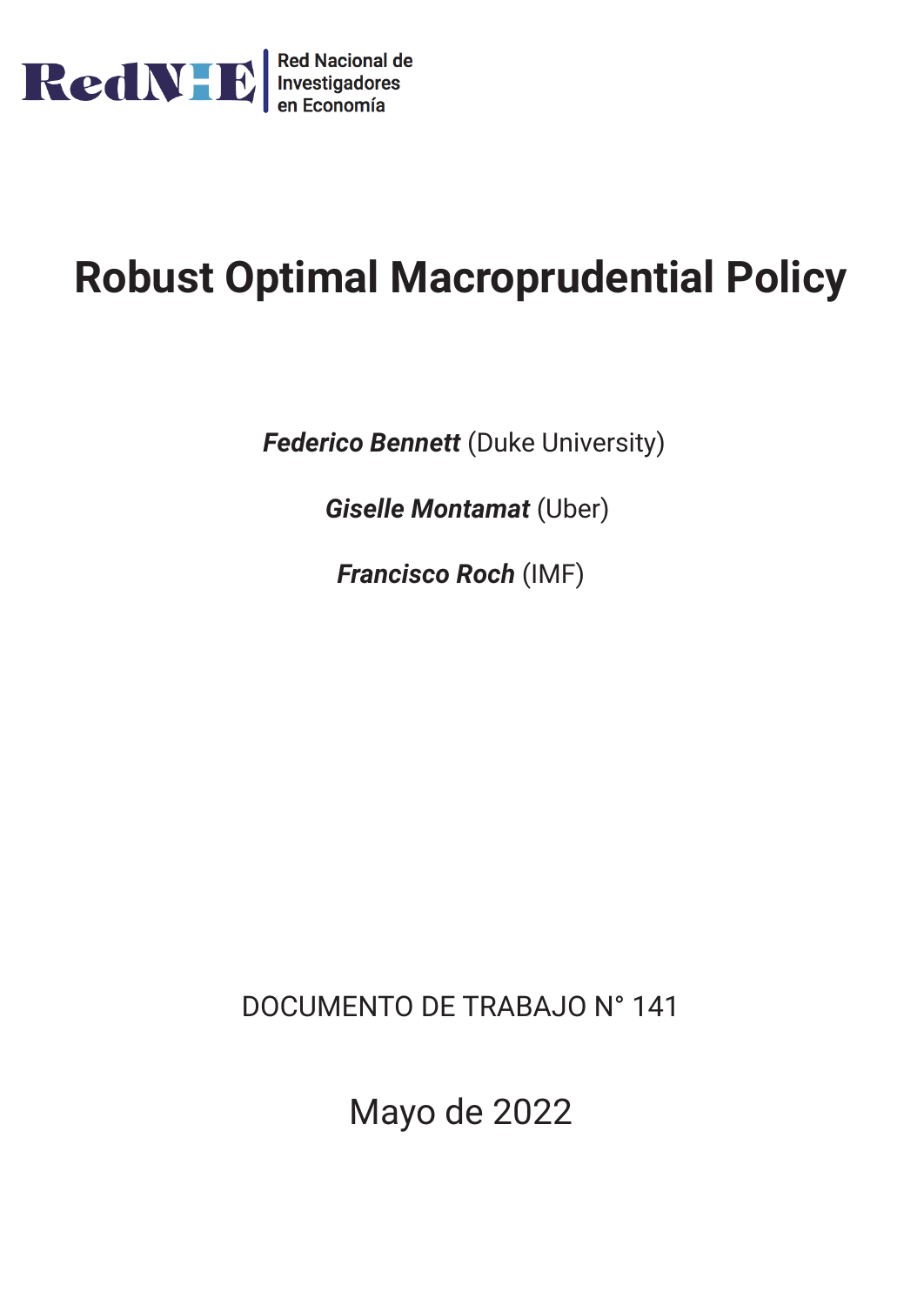Los documentos de trabajo de la RedNIE se difunden con el propósito de generar comentarios y debate, no habiendo estado sujetos a revisión de pares. Las opiniones expresadas en este trabajo son de los autores y no necesariamente representan las opiniones de la RedNIE o su Comisión **Directiva** 

The RedNIE working papers are disseminated for the purpose of generating comments and debate, and have not been subjected to peer review. The opinions expressed in this paper are exclusively those of the authors and do not necessarily represent the opinions of the RedNIE or its Board of Directors.

# Citar como:

Bennett, Federico, Giselle Montamat y Francisco Roch (2022). Robust Optimal Macroprudential Policy. *Documento de trabajo RedNIE N°141.*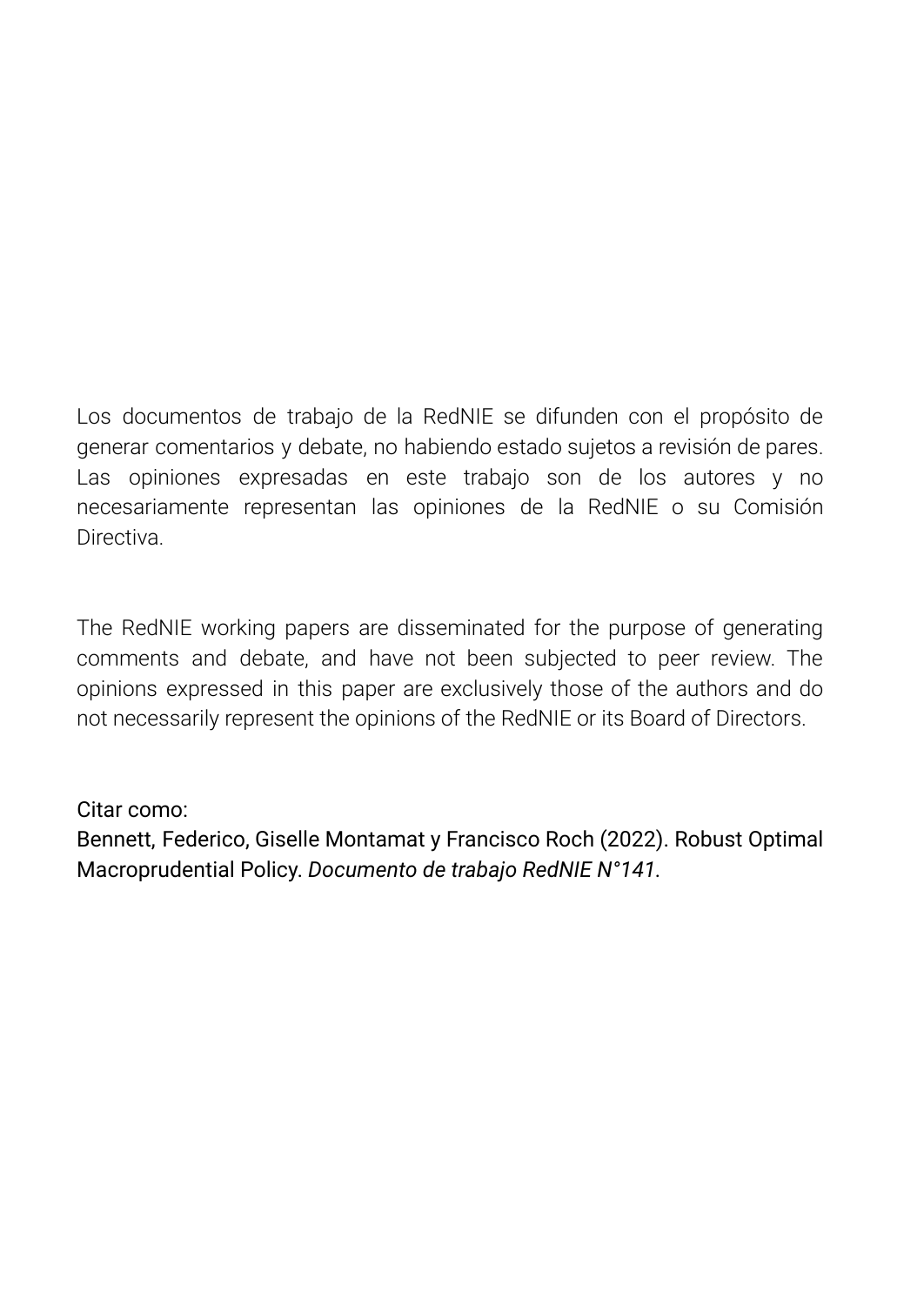# Robust optimal macroprudential policy<sup>∗</sup>

Federico Bennett Giselle Montamat Francisco Roch Duke University Uber IMF

April 17, 2022

#### **Abstract**

We consider how fear of model misspecification on the part of the planner and/or the households affects welfare gains from optimal macroprudential taxes in an economy with occasionally binding collateral constraints as in Bianchi (2011). In this setup, the decentralized equilibrium may differ from the social planner's equilibrium both because of the pecuniary externalities associated with the collateral constraint and because of the paternalistic imposition of the planner's beliefs when designing policy. When robust agents have doubts about the model, they create endogenous worst-case beliefs by assigning a high probability to low-utility events. The ratio of worst-case beliefs of the planner over the household's captures the degree of paternalism. We show that this novel channel could render the directions of welfare gains from a policy intervention ambiguous. However, our quantitative results suggest that doubts about the model need to be large in order to make a "laissez-faire regime" better than an intervention regime.

**JEL Classification** D62, E32, E44, E62, F32, F41, G01, H21

**Keywords** Robust Control, Model Uncertainty, Optimal Taxation, Sudden Stops, Financial Crises.

<sup>∗</sup>For their comments and suggestions we thank Javier Bianchi, two anonymous referees, Suman Basu, Emine Boz, Laura Castillo-Martinez, Marcos Chamon, Gita Gopinath, Andrea Lanteri, Demian Pouzo, Ignacio Presno, Francisco Roldan, and the participants at several academic seminars. The views expressed in this paper are those of the authors and do not necessarily represent those of the IMF, its Executive Board, or management.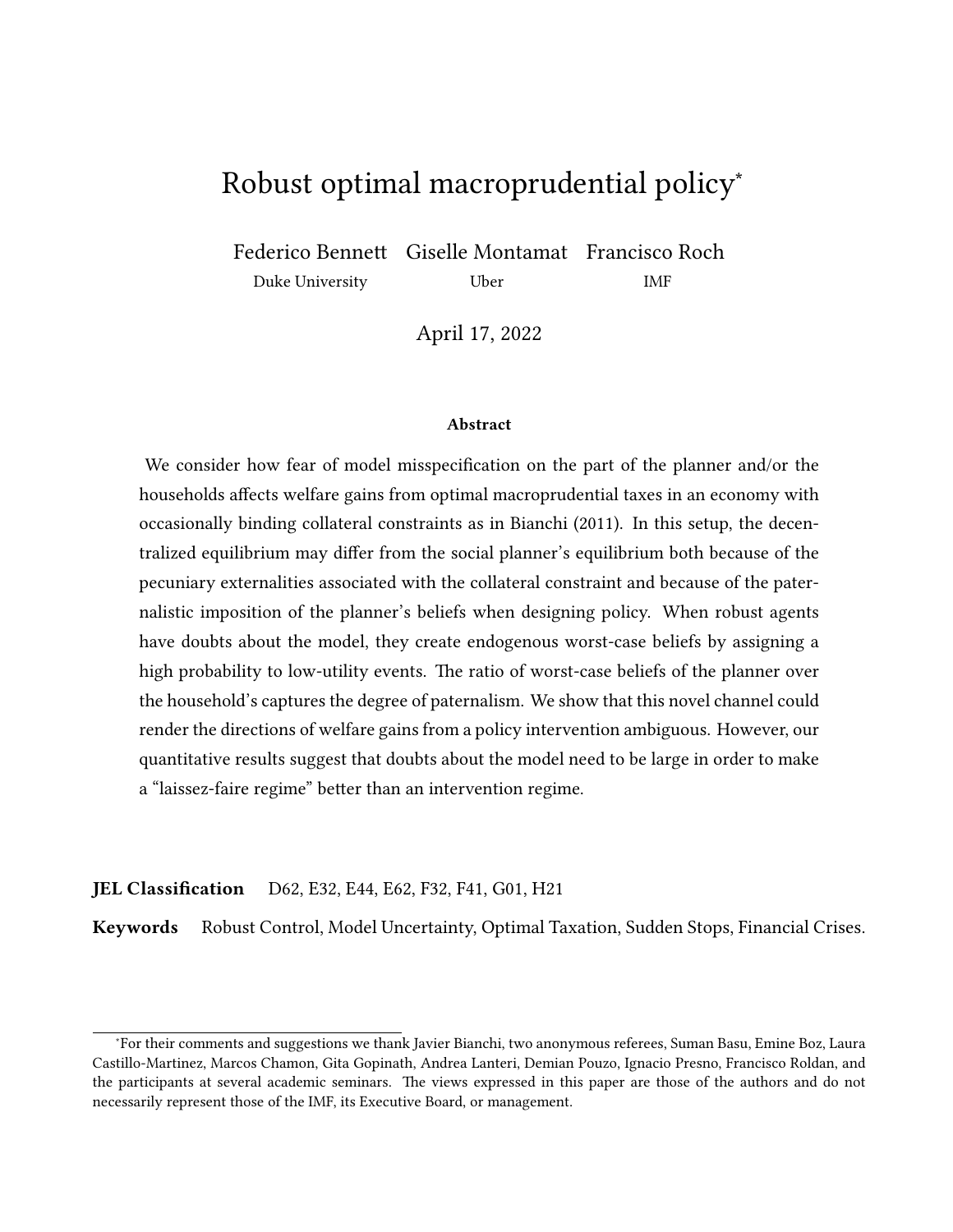# **1 Introduction**

Since the global financial crisis there has been a new push in favor of macroprudential regulation in order to safeguard financial stability both in advanced and emerging countries. Figure [1](#page-4-0) provides information on macroprudential policy measures taken by IMF member countries from a survey conducted in 2018. It shows that most of these tools are aimed at managing liquidity and currency mismatches in the balance sheets of the banking sector, as well as restricting credit (e.g., capital buffers and loan to value caps).<sup>[1](#page-3-0)</sup> The survey also reports that there are, on average, nine macroprudential instruments in place per country (as of 2018). Following the seminal papers by Bianchi and Mendoza (2010) and Bianchi (2011), several studies have analyzed how different financial frictions can lead to inefficient overborrowing which justifies the implementation of these regulatory measures. The average tax on debt reported in the literature varies from 3.6 to 5 percent, which almost eliminates the long-run probability of financial crises. However, the welfare gains are usually not too large and sometimes even ambiguous. The benefits of macroprudential policies are even less clear in the midst of uncertainty about the nature of the shocks the economy might be subject to. Thus, much debate remains on whether prudential taxes should at all be imposed given the possibility that the model regulators have in mind may not be an accurate characterization of the real world. Both in academic and policy circles, it is relevant to analyze how robust these optimal prudential taxes are to potential misspecifications of the model that governs the shocks to the economy. Our paper informs this debate by concluding that, even when regulators design policy based on an "incorrect" model, for *reasonable levels of* misspecification macroprudential policies are generally welfare improving.

This paper illustrates how macroprudential policies that are robust to model misspecification (Hansen and Sargent, 2011) generally lead to welfare gains, which can indeed be significant when the policy maker engages in prudent behavior while the household does not. Specifically, robust policies refer to the case where the decision maker is not sure about the probabilities that are governing

<span id="page-3-0"></span><sup>1</sup>BIS-FSB-IMF (2016) defines macroprudential policy as the use of primarily prudential tools to limit systemic risk which pursues three interlocking objectives: (i) contain build-up of cyclical vulnerabilities, (ii) limit structural vulnerabilities, and (iii) build resilience.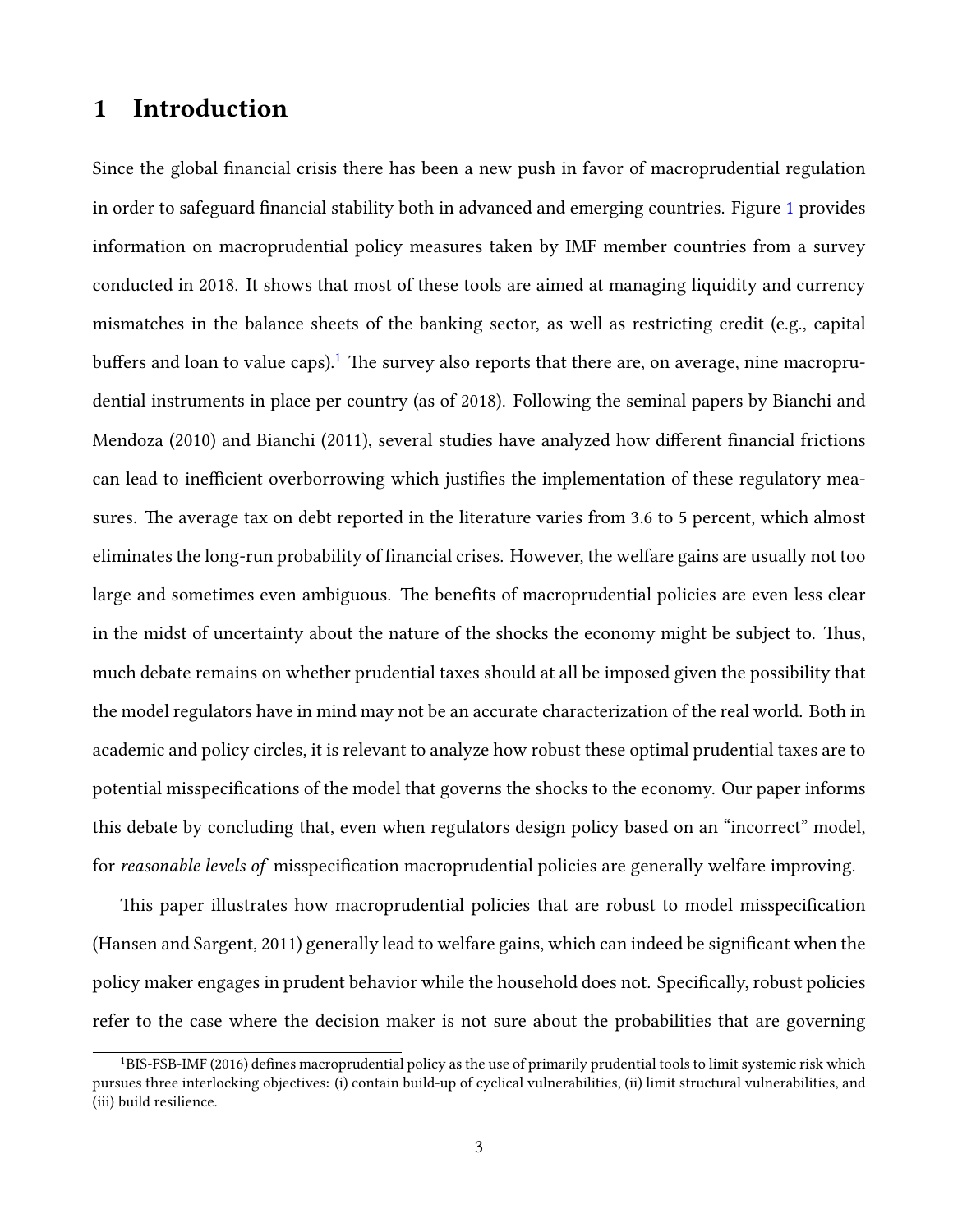#### **Figure 1:** Number of Broad Based Tools

<span id="page-4-0"></span>

Note: This figure shows the number of broad based tools reported by 141 countries in the Macroprudential Policy Survey of 2018. Numbers denote frequency of measures reported; percentages denote the share among total measures reported.

the evolution of shocks in the economy. Instead of considering just one probability distribution (a reference model), the planner will account for the fact that there is a set of distributions for shocks that could fit the data as well as the reference model, and should implement a policy that is optimal under the worst case scenario (i.e., the policy that does not create vulnerabilities if one of the nonreference models turns out to be the true one). $^2$  $^2$  In the words of Hansen and Sargent (VOX - 2019): "Prudent decision making should acknowledge what we do not know… Policy makers should strive to quantify the dimensions of their ignorance and adjust their decisions accordingly."

We evaluate the robustness of macroprudential instruments by introducing fear of model misspecification into the canonical model of optimal macroprudential policies developed in Bianchi (2011). This paper rationalizes and justifies the need for macroprudential policy on the basis of a financial friction that generates sudden stops within the business cycle. This friction takes the form of an occasionally binding collateral constraint that generates a pecuniary externality. Specifically, the value of the collateral that constrains households' borrowing depends on aggregate indebtedness. However, given that individuals are price takers, they fail to internalize how their borrowing decisions impact the price of the collateral. This externality leads to inefficient overborrowing. Instead,

<span id="page-4-1"></span><sup>&</sup>lt;sup>2</sup>The optimal policy under the worst-case scenario guarantees that one is not worse-off compared to the worst-case outcome if the actual probability distribution turns out to be another one. You are, however, worse-off than the outcome derived from the optimal policy under that true distribution.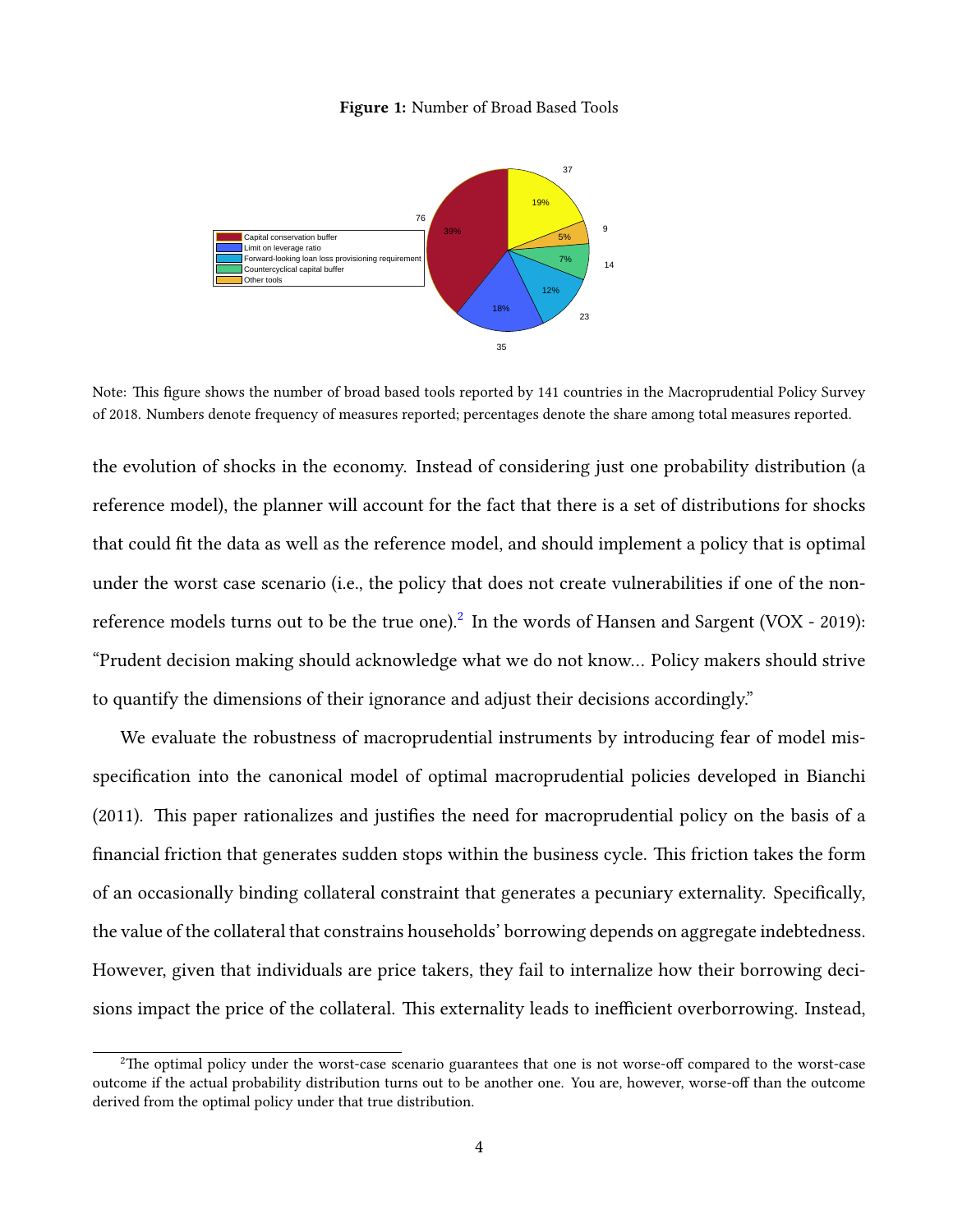the planner internalizes the pecuniary externality and increases precautionary savings that can reduce both the magnitude and likelihood of a crisis when the collateral constraint becomes binding. Bianchi (2011) shows that the efficient allocation can be achieved through the implementation of macroprudential debt taxes.

Our contribution is to adapt this workhorse model to an environment in which there is a fear of model uncertainty from both the planner and/or households following the framework in Hansen and Sargent (2011). We take the model in Bianchi (2011) as our benchmark model, in which both the planner and household make their optimal decisions under the true probability distribution. Under model misspecification, agents fear that the transition probabilities they are considering may not be the correct ones. Thus, they will now make their optimal decisions by considering a set of alter-native probabilities that are not too far from the reference model.<sup>[3](#page-5-0)</sup> Under robustness, agents make their optimal decisions as if an "evil" agent chooses the worst-case density among all those possible distributions surrounding the reference distribution. In this setup, the decentralized equilibrium may differ from the social planner's equilibrium both because of the pecuniary externalities associated with the collateral constraint and because of the paternalistic imposition of the planner's beliefs when designing policy. When robust agents have doubts about the model, they create endogenous worst-case beliefs by assigning a high probability to low-utility events. The ratio of worst-case beliefs of the planner over the household's captures the degree of paternalism.

When the views of the world differ between planner and household, or these are different than the true underlying model, intervention via macroprudential taxes can result in smaller welfare gains or even losses. These losses can occur when the social planner imposes, by means of its paternalistic motive, an incorrect view of the world. While this is a theoretical possibility, in our quantitative analysis we find that, for a reasonable degree of robustness, even when "mistaken", a social planner's intervention generates welfare gains. The inneficiency introduced by imposing an incorrect view of the world is small relative to the efficiency gains from internalizing the pecuniary externality.

<span id="page-5-0"></span><sup>&</sup>lt;sup>3</sup>To discipline how far they can be from the reference distribution, Hansen and Sargent suggest using the notion of relative entropy.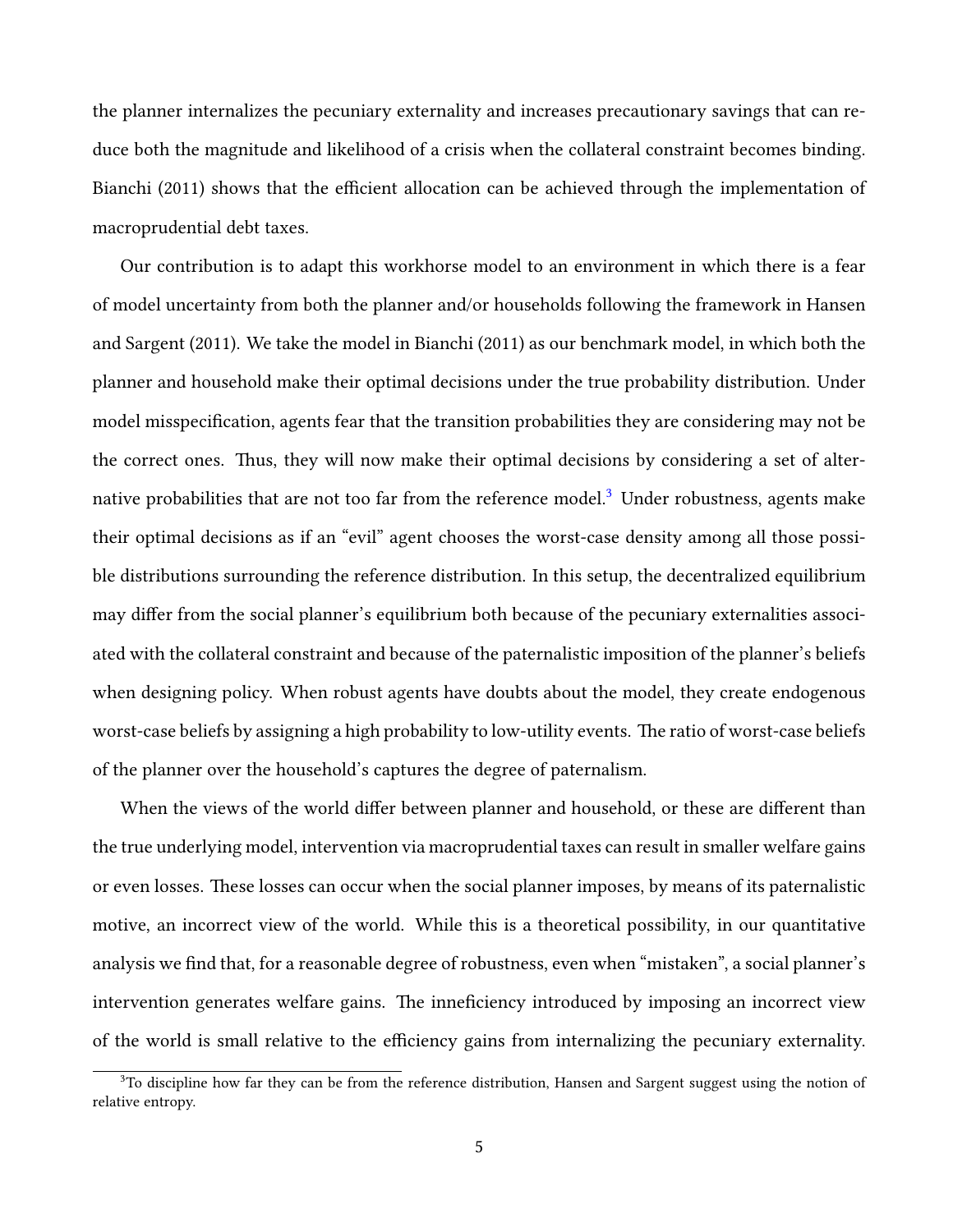Moreover, if it were the case that the robust social planner's beliefs are correct, welfare gains can be sizeable and indeed larger than those implied without considering robustness.

Our results are four-fold. First, we find that introducing fear of model misspecification leads the planner to increase savings, for precautionary motives, in every possible state of the world when the collateral constraint is not binding. The reason behind this result is that she is now assigning higher probabilities to worse shocks tomorrow relative to the case without robustness. We note, however, that these precautionary motives are weaker than those of a non-robust planner that instead features higher risk aversion. Decisions under robustness and under higher risk aversion are very similar close to the binding region because a robust planner is assigning a high probability to future negative shocks and thus behaves similarly to a high risk-averse agent. But the further away the economy is from this binding region, the worst-case scenario is a more favorable one and so a robust planner chooses levels of debt higher than would a more risk-averse agent who remains cautious.

Second, we find that the optimal taxes over the region at which the collateral constraint is close to binding depend on the planner's degree of robustness relative to the household's. For instance, if we model a planner who fears misspecification while households make their decisions under the reference model, then the difference between the planner and households' debt levels widens and leads to higher macroprudential taxes than in Bianchi (2011). For the purposes of correcting pecuniary externalities, taxes are needed when bond holdings are close to the region where the constraint is binding. In addition, for the purpose of saving as a precaution against the worst-case scenario in the future, this widening of the optimal bond holdings justifies the introduction of higher taxes to reduce households' borrowing over all the non-binding region. In the long-run, a robust planner imposes taxes that are about 5 percentage points higher than a non-robust planner.

Third, our main contribution is to provide an answer to whether a planner should ex-ante intervene and implement a macroprudential tax when there is model uncertainty. Although taxes are higher than in the non-robust case, these will not result in larger welfare gains if shocks are truly governed by the reference model. If households also make choices that are robust to model misspec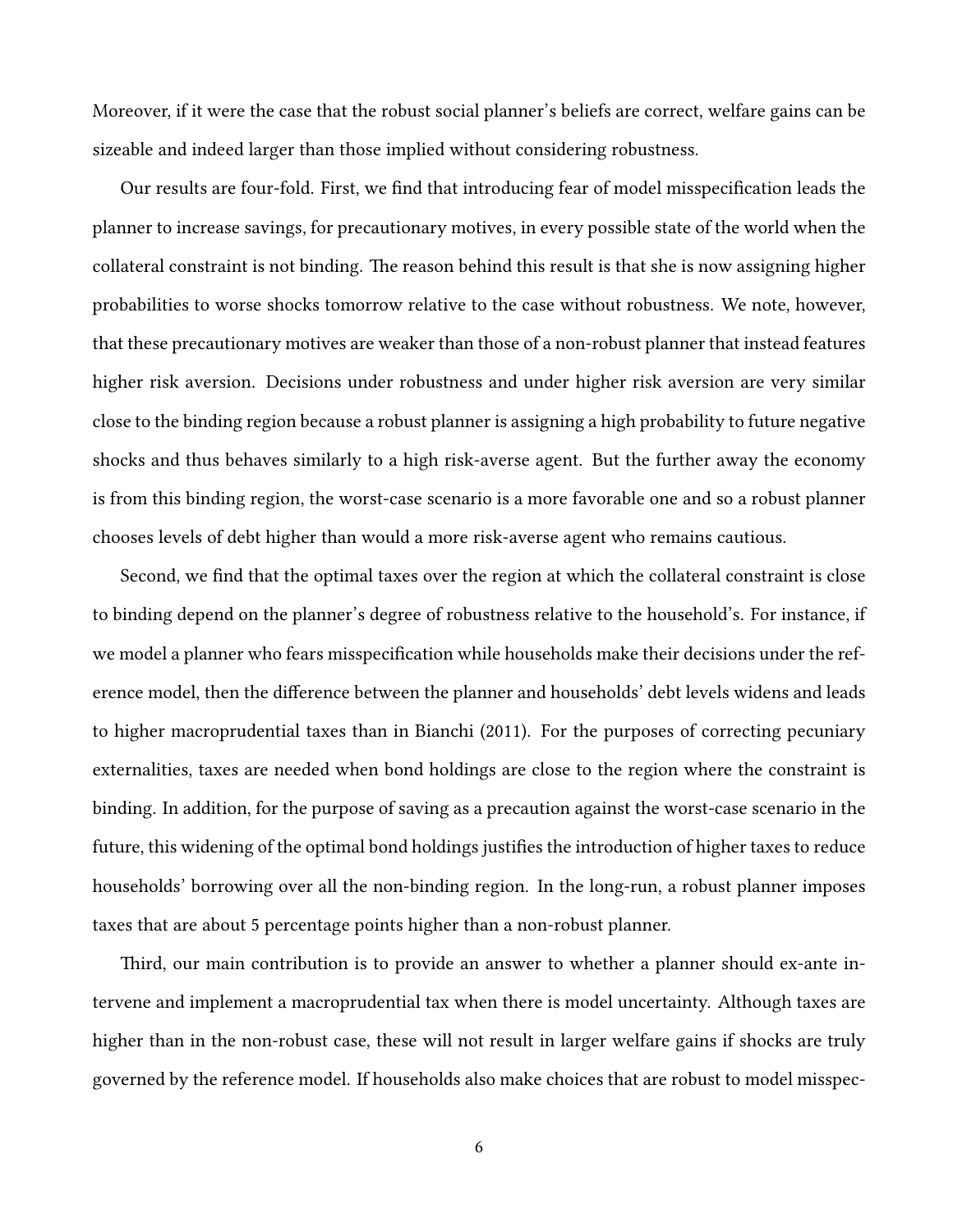ification, the gains are significantly reduced. This is because the household already saves more as a precaution against future bad shocks, indirectly addressing the overborrowing problem due to the pecuniary externality. A highly-robust planner "underborrows" and induces welfare losses. However, if the worst-case scenario that the robust agents fear is the one that actually governs the evolution of shocks, then welfare gains are among the largest we find. Overall, we find that an ex-ante intervention is generally welfare improving even in cases in which the social planner is "wrong"' (i.e., her beliefs do not coincide with the actual model generating the shocks). Doubts about the model need to be implausibly high in order to maker a "laissez-faire regime" better than an intervention regime.

Fourth, we find that the long run probability of a crisis is further reduced by a robust planner's allocation relative to what a non-robust planner achieves because introducing model uncertainty leads to higher savings overall. This result holds even if the social planner is wrong about the underlying probability model generating the shocks.

This paper relates mainly to two strands of the literature. First, following the seminal contribution of Bianchi (2011), a vast literature has emerged that rationalizes macroprudential policies as measures to minimize the effects of distortions arising from financial frictions. Relative to Bianchi (2011), Benigno et al (2013) analyze a production economy model in which the pecuniary externality arises because agents fail to internalize the effect of their decisions on the relative price of non-tradable goods. Boz et al (2012) highlight the importance of considering the information set of policymakers in the design of macroprudential policies. Schmitt-Grohe and Uribe (2017) characterize the optimal capital control policy in an economy with a collateral constraint in which both tradable and non-tradable goods have collateral value, and find that, contrary to the general wisdom, the optimal prudential policy is procyclical. Acosta et al (2019) extend the model of Bianchi (2011) by incorporating an Ss-type cost of implementing macroprudential taxes to generate "sticky" optimal capital controls. Basu et al (2020) develop a micro-founded model that characterizes optimal monetary policy, capital controls, and foreign exchange intervention. While all these papers justify the use of macroprudential policies, they do not consider the robustness of the optimal policy (in the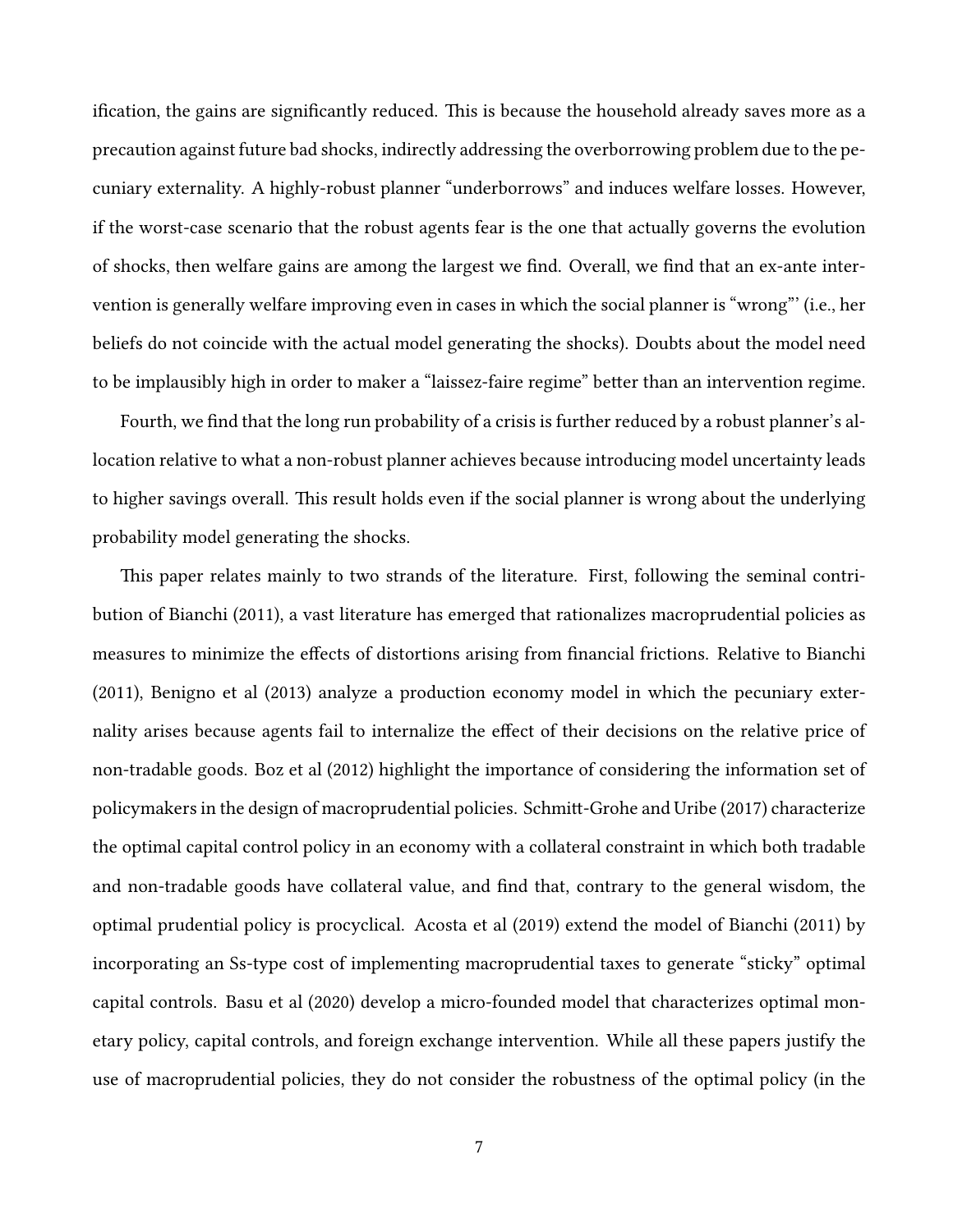sense of Hansen and Sargent, 2011) which is the focus of our paper.

Second, our study relates to the literature on robust control methods pioneered by Hansen and Sargent (2011). A growing theoretical macro literature extend canonical models to the case in which the social planner and/or private agents fear model misspecification and search for robust policies under worst-case scenarios. Pouzo and Presno (2016) and Roch and Roldan (2022) show that the introduction of robust international lenders have imporant quantitative implications in sovereign default models. Adam and Woodford (2012) introduce the robustness framework in a New Keynesian model to analyze optimal robust monetary policy. Bidder and Smith (2012) develop an algorithm to apply robust control methods within nonlinear DSGE models, and show that the interaction between time varying risk and robustness provides an amplification mechanism for volatility shocks (which they interpret as animal spirits). Karantounias (2013, 2020) show that the degree of paternalism and pessimistic expectation management are the key forces shaping optimal policy in setups with model uncertainty. Finally, Young (2012) is the paper closest to ours as it also studies robust macroprudential policy. They consider a production economy with occasionally binding constraints as well. But we differ from them in two aspects: (i) they take into consideration policies that are not prudential in spirit, but rather they focus more on interventions that occur at the time of a crisis (i.e., when the collateral constraint binds); and, (ii) we examine more carefully how to interpret results when we have planner and/or agents that actually disagree on the view of the world that they have.

The rest of this paper proceeds as follows. First, Section [2](#page-8-0) lays out the canonical model of pecuniary externalities developed by Bianchi (2011) and adds model misspecification following the approach of Hansen and Sargent (2011). Section [3](#page-18-0) presents the quantitative results. Finally, Section [4](#page-37-0) concludes.

# <span id="page-8-0"></span>**2 A model of ocassionally binding constraints with robustness**

In this section, we extend the canonical model of occasionally binding constraints à la Bianchi (2011) to allow for model uncertainty by applying the robustness framework of Hansen and Sargent (2011).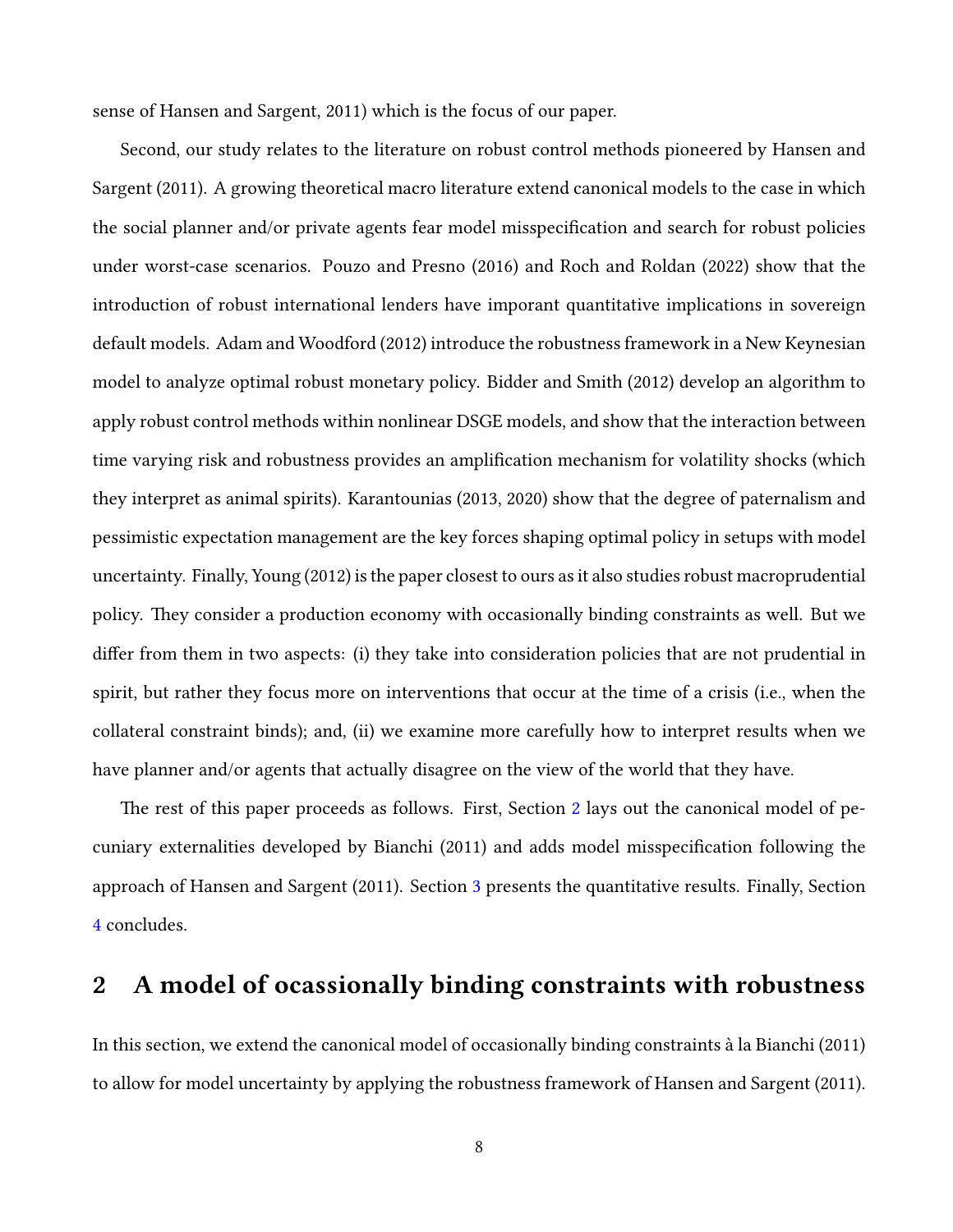We discuss how to interpret fear of misspecification and what it entails in terms of welfare gains when the household and the planner share different views of the world.

Time is discrete. We study an infinite-horizon small open economy that receives a stochastic endowment stream of tradable goods,  $y_t^T$ , and non-tradable goods,  $y_t^N$ . Let  $y_t \equiv (y_t^T, y_t^N)$  be a discrete-state Markov chain with transition probabilities given by  $\pi(y_{t+1}|y_t)$  for all  $t > 0$ , and  $y_0$ given. There is a representative household who derives utility from the consumption of tradable goods,  $c_t^T$ , and non-tradable goods,  $c_t^N$ . In particular, the agent's period payoff function takes the form

$$
u(c_t^T, c_t^N) = \frac{1}{1 - \sigma} \left( [\omega(c_t^T)^{-\eta} + (1 - \omega)(c_t^N)^{-\eta}]^{-1/\eta} \right)^{1 - \sigma}
$$

where  $\sigma$  is the coefficient of relative risk aversion,  $\frac{1}{1+\eta}$  is the elasticity of substitution between consumption of tradable and non-tradable goods, and  $\omega \in (0,1)$  is a share parameter.

Households can only issue a single non-contingent, one-period, risk-free bond available to the agent denominated in terms of the tradable good that pays a fixed interest rate *r*. Their sequential budget constraint is then given by

$$
b_{t+1} + c_t^T + p_t^N c_t^N = b_t (1+r) + y_t^T + p_t^N y_t^N
$$
\n(1)

where  $b_{t+1}$  denotes the bond holdings chosen by the household in period  $t$  (negative values denote debt), and  $p_t^N$  denotes the relative price of non-tradable goods in terms of tradable goods.

An occasionally-binding borrowing constraint limits households' debt to a fraction  $\kappa^N$  of nontradable income and a fraction *κ <sup>T</sup>* of tradable income. Then, the collateral constraint is given by

<span id="page-9-0"></span>
$$
b_{t+1} \ge -(\kappa^N p_t^N y_t^N + \kappa^T y_t^T) \tag{2}
$$

### **2.1 Equilibrium and fears of model misspecification**

Robust households distrust the probability model which dictates the evolution of *y<sup>t</sup>* . They entertain  $\pi(y_{t+1}|y_t)$  as their reference model but fear that it is misspecified. Thus, a robust household doubts the joint density  $\pi(y^t)$  and considers a set of alternative distorted distributions  $\tilde{\pi}(y^t)$  for all  $(t,y^t),$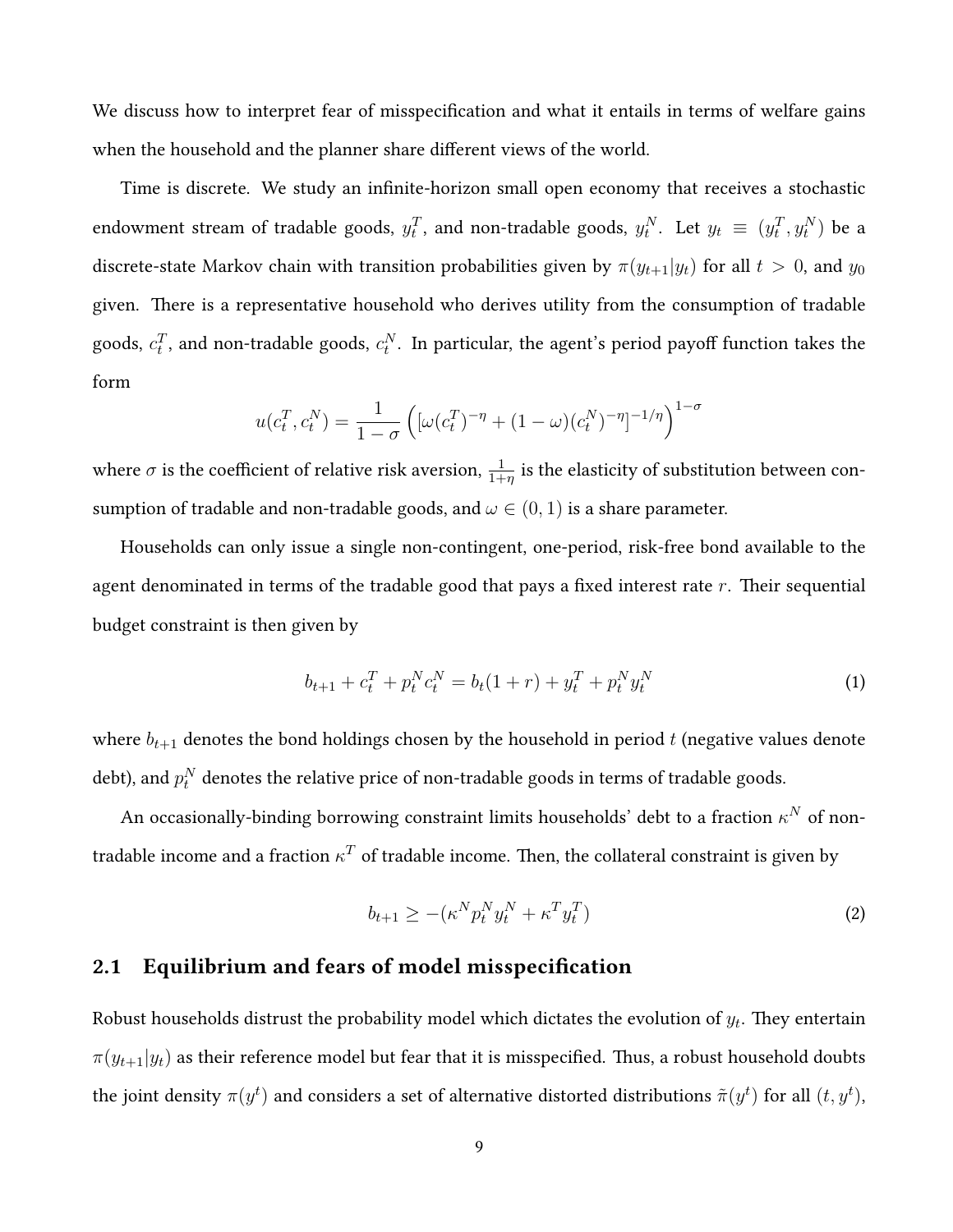where  $y^t = (y_0, ..., y_t)$  denotes the history of realizations of the endowment up to  $t.$  These alternative probability models are assumed to be absolutely continuous with respect to the reference model and, by means of the Radon-Nikodym theorem, can be represented in terms of a non-negative random variable  $M_t(y^t)$  that is a measurable function of  $y^t$  given by

$$
M_t(y^t) = \begin{cases} \frac{\tilde{\pi}(y^t)}{\pi(y^t)} & \text{if } \pi(y^t) > 0\\ 1 & \text{if } \pi(y^t) = 0 \end{cases}
$$
 (3)

and  $M_0 = 1$ . Let  $E_t$  be the expecation operator with respect to the reference model conditional on the information set at period  $t$ . It follows that  $M_t$  is a martingale with respect to the reference model, i.e.,  $E_t(M_{t+1}) = M_t$ , and we set  $M_0 = 1$ . We can decompose  $M_t$  by defining the conditional likelihood ratio  $m_{t+1} \equiv \frac{M_{t+1}(y^{t+1})}{M_{t}(y^{t})}$  $\frac{t+1(y^{e+1})}{M_t(y^t)}$  as

$$
m_{t+1}(y_{t+1}|y^t) = \begin{cases} \frac{\tilde{\pi}(y_{t+1}|y^t)}{\pi(y_{t+1}|y_t)} & \text{if } \pi(y^{t+1}) > 0\\ 1 & \text{if } \pi(y^{t+1}) = 0 \end{cases}
$$
 (4)

with  $m_{t+1} \geq 0$  and  $E_t(m_{t+1}) = 1$ , to guarantee that the distorted probability is a well-defined probability measure. The martingale representation twists the measures implicit in the reference model so as to obtain absolutely continuous measures that represent distorted models contemplated by the household. Under these twisted measures we are able to take expectations with respect to the alternative distribution  $\tilde{\pi}(y^t)$ :  $E_{\tilde{\pi}}(X_{t+1}|y^t) = E(m_{t+1}X_{t+1}|y_t)$ , for some random variable  $X_t$ .

Following Hansen and Sargent (2011), we assume that a robust household features multiplier preferences to capture concerns about potential model misspecification:

<span id="page-10-0"></span>
$$
\min_{m_{t+1}, M_t} E_0 \left[ \sum_{t=0}^{\infty} \beta^t M_t \{ u(c_t^T, c_t^N) + \beta \theta_A E_t[m_{t+1} log(m_{t+1})] \} \right]
$$
(5)

subject to  $M_{t+1} = m_{t+1}M_t$ ,  $E_t(m_{t+1}) = 1$ ,  $M_0 = 1$ , and  $\theta_A \geq \theta$ .

Multiplier preferences lead our households to distort their reference model and seek rules that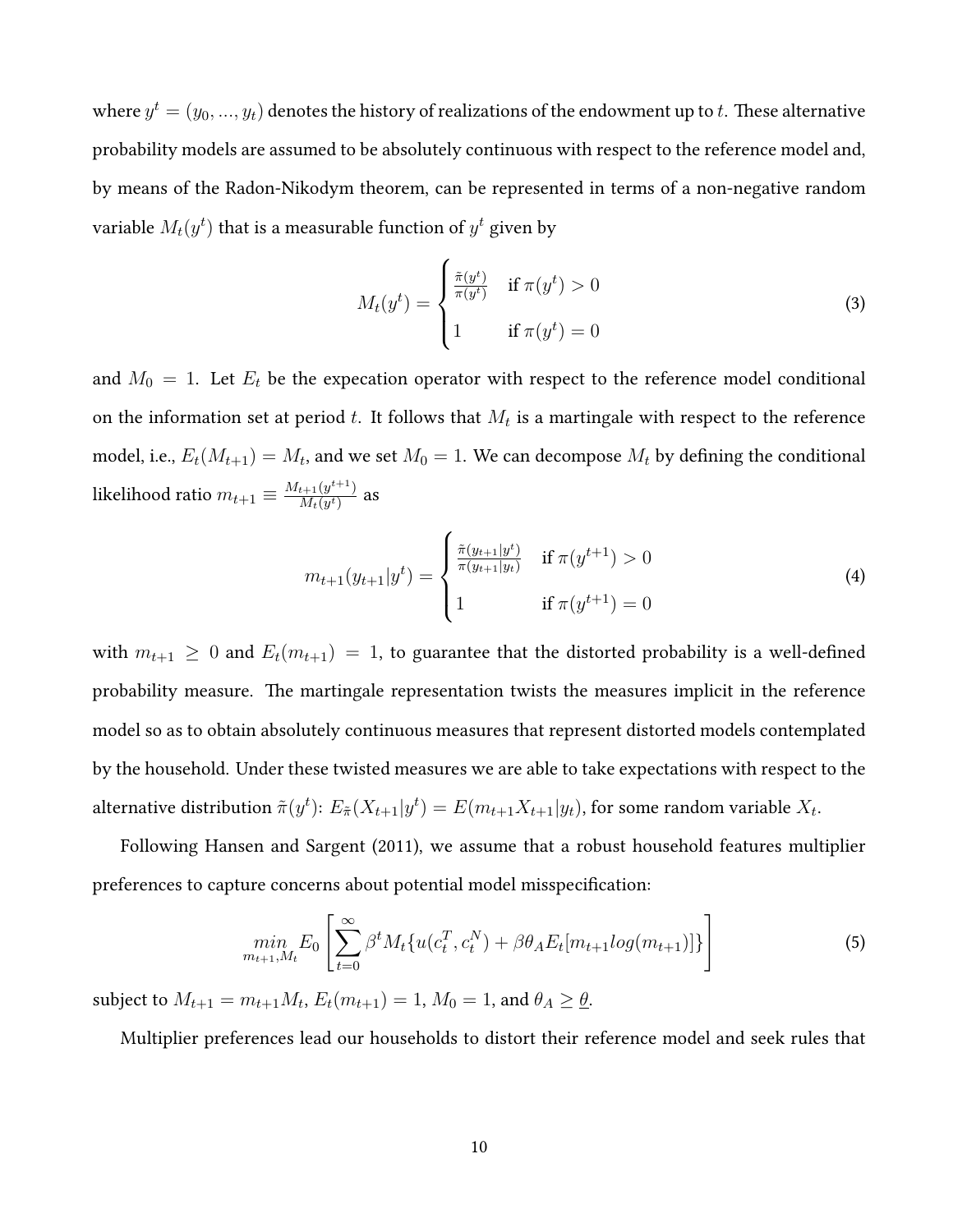perform well under a variety of possible models that are statistically close to the reference model.<sup>[4](#page-11-0)</sup> A common metaphor is that households choose their actions to maximize utility while a fictitious 'evil agent' chooses a probability distribution (or equivalently a sequence of conditional likelihood ratios,  $m_{t+1}$ ) to minimize that same utility. As a result, the action chosen performs well across a range of possible specification errors of the reference model. The second term in([5\)](#page-10-0) represents the relative entropy associated with a given distortion. Thus, the overall utility includes a gain from the entropy of the distribution used with respect to the reference model (resulting in an entropy cost incurred by the evil agent), which limits the size of the distortions that are considered. The key parameter is the marginal cost of relative entropy, *θA*, which regulates the degree to which the minimizing agent is penalized for contemplating alternative models that are too far from the reference model.

Let  $V$  be the value function of the household,  $B_t$  the aggregate level of debt,  $\Gamma(B_t,y_t)$  the household's perceived law of motion for aggregate bond holdings, and  $\tilde{p}^N(B_t,y_t)$  the household's forecast price function for non-tradable goods. Invoking results in Hansen and Sargent (2011), the recursive representation of the robust household's max-min problem is given by

<span id="page-11-1"></span>
$$
V(B_t, b_t, y_t) = \max_{c_t^N, c_t^T, b_{t+1}} \min_{m_{t+1}} u(c_t^T, c_t^N) + \beta E \left[ \theta_A m_{t+1} \log (m_{t+1}) + m_{t+1} V(B_{t+1}, b_{t+1}, y_{t+1}) \right] \tag{6}
$$

subject to

$$
b_{t+1} + c_t^T + p_t^N c_t^N = b_t (1+r) + y_t^T + p_t^N y_t^N
$$

$$
b_{t+1} \ge -(\kappa^N p_t^N y_t^N + \kappa^T y_t^T)
$$

$$
B_{t+1} = \Gamma(B_t, y_t) , p_t^N = \tilde{p}^N(B_t, y_t) , E[m_{t+1}] = 1 , m_{t+1} \ge 0 , \theta_A \in (\underline{\theta}, +\infty)
$$

The solution to the inner minimization problem in([6](#page-11-1)) yields the worst-case beliefs of the robust household, denoted with asterisks in the expression below

$$
m_{t+1}^* = \frac{e^{-V(B_{t+1},b_{t+1},y_{t+1})/\theta_A}}{E[e^{-V(B_{t+1},b_{t+1},y_{t+1})/\theta_A}]}
$$

<span id="page-11-0"></span><sup>4</sup>Stzralecki(2011) shows that a large class of uncertainty-averse preferences can be related to the axiomatization of multiplier preferences.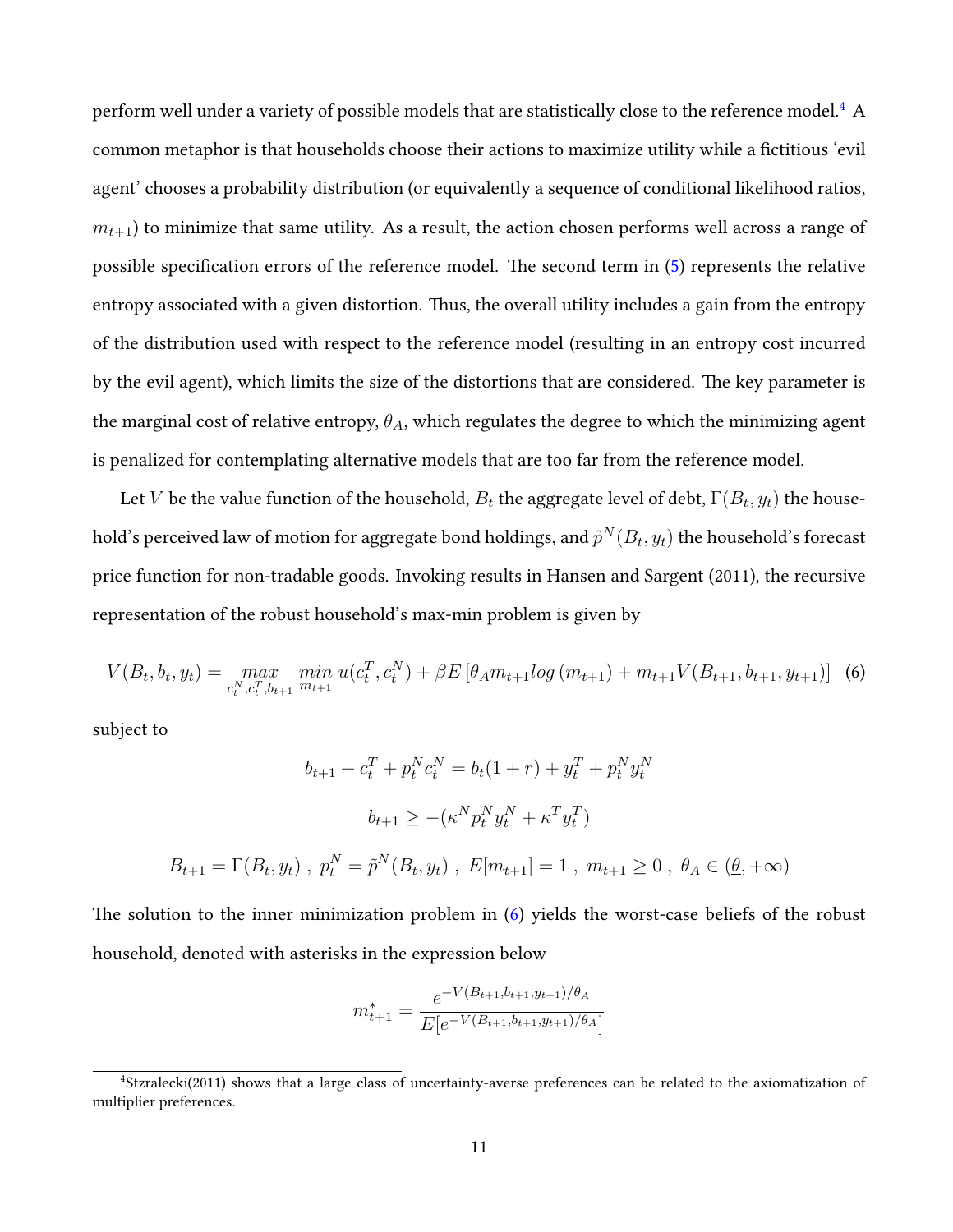Note that the household assigns higher probability distortions to low utility states, which are associated with bad shocks in the endowment of tradable and non-tradable goods. Also, as  $\theta_A \to \infty$  the probability distortions to the reference model vanish, and([5](#page-10-0)) collapses to standard expected utility. Substituting this solution into the original problem, we can express the Bellman equation in [\(6\)](#page-11-1) with the familiar risk-sensitive form

<span id="page-12-2"></span>
$$
V(B_t, b_t, y_t) = \max_{c_t^N, c_t^T, b_{t+1}} u(c_t^T, c_t^N) - \beta \theta_A \log \left( E[e^{-V(B_{t+1}, b_{t+1}, y_{t+1})/\theta_A} | B_t, b_t, y_t] \right)
$$
(7)

where the expectation is with respect to the transition density given by the reference model.

**Definition 1.** A recursive competitive equilibrium is defined by a price function  $\tilde{p}^N(B_t, y_t)$ , a law of *motion for aggregate bond holdings (* $B_{t+1} = \Gamma(B_t, y_t)$ *), belief distortions*  $m^*_{t+1}$ *, and household decision* rules  $(b_{t+1}(B_t,y_t,b_t),c^T(B,y,b),c^N(B_t,y_t,b_t))$  with the associated value function ( $V(B_t,y_t,b_t)$ ), such *that:*

- Given  $\tilde{p}^N(B_t, y_t)$ ,  $\Gamma(B_t, y_t)$ , and  $m_{t+1}^*$ , decision rules and value function solve the household's *maximization problem in [\(6\)](#page-11-1).*
- Given  $\tilde{p}^N(B_t, y_t)$ ,  $\Gamma(B_t, y_t)$ , household's decision rules and value function,  $m_{t+1}^*$  solve the alter *ego's minimization problem in [\(6](#page-11-1)).*
- *• Markets clear:*

<span id="page-12-0"></span>
$$
y_t^N = c^N(B_t, y_t, b_t)
$$
\n
$$
(8)
$$

<span id="page-12-1"></span>
$$
\Gamma(B_t, y_t) + c^T(B_t, y_t, b_t) = y_t^T + B_t(1+r)
$$
\n(9)

*• The perceived law of motion of aggregate bond holdings coincides with the actual law of motion induced by the household's choice, and the price of non-tradables taken as given equals the one obtained from the optimal decisions:*

$$
B_{t+1} = \Gamma(B_t, y_t) = b_{t+1}(B_t, y_t, B_t)
$$
\n(10)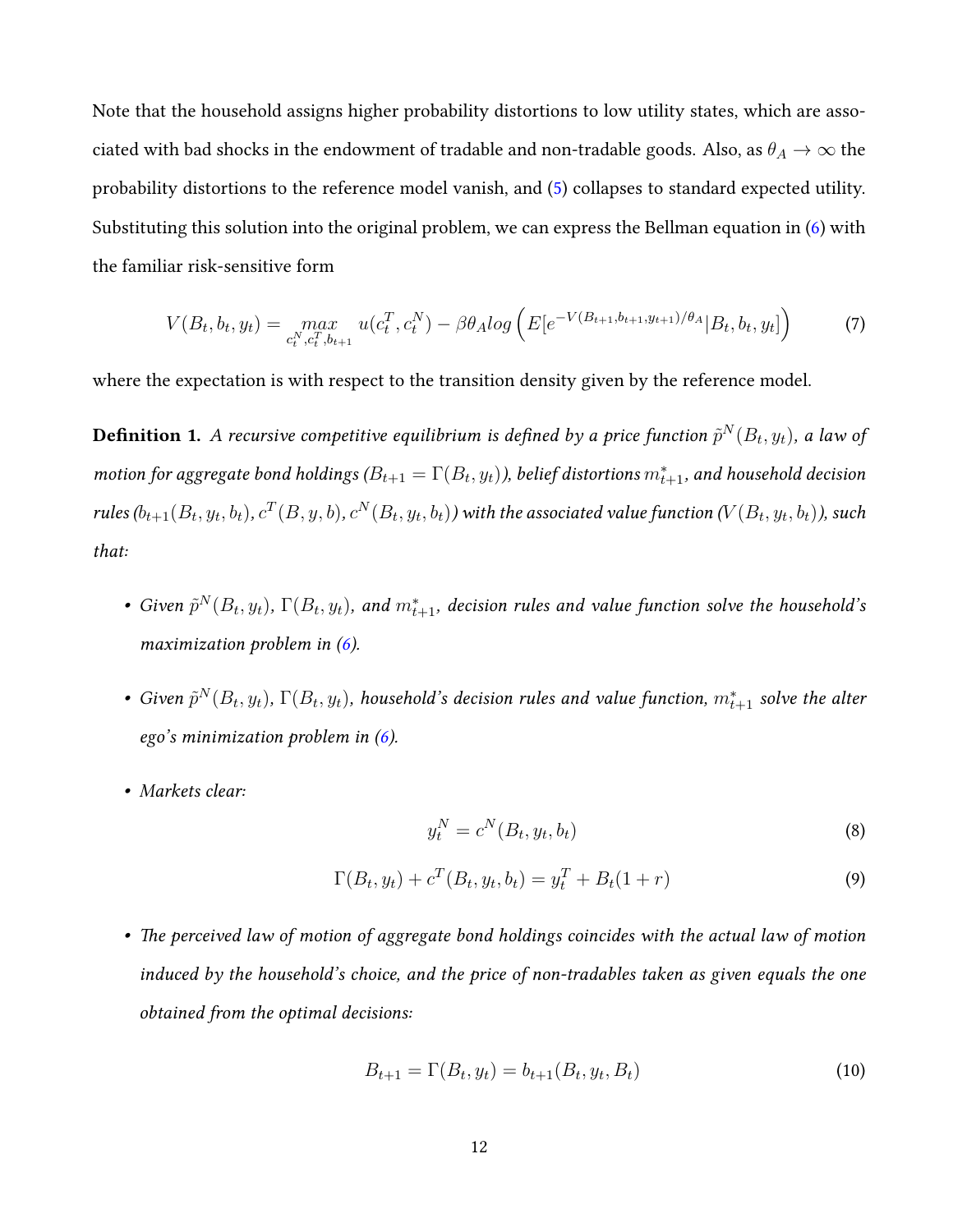<span id="page-13-0"></span>
$$
\tilde{p}^{N}(B_{t}, y_{t}) = \frac{1 - \omega}{\omega} \left( \frac{y_{t}^{T} + B_{t}(1+r) - \Gamma(B_{t}, y_{t})}{y_{t}^{N}} \right)^{\eta + 1}
$$
\n(11)

#### **2.2 Social Planner's Problem**

A planner is constrained by the same credit limit of the households and chooses the level of debt but lets the goods markets clear competitively (and this determines quantities and prices). The households receive the proceeds from the credit choices of the planner in a lump sum fashion. Formally, this means that the planner solves a utility maximization problem subject to the collateral constraint [\(2\)](#page-9-0), resource constraints (i.e. market clearing  $(8)-(9)$  $(8)-(9)$  $(8)-(9)$ ) and an implementability constraint (i.e. competitive prices([11](#page-13-0))).

Similarly to households, we also attribute fears of model misspecification to the planner. A robust planner also distrusts the probability model which dictates the evolution of *y<sup>t</sup>* . Drawing parallels with the previous section, we endow the robust planner with multiplier preferences, where  $\theta_R$  is the planner's penalty parameter that captures the degree of robustness and  $n_{t+1}(y_{t+1}|y^t)$  is the conditional likelihood ratio. Again, as  $\theta_R \to \infty$  the probability distortions to the reference model vanish, which reduces the multiplier preferences to the expected utility preferences of the Bianchi (2011) planner.

 ${\bf Definition~2.~}$   $A$  recursive constrained-efficient equilibrium is defined by a price of non-tradables  $p^N(B_t,y_t),$  $t$ he planner's law of motion for bond holdings  $B(B_t,y_t)$  and its value function  $W(B_t,y_t),$  and the house*hold's decision rules*  $c^T(B_t, y_t)$ ,  $c^N(B_t, y_t)$  -given the planner's decision for debt-, such that:

*• Bond holdings, decision rules and value function solve the planner's recursive optimization problem. A robust planner considers:*

<span id="page-13-1"></span>
$$
W(B_t, y_t) = \max_{B_{t+1}, c_t^T} u(c_t^T, y_t^N) - \beta \theta_R \log \left( E[e^{-W(B_{t+1}, y_t)/\theta_R} | B_t, y_t] \right)
$$
(12)

*subject to*

$$
B_{t+1} + c_t^T = B_t(1+r) + y_t^T
$$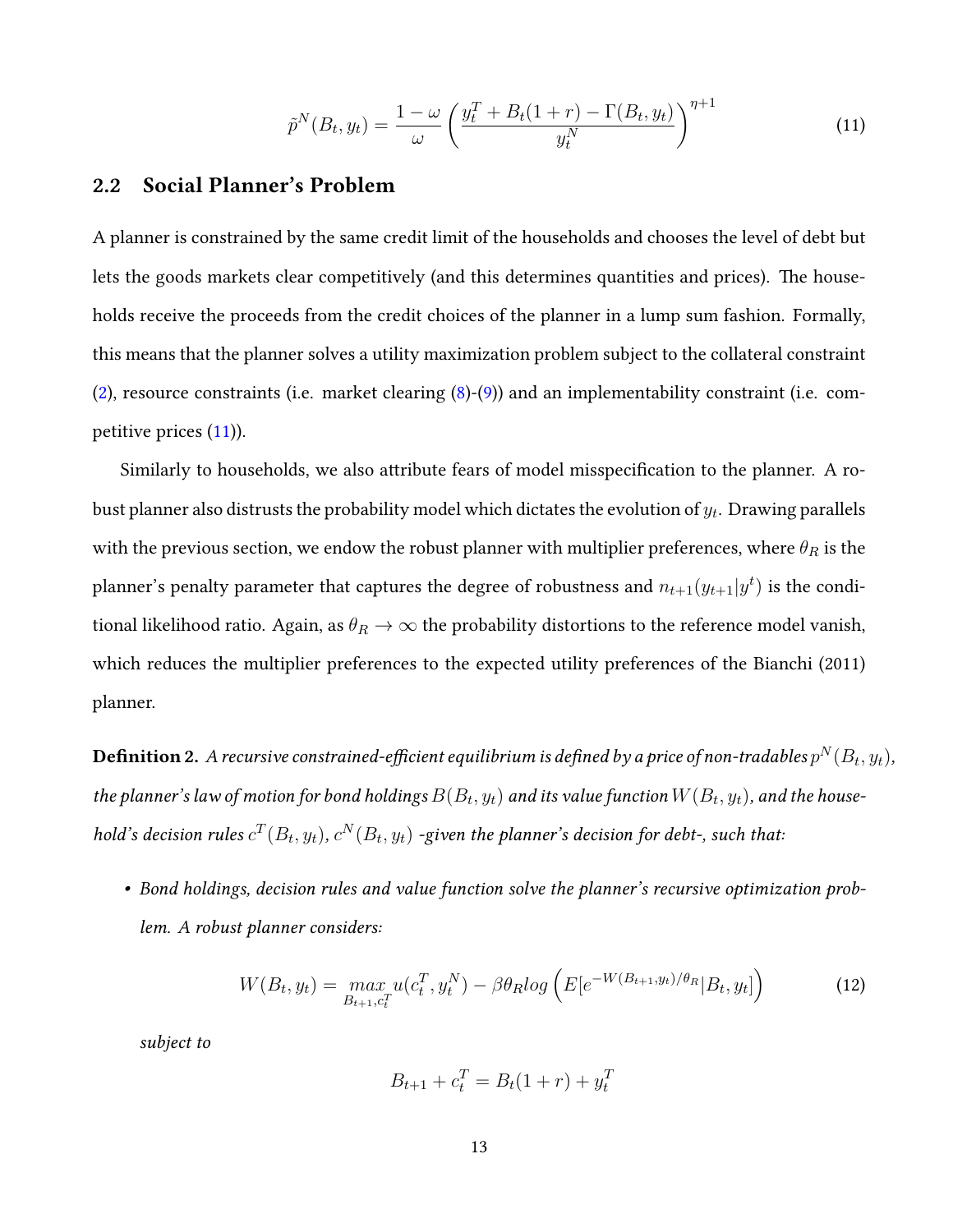$$
B_{t+1} \ge -(\kappa^N p^N (B_t, y_t) y_t^N + \kappa^T y_t^T)
$$

$$
c_t^T \ge 0
$$

$$
p^N (B_t, y_t) = \frac{1 - \omega}{\omega} \left( \frac{y_t^T + B_t (1+r) - B_{t+1}}{y_t^N} \right)^{\eta + 1}
$$

*Consumption of non-tradables is given by*  $c^N(B_t, y_t) = y_t^N$ .

The presence of the relative price of non-tradables in the borrowing constraint introduces a pecuniary externality in the model which makes the decentralized equilibrium suboptimal. In Bianchi (2011), without model uncertainty, the key difference between the planner and the household is that the planner internalizes the effect that the choice of debt has on the price of non-tradables via the level of tradable consumption it permits. This mechanism becomes clear from inspecting the household and planner's optimality conditions in periods when the collateral constraint is not binding. Recall that our setup converges to Bianchi (2011) as  $\theta_A \to \infty$  and  $\theta_R \to \infty$ . In this case, the Euler equation for consumption in the decentralized equilibrium is given by

$$
u_t^T = \beta(1+r)E\left[u_{t+1}^T\right]
$$
\n<sup>(13)</sup>

where  $u_t^T$  denotes the marginal utility with respect to tradables in period  $t.$  The Euler equation for the planner is:

$$
u_t^T = \beta (1+r) E[u_{t+1}^T + \mu_{t+1}^{SP} \psi_{t+1}]
$$
\n(14)

where  $\psi_t \equiv \kappa^N \frac{\partial p_t^N}{\partial c_t^T} y_t^N$  reflects how much the value of collateral changes when tradable consumption increases; and  $\mu_t^{SP}$  is the shadow price of relaxing the credit constraint of the planner's problem, which is positive when the constraint binds. Comparing these Euler equations we can see that the marginal benefit of decreasing borrowing for the household (i.e., higher expected consumption tomorrow due to an increase in savings) differs from the marginal benefit of a planner (i.e., in addition to higher consumption tomorrow due to higher savings, the planner also accounts for higher consumption tomorrow due to a more relaxed collateral constraint). The externality from extra borrowing that the agent is not internalizing is given by the discounted expected marginal utility cost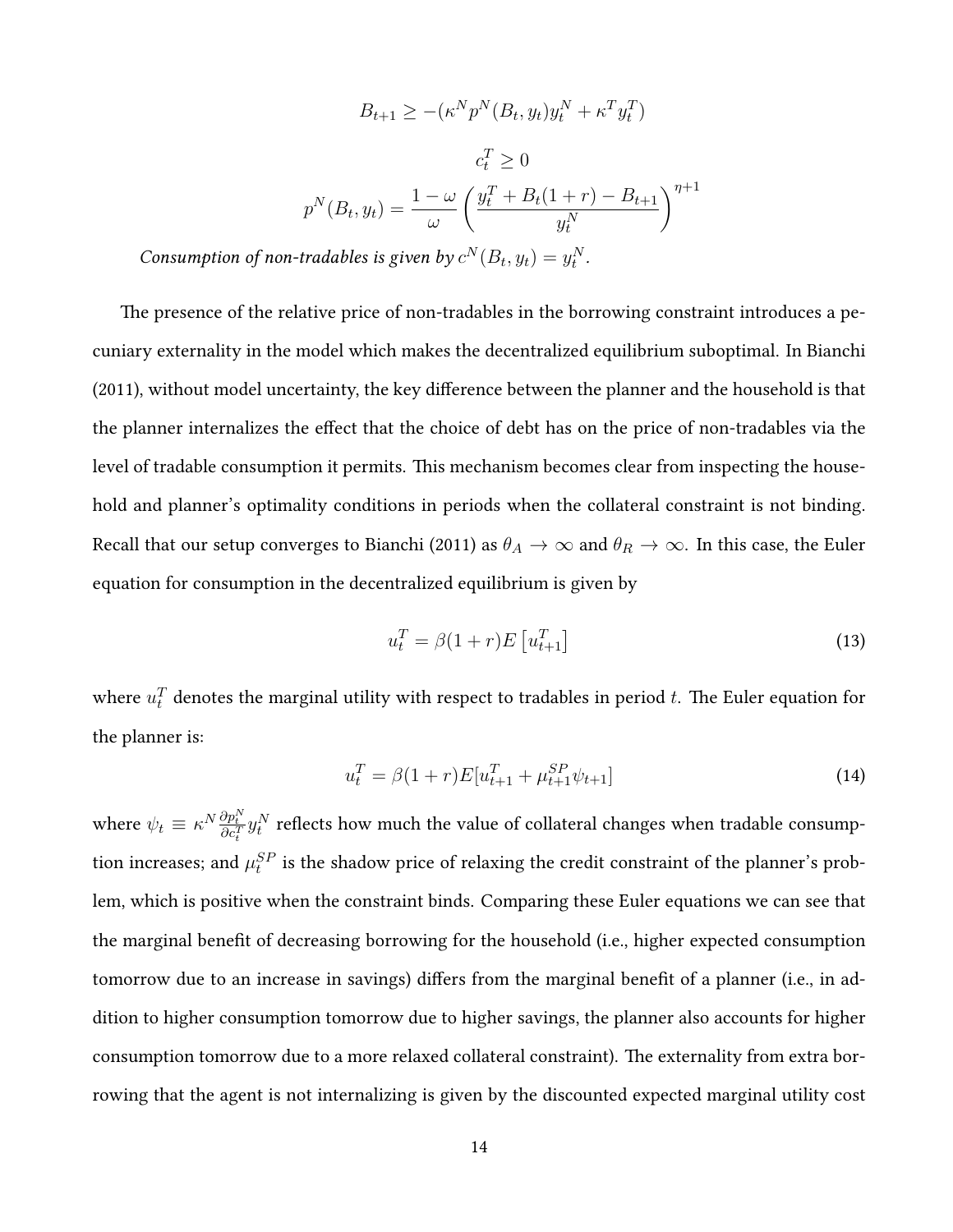of a collateral constraint that is tighter tomorrow due to a lower price of non-tradables. Therefore, in competitive equilibrium, there is inefficient overborrowing in normal times by private agents that do not internalize the effect of their borrowing decisions on the value of collateral.

Thus, there is a role for macroprudential policy to induce the household to internalize this externality and implement the constrained efficient allocation. For periods when the collateral constraint is not currently binding, the tax on debt,  $\tau_t$ , that implements the planner's allocation is such that both the household's and the planner's Euler equations are satisfied when evaluated at the planner's allocation. The Euler for consumption in the regulated decentralized equilibrium is then given by

$$
u_t^T = \beta(1+r)(1+\tau_t)E[u_{t+1}^T]
$$

where

$$
\tau_t = \frac{E[\mu_{t+1}^{SP} \psi_{t+1}]}{E[u_{t+1}^T]}
$$
\n(15)

Introducing the possibility of either household and/or planner fearing model misspecification adds an additional tension for macroprudential policy, which we analyze in the following section.

# <span id="page-15-0"></span>**2.3 Optimal policy and model uncertainty**

As discussed in the Introduction, there is a growing theoretical literature that extends canonical macroeconomic models to the case in which the social planner and/or private agents fear model misspecification and analyze the implications for optimal policy. For instance, several recent papers introduce the multiplier preferences of Hansen and Sargent (2011) into a framework à la Lucas and Stokey (1983) and characterize optimal fiscal policy under various alternative assumptions about the doubts of the social planner and household. Karantounias (2013) considers a government that fully trusts the reference model and uses it to design policy, while facing households that form pessimistic expectations. Instead, Ferriere and Karantounias (2019) study the case of a planner that adopts the perspective of the household in evaluating welfare. Finally, Karantounias (2020) examine the case of a government that can doubt the reference model more, the same, or less than the household.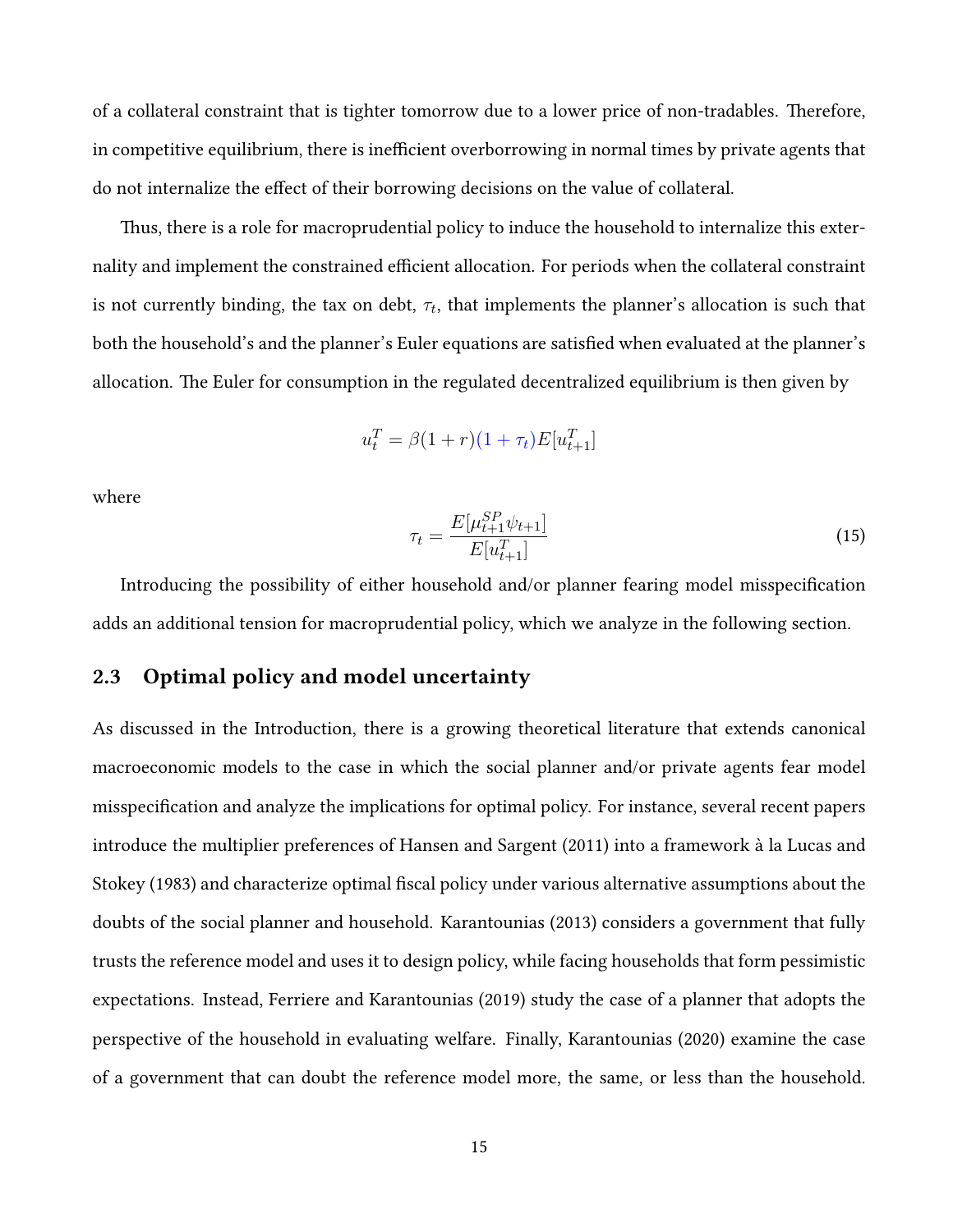A similar analysis can be found in Benigno and Paciello (2014) in the context of optimal monetary policy.

This literature has dissected two prominent forces through which the different assumptions about the concerns of model misspecification of the social planner/household shape the optimal policy: (i) the ratio of worst-case beliefs of the planner over the private sector's, which captures paternalism; and (ii), the extent to which the endogenous worst-case beliefs of the private sector can be managed by the social planner. The paternalistic force is present whenever the household and the planner differ in their beliefs (i.e., when  $\theta_A \neq \theta_R$ ), and refers to the fact that the planner imposes its own expected utility criterion when choosing the efficient allocation. The larger the disagreement in beliefs, the larger the paternalistic motive of the planner becomes. The pessimistic expectation management is absent in our setup because the collateral constraint is static and, thus, the private sector endogenous beliefs do not enter the constraints that the planner is facing. However, the paternalism channel is still relevant in our model and adds an additional motive (on top of the pecuniary externality) for which the decentralized equilibrium may differ from the constrained efficient allocation.

We can gain intuition about the two fundamental mechanisms in our model by reconsidering the household and planner's Euler equations when allowing for model uncertainty (i.e.,  $\theta_A$ ,  $\theta_R < \infty$ ). When the collateral constraint is not currently binding, the Euler equation of a household who doubts the model becomes

<span id="page-16-0"></span>
$$
u_t^T = \beta (1+r) E\left[m_{t+1}^* u_{t+1}^T\right]
$$
\n(16)

where

$$
m_{t+1}^{*} = \frac{e^{-V(B_{t+1},b_{t+1},y_{t+1})/\theta_A}}{E[e^{-V(B_{t+1},b_{t+1},y_{t+1})/\theta_A}]}
$$

Similarly, if the credit constraint does not currently bind, the Euler equation of a planner who doubts the model becomes

<span id="page-16-1"></span>
$$
u_t^T = \beta (1+r) E[n_{t+1}^*(u_{t+1}^T + \mu_{t+1}^{SP} \psi_{t+1})]
$$
\n(17)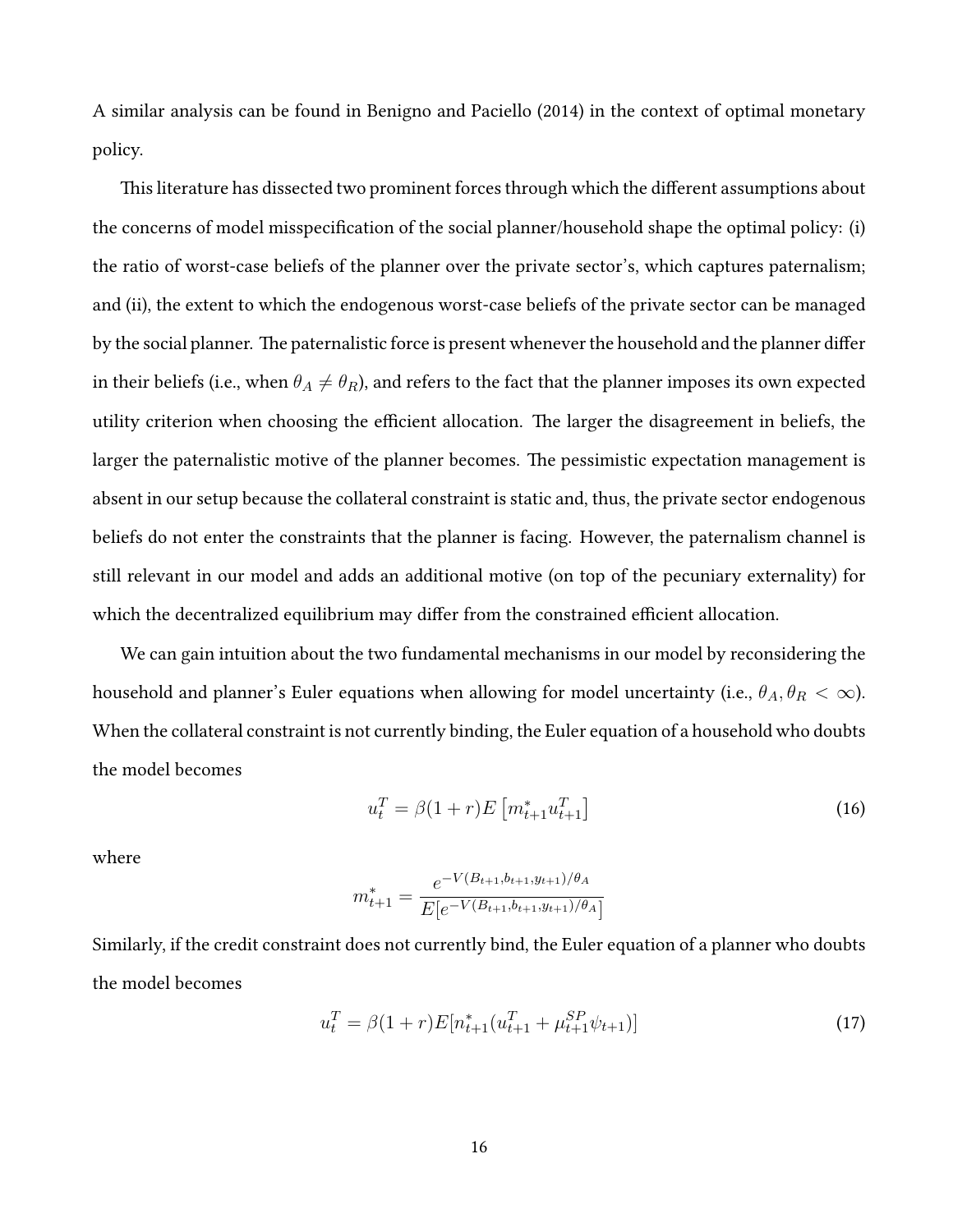where

$$
n_{t+1}^{*} = \frac{e^{-W(B_{t+1}, y_{t+1})/\theta_R}}{E[e^{-W(B_{t+1}, y_{t+1})/\theta_R}]}
$$

In contrast to the case without model uncertainty, from [\(16\)](#page-16-0) and([17\)](#page-16-1) we note that now there are two forces that could make the competitive equilibrium different from the social planner equilibrium. We still observe the pecuniary externality motive that the planner internalizes in [\(17\)](#page-16-1), captured by the term  $\mu_{t+1}^{SP} \psi_{t+1}$ . Moreover, when introducing the possibility of either household and/or planner fearing model misspecification, the difference in beliefs ( $m_t^*$  versus  $n_t^*$ ) creates an additional potential source of discrepancy between the decentralized and constrained efficient allocations. This is our main theoretical contribution relative to Bianchi (2011).

These two channels also manifest themselves in the expression for the optimal macroprudential tax that implements the planner's allocation. If the collateral constraint is currently not binding, the opimal tax is given by

$$
1 + \tau = \frac{E[n_{t+1}^*(u_{t+1}^T + \mu_{t+1}^{SP}\psi_{t+1})]}{E[m_{t+1}^*u_{t+1}^T]}
$$
\n(18)

Note that the optimal tax is not necessarily non-negative anymore due to the paternalism of the planner. Moreover, even if the collateral constraint has zero probability of being binding in the next period (i.e.,  $\psi_{t+1} = 0$ ), the tax is not zero anymore either due to the paternalism channel. In this case, the expression for the optimal tax becomes

$$
1 + \tau = \frac{E[n_{t+1}^* u_{t+1}^T]}{E[m_{t+1}^* u_{t+1}^T]}
$$
\n(19)

The optimal tax will be negative (positive) when  $\theta_A$  is greater (lower) than  $\theta_R$ .  $\theta_A > \theta_R$  implies that the household is more robust than the planner, and thus chooses higher levels of precautionary savings. A paternalistic planner then imposes its view of the world and introduces a subsidy (*τ <* 0) to implement her allocation. The tax rate will become zero if the beliefs are the same ( $\theta_A = \theta_R$ ).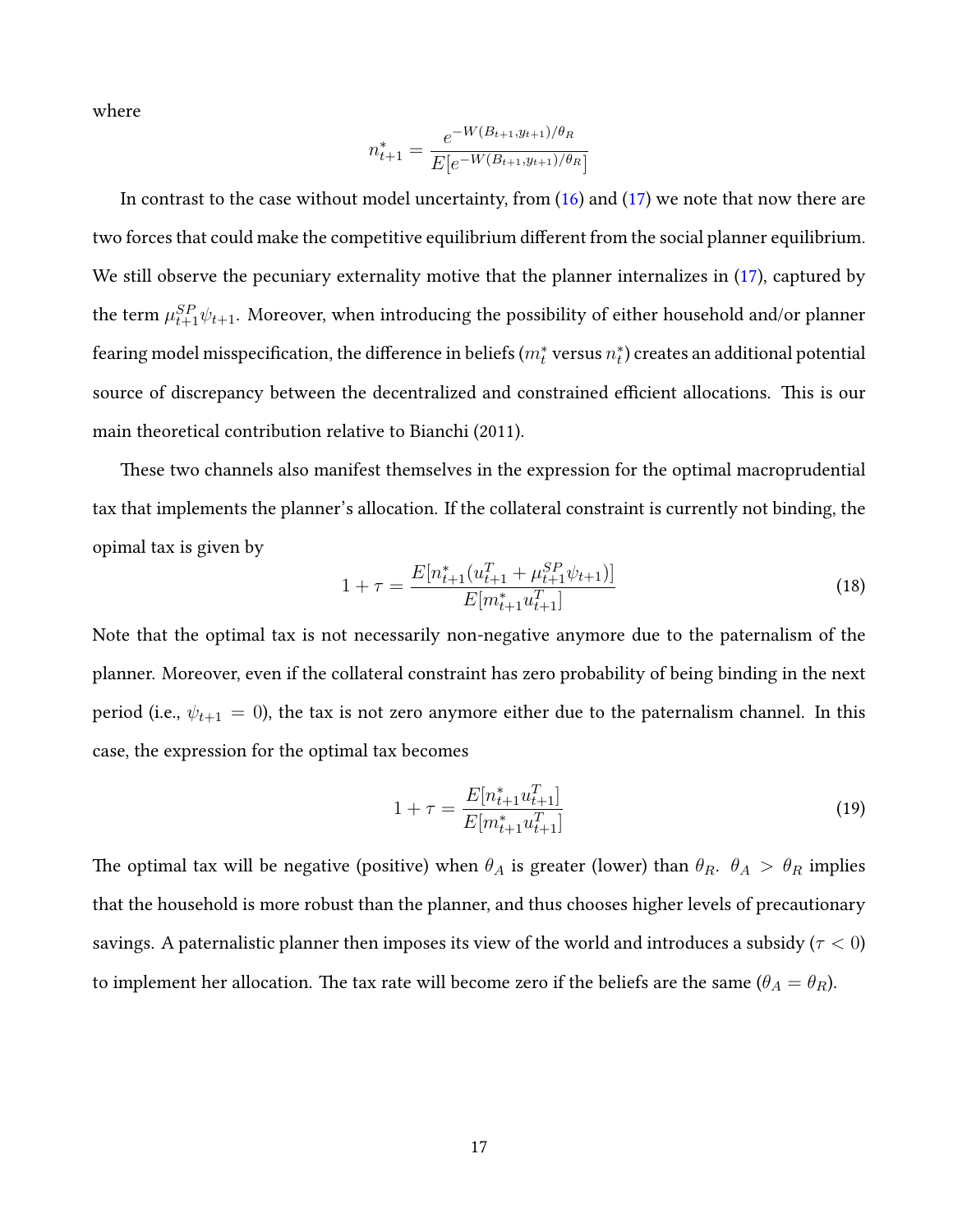# <span id="page-18-0"></span>**3 Quantitative Results**

We follow closely the calibration from Bianchi (2011) that uses data from Argentina, summarized in Table [1.](#page-19-0) We re-calibrate only the discount factor and the share of collateralized tradable to achieve a probability of a sudden stop of 13% and an average debt-to-GDP ratio of 30% under the decentralized equilibrium without government intervention. While Bianchi targets a probability of 5%, we focus on a higher value following evidence from Jeanne and Ranciere (2011) and Furceri et al (2011) that sudden stops are twice as frequent, with probabilities of around 10% and as high as 20%. This probability justifies the implementation of higher macroprudential taxes, consistent with the empirical evidence. In Appendix [5.2](#page-43-0) we also present the results using Bianchi's exact calibration for comparability.

In terms of risk aversion and the degree of misspecification, we consider a low and a high value both to assess the sensitivity of the results to the different parameterizations and to discuss the differences between introducing robustness in the decision-making process versus simply increasing an agent's risk aversion. Our baseline calibration considers a standard risk-aversion of 2, and we later double this to compare results relative to those of a robust agent. In order to discipline the choice of *θ*, we compute detection error probabilities under the allocation of the decentralized equilibrium. These capture the probability with which an agent is able to distinguish between the worst-case and the reference densities. We search for a level of robustness (i.e., a value of *θ*) such that an agent would not "easily" distinguish between the two, so that it remains plausible for her to want to make a robust choice against the possibility that the model is not the reference one. Based on this analysis, we take  $\theta = 0.35$  as a baseline value in our calibration, and later compare with results from increasing the level of robustness to  $\theta = 0.15$ .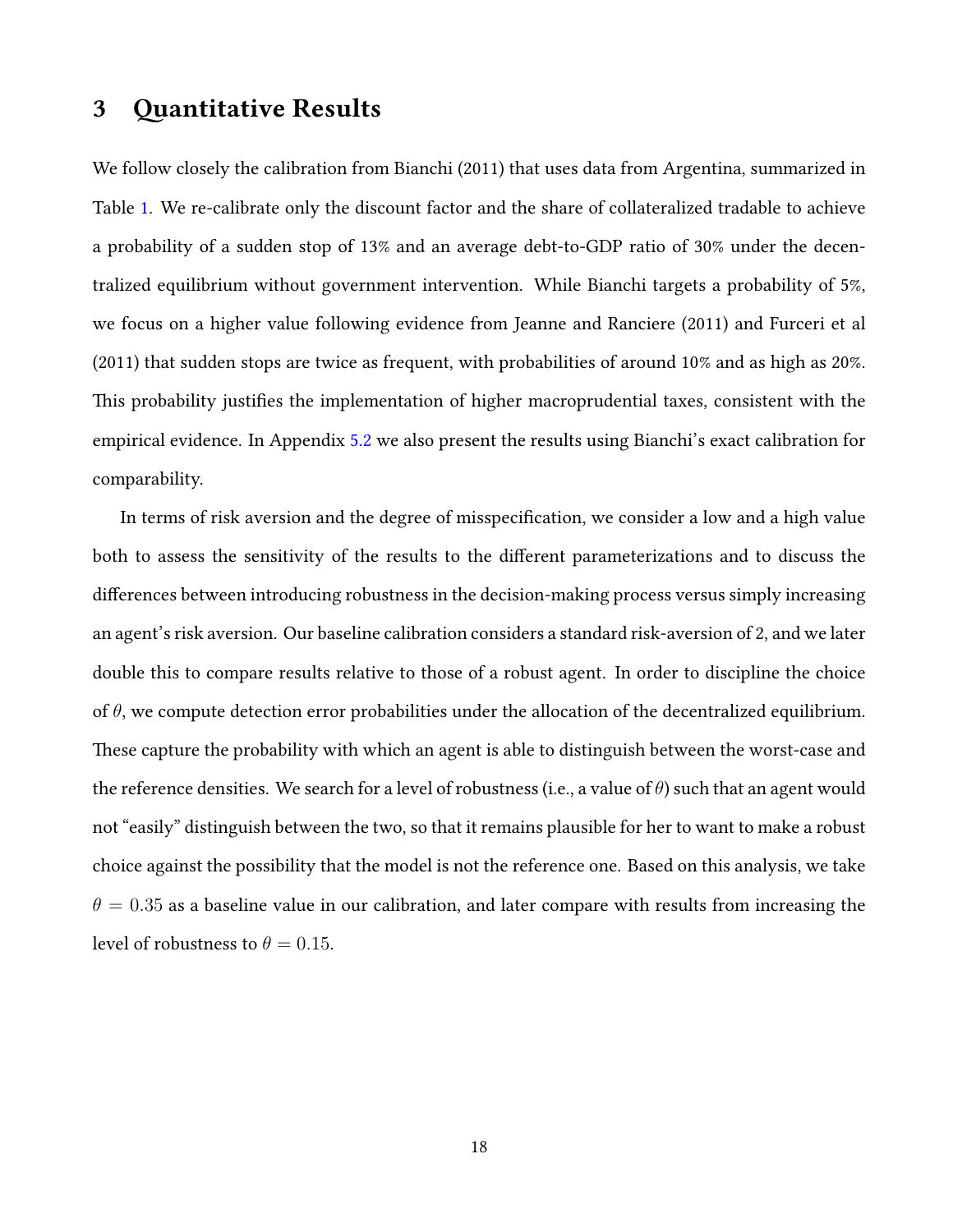<span id="page-19-0"></span>

| Parameter                                          | Value        | Source                                                    |
|----------------------------------------------------|--------------|-----------------------------------------------------------|
| <b>Utility function</b>                            |              |                                                           |
| Risk aversion $\sigma$                             | 2            | Stardard, Bianchi (2011)                                  |
| Intratemp elast of substitution $1/(1 + \eta)$     | 0.83         | Bianchi (2011), conservative                              |
| Discount factor $\beta$                            | 0.8          | To match data moments - Bianchi (2011): 0.91              |
| Share of tradables in CES $\omega$                 | 0.31         | Bianchi (2011), to match data moments                     |
| Interest rate                                      |              |                                                           |
| World risk-free interest rate $r$                  | 0.04         | Stardard, Bianchi (2011)                                  |
| <b>Collateral constraint</b>                       |              |                                                           |
| Relative quality of collateral $\kappa^N/\kappa^T$ | $\mathbf{1}$ | Bianchi (2011)                                            |
| Share of collateralized tradable $\kappa^T$        | 0.31         | To match data moments - Bianchi (2011): 0.32              |
| <b>Robustness</b>                                  |              |                                                           |
| Degree of misspecification $\theta$                | 0.35         | To target a detection error probability of $\approx 20\%$ |

**Table 1:** Calibration

Note: Our main calibration follows closely that of Bianchi (2011), with two differences: we consider a lower discount factor and a slightly lower share of collateralized tradable to match a probability of sudden stop of about 13% and a debt-to-GDP ratio of about 30%. To analyze the sensitivity of results to a higher risk aversion and degree of robustness, we also present results computed with a risk aversion of 4 and a  $\theta = 0.15$ .

Following Bianchi (2011), we assume that the endowment process follows a first-order bivariate autoregressive process

$$
log(y_t) = \rho log(y_{t-1}) + \epsilon_t
$$
\n(20)

with  $|\rho| < 1$  and  $\epsilon_t \equiv (\epsilon_t^T, \epsilon_t^N) \sim N(0, V)$ . This will be the reference model shared by the household and social planner. The parameter values that govern the endowment process are chosen to mimic the cyclical components of the HP detrended tradable and non-tradable GDP in Argentina from 1965 to 2007.<sup>[5](#page-19-1)</sup> The estimates of  $\rho$  and *V* are

$$
\rho = \begin{bmatrix} 0.901 & 0.495 \\ -0.453 & 0.225 \end{bmatrix} \quad V = \begin{bmatrix} 0.00219 & 0.00162 \\ 0.00162 & 0.00167 \end{bmatrix}.
$$

<span id="page-19-1"></span><sup>&</sup>lt;sup>5</sup>The GDP data comes from the World Development Indicators database. Tradable GDP consists of manufacturing and primary products while the rest of the components of GDP fall under non-tradables.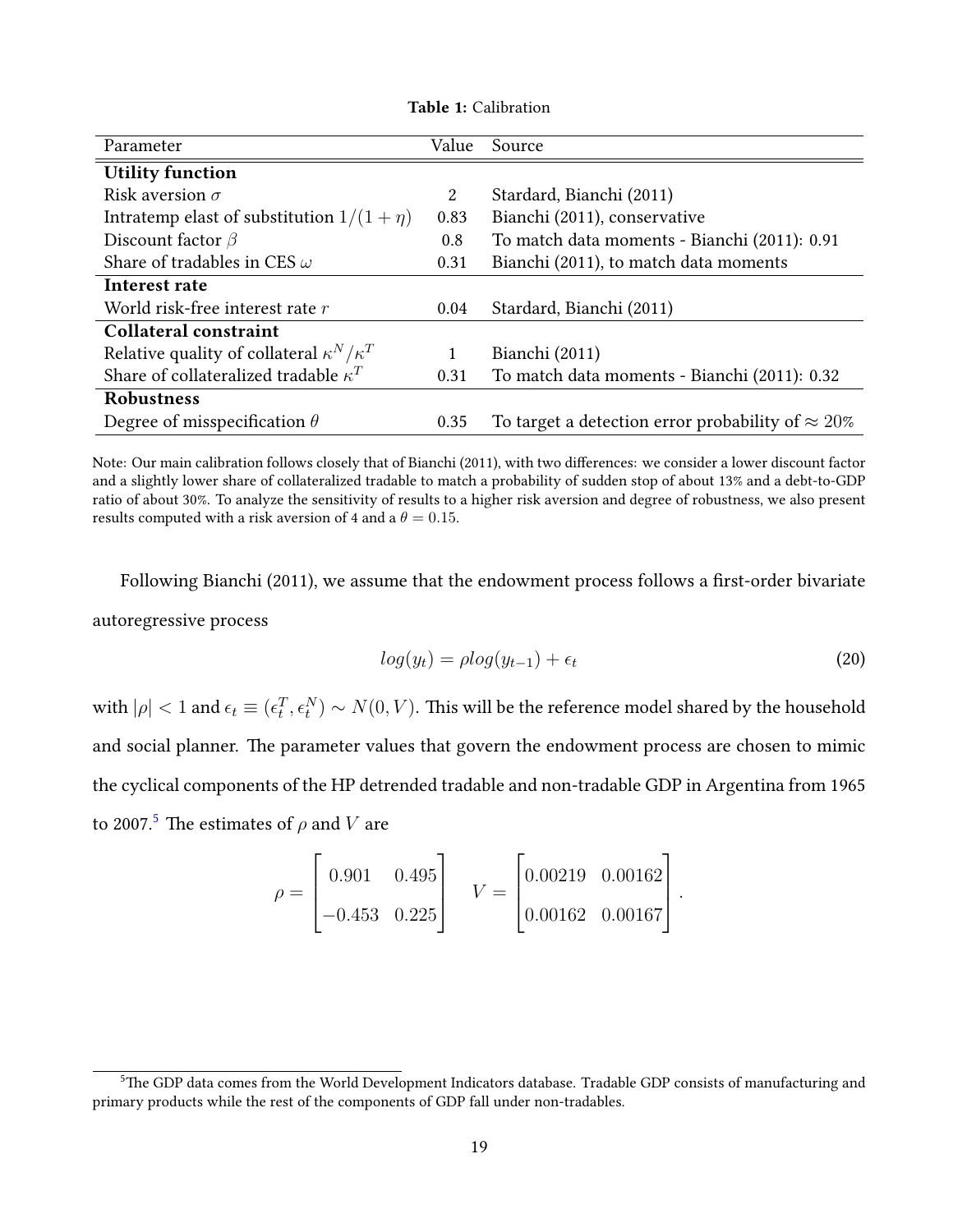### **3.1 Debt policy: household vs planner**

Figure [2](#page-21-0) shows the optimal borrowing decisions of a planner and a household when both tradable and non-tradable endowments are one standard deviation below mean. The dashed lines show the debt policies for a household and a planner that do not fear misspecification and replicate the findings in Bianchi (2011) with the noted change in the calibration. The solid lines depict the debt policies for these agents under robustness. The green area that overlaps a larger grey area indicates the region over which macroprudential taxes are required to decentralize the allocation of a robust planner in a context in which households also make robust decisions. The grey area is the corresponding tax region for a planner and a household that are not robust. In Section [3.4](#page-26-0) we discuss how these regions compare, we present the optimal taxes and also extend this analysis for the mixed cases (when one agent makes robust choices but the other does not).

The decisions of both household and planner share in common a U-shaped pattern. Without a borrowing constraint, consumption smoothing would imply a monotonically increasing policy for bond holdings: the higher the current debt level (lower current bond holdings), the higher the debt that is optimally chosen. When there is a collateral constraint and it binds, however, the choice of bond holdings increases with a higher current debt. This is because a higher debt today implies a lower tradable consumption given a choice of next-period bond holdings. This lowers the price of non-tradables, tightening the collateral constraint and leading to a lower level of borrowing. This binding region is smaller for robust agents.

In the non-binding area, a planner accumulates larger bond holdings compared to a household, to serve as precautionary savings against the possibility of the constraint binding in the future. Robust agents will also save more compared to their non-robust versions over the entire non-binding region in a precautionary attitude against a higher probability of negative shocks in the future. Notably, a robust household at some point overtakes the non-robust social planner and choses higher levels of savings given current levels of debt that are far from the binding region. Closer to the binding area, a non-robust planner still chooses higher savings to account for the externalities on the value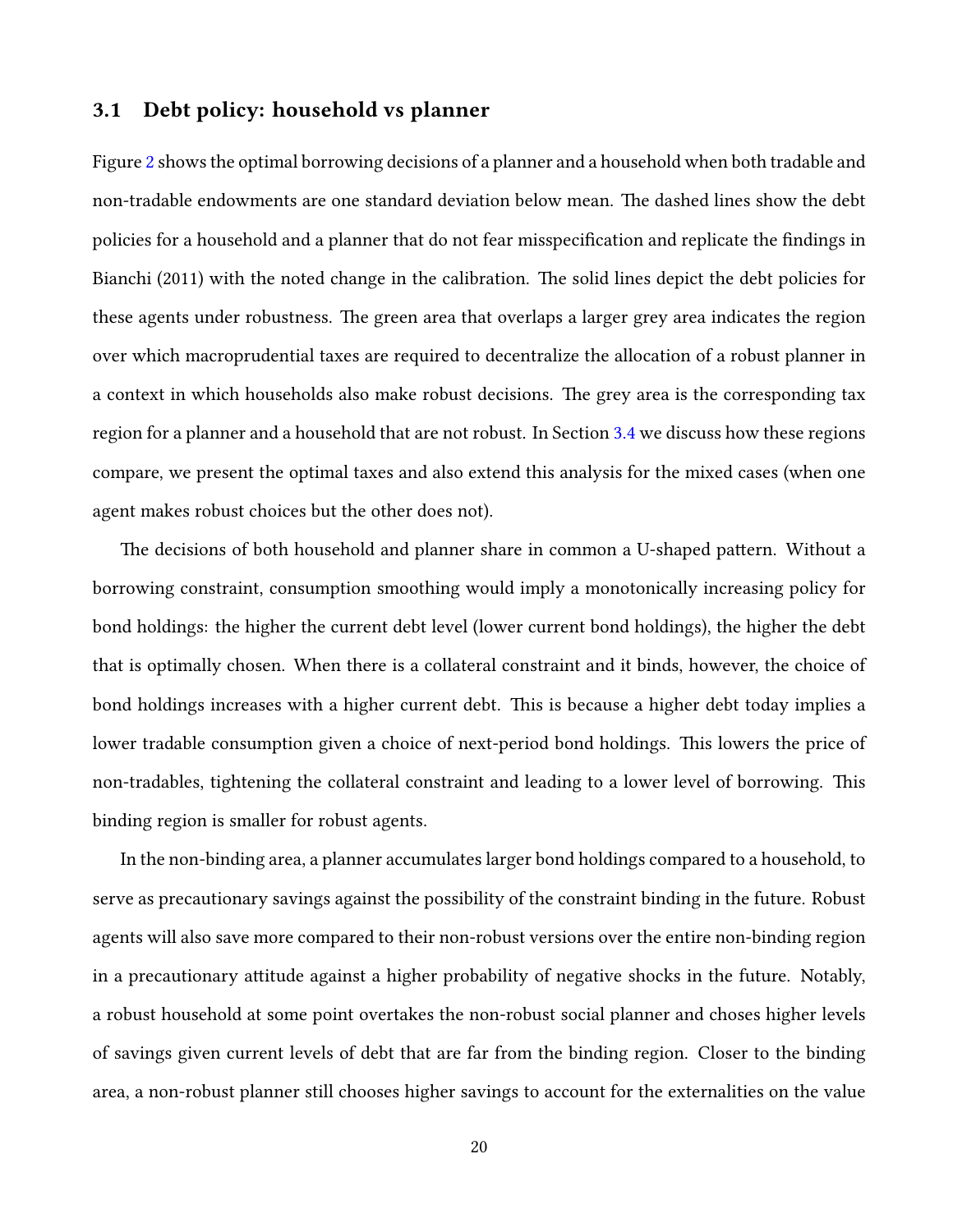

<span id="page-21-0"></span>

Note: This plot depicts the optimal debt policy of a planner and a household as a function of current debt holdings, for a state of nature characterized by a one standard deviation negative shock for tradables and non-tradables. For the robust agents, the degree of misspecification considered is characterized by  $\theta = 0.35$ . The green area is the region of current debt holdings for which a tax is needed to implement a robust planner's allocation in a decentralized economy that features a robust household. It overlaps a wider grey area that corresponds to the tax region for non-robust agents. Parameters are calibrated to generate a probability of crisis of 13% under the debt policy of a non-robust household and the reference distribution of shocks.

of collateral.

The tax areas are regions in which the constraint for the private agents will bind tomorrow with positive probability (i.e. given the household's choice of debt, there will be some states *y ′* tomorrow for which the constraint will bind). We note that a robust planner will tax a robust household over a slightly narrower region of debt (the green shaded area) than a non-robust planner with respect to a non-robust household (the grey area). While it is not entirely obvious whether taxes are larger when both agents are robust relative to when they are not (note that the gap between debt choices is very similar), the difference in debt choices of a robust planner compared to a non-robust household is significantly larger. A robust planner borrows considerably less in the unconstrained region close to the binding point compared to a non-robust household, and this would suggest that much larger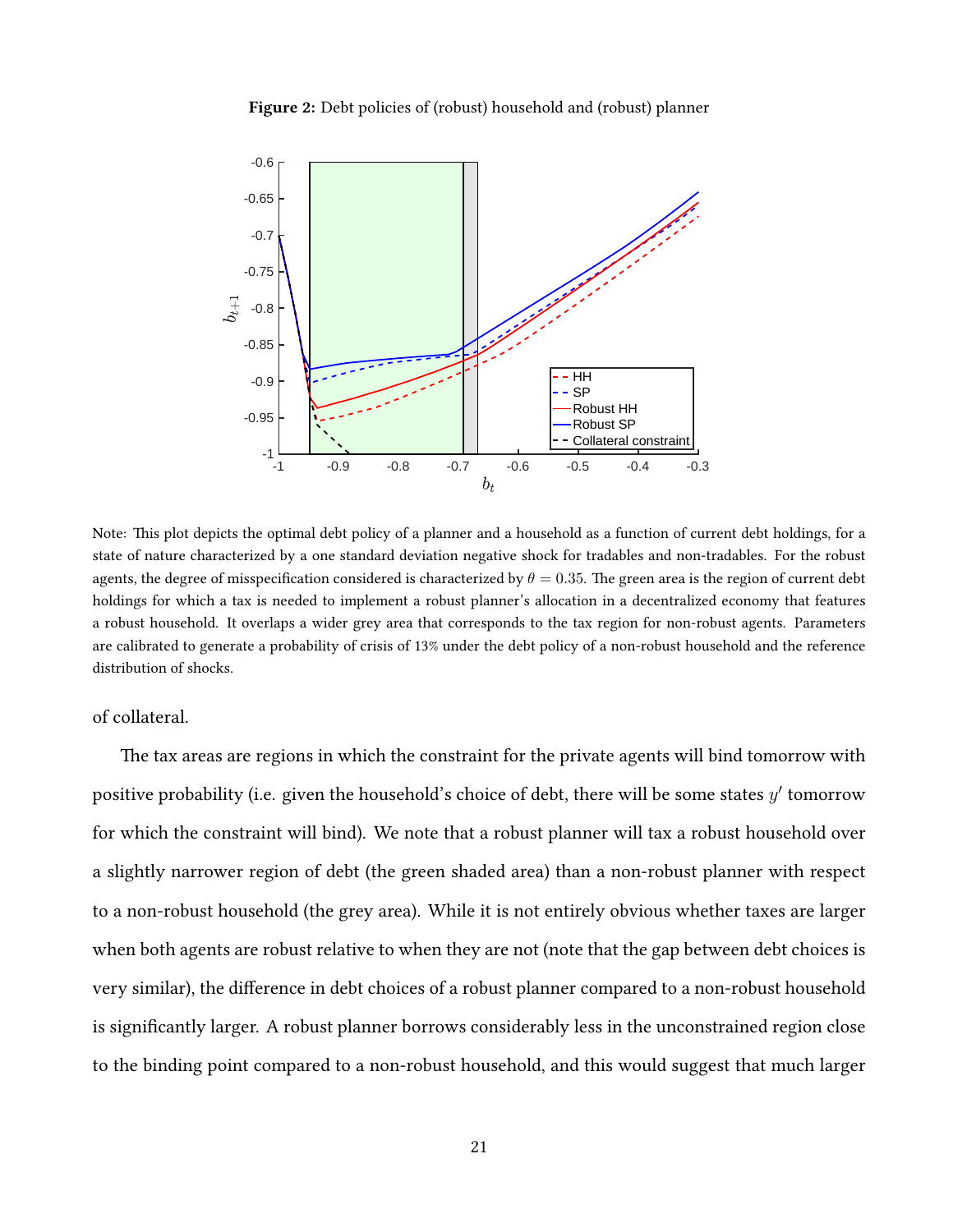taxes are needed to implement the socially optimal allocation, and over a much larger tax region. We explore this further in Section [3.4.](#page-26-0)

### **3.2 Distorted Probabilities**

Consider a state in which both tradable and non-tradable endowments are one standard deviation below mean (as in Figure [2](#page-21-0)). Figure [3](#page-23-0) shows the reference and distorted probabilities that the economy transitions to a worse state in the next period. These probabilities are plotted as a function of the current bond holding  $(b_t)$ . The black dashed line indicates the probability under the reference model, which does not depend on  $b_t$ . The red and blue lines correspond to the distorted probabilities when  $\theta = 0.35$  and  $\theta = 0.15$  respectively (i.e., the probabilty under which an agent that has a preference for robustness forms expectations). Note that the distortion is in the direction of the worst-case: the perceived probability that income will be low is higher than the reference probability for all values of  $\mathit{b}_{t}.$  Moreover, in contrast with the reference probability, the distortion is not invariant to the endogenous state *b<sup>t</sup>* . Specifically, for states where the households are more indebted, the distortion is higher (the blue and red curves are decreasing in  $b_t$ ). When the stakes are higher, namely when a future low realization of income can make the household financially constrained and hence unable to smooth consumption, the agent is willing to entertain larger deviations from the reference distribution. As expected, a higher preference for robustness (lower *θ*) leads to larger distortions as evidenced by the blue line ( $\theta = 0.15$ ) departing from the reference probability more than the red line ( $\theta = 0.35$ ).

### **3.3 Simulations**

Based on the allocations that result from the optimal debt policies, Bianchi (2011) simulates the centralized and decentralized economies to analyze how the difference in bond accumulation of households and planner affect the long-run distribution of debt, and the probability and magnitude of sudden stops. We follow this approach to compare the results from policies that respond to nonrobust and robust choices. In line with Bianchi (2011), we obtain 80*,* 000 period allocations given some history of realized shocks for the endowment process. These shocks are obtained from the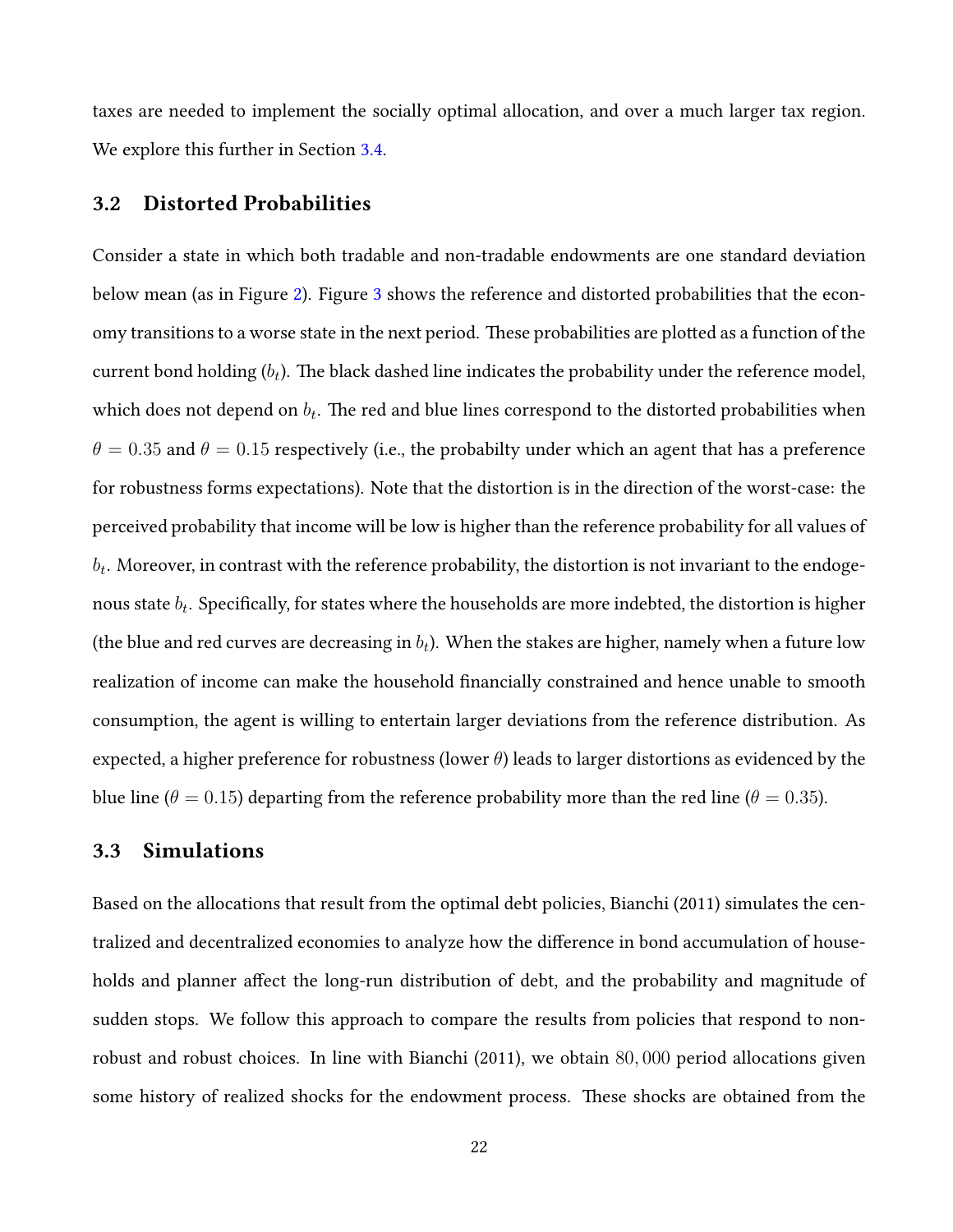

<span id="page-23-0"></span>

Note: This plot depicts the reference and distorted probabilities that next period's state is worse than the current one (both treadeable and non-tradable income are one standard deviation below mean). These probabilities are shown as a function of the endogenous level of bondholdings. The dashed black line shows the reference probability, while the red and blue lines show the distorted probabilities induced by a preference for robustness with  $\theta = 0.35$  and  $\theta = 0.15$  respectively.

reference probability model but, when analyzing welfare gains, we also report the results from sim-ulations that use worst-case probabilities viewed from the perspective of the household.<sup>[6](#page-23-1)</sup> Based on a history of shocks, we obtain the simulated series for all relevant macroeconomic variables when the debt policy follows the optimal choices of: a non-robust household, a non-robust planner, a robust household or a robust planner. With respect to robust policies, we consider both a value for *θ* of 0.35 (benchmark calibration) and of 0.15 (which implies a higher degree of misspecification than the benchmark). For all the other parameters, we use the calibration that renders a probability of crisis of 13% under the household's non-robust allocation and the reference distribution of shocks (but we also report the results that replicate Bianchi (2011) for comparability in Appendix [5.2](#page-43-0)).

A sudden stop happens when the collateral constraint binds and this leads to an increase in net

<span id="page-23-1"></span><sup>6</sup>There is a different matrix of "worst-case" transition probabilities for each possible current state. This is because what constitutes a worst-case scenario for a household, based on her optimal debt policy, depends on the current level of bond holdings and how close the economy is to the binding region for the collateral constraint.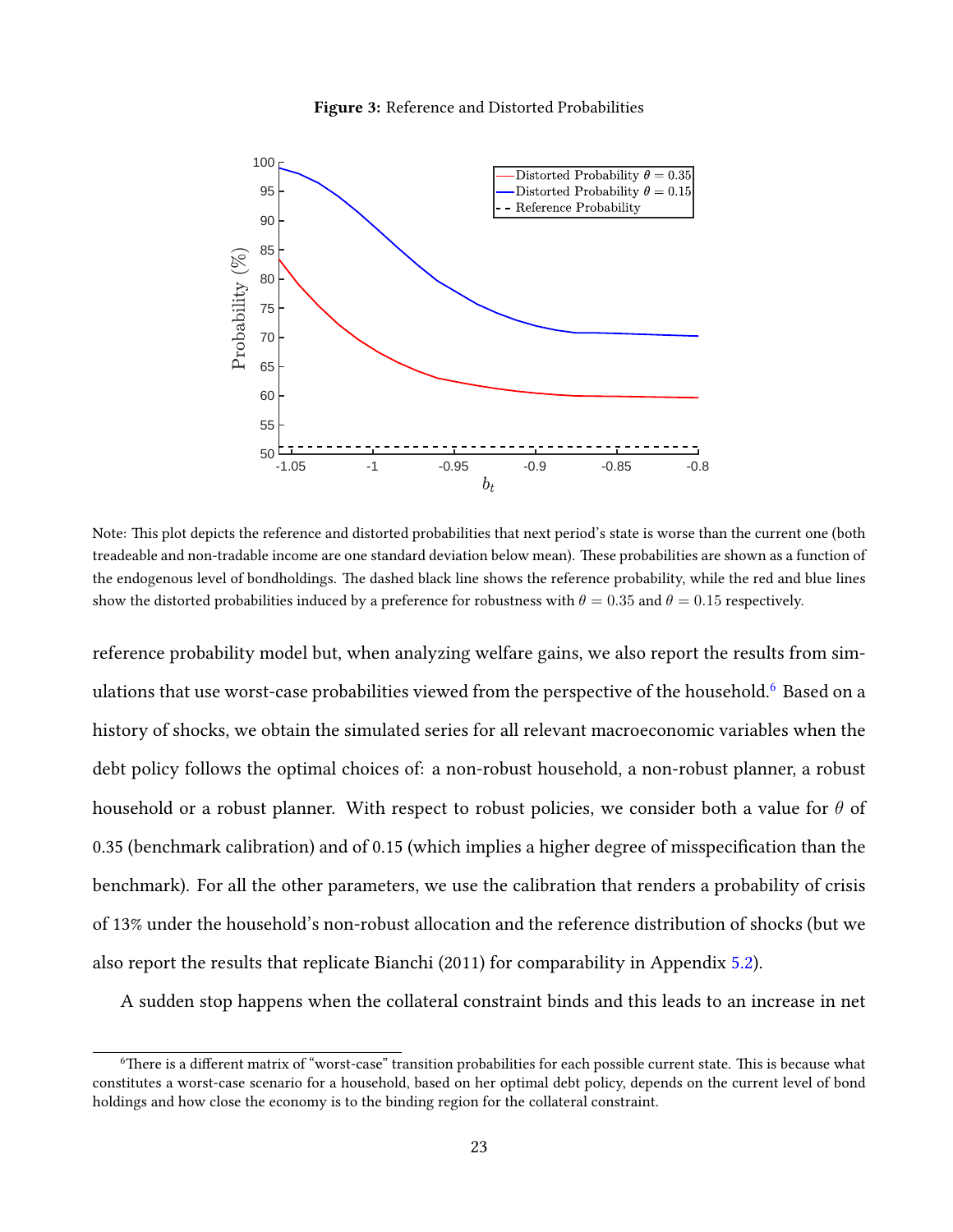capital outflows (i.e. an increase in bond holdings) that exceeds *one standard deviation* of net capital outflows according to the long-run distribution of bond holdings of the decentralized economy (i.e., under the non-robust household's allocation). Figure [4](#page-25-0) shows the evolution of the simulated time series of bond holdings for an interval of 1000 periods, based on the (robust) household's and the (robust) planner's chosen allocations. The shocks are realizations from the reference model and the robust allocations are based on a degree of misspecification of  $\theta = 0.35$ . Figure [8](#page-42-0) in the Appendix shows the corresponding results when shocks are derived from a worst-case distribution. As expected, a planner is able to reduce the number of periods in which a sudden stop occurs, and robust agents can also achieve this relative to their non-robust counterparts.

Table [2](#page-26-1) compares the simulation results for the two economies.<sup>[7](#page-24-0)</sup> Using the generated data, we take the time series for debt and we count the number of periods with a sudden stop. To measure the severity of a crisis, we follow Bianchi (2011) and consider the following experiment: we find the median financial crisis in the decentralized equilibrium (i.e., under the non-robust household's allocation), defined as that which features the median current account reversal. We then backtrack the level of debt two periods before and simulate the response of a robust household and of a planner (both a robust one and a non-robust one) that are faced with that same initial level of debt and the same set of shocks over the next three periods. Finally, we report a set of standard deviations and correlations with GDP.

In line with the results from Bianchi (2011), a social planner that internalizes the effect of borrowing on the value of collateral is able to significantly reduce the occurrence of sudden stops, from 13% to 1.5% in our baseline calibration (from 5% to 0.3% for Bianchi's calibration in Appendix [5.2](#page-43-0)). The severity of the crisis is also greatly reduced, as evidenced by a much lower reduction in consumption (4% versus 9%, where percentages are relative to the long-run mean), a lower depreciation of the real exchange rate (8% versus 20%), and a smaller current account reversal (2% versus 8%). A robust household's allocation is able to improve on the results of a non-robust household for the simple

<span id="page-24-0"></span> $7$ Table 7 in Appendix [5.2](#page-43-0) replicates the results in Bianchi (2011).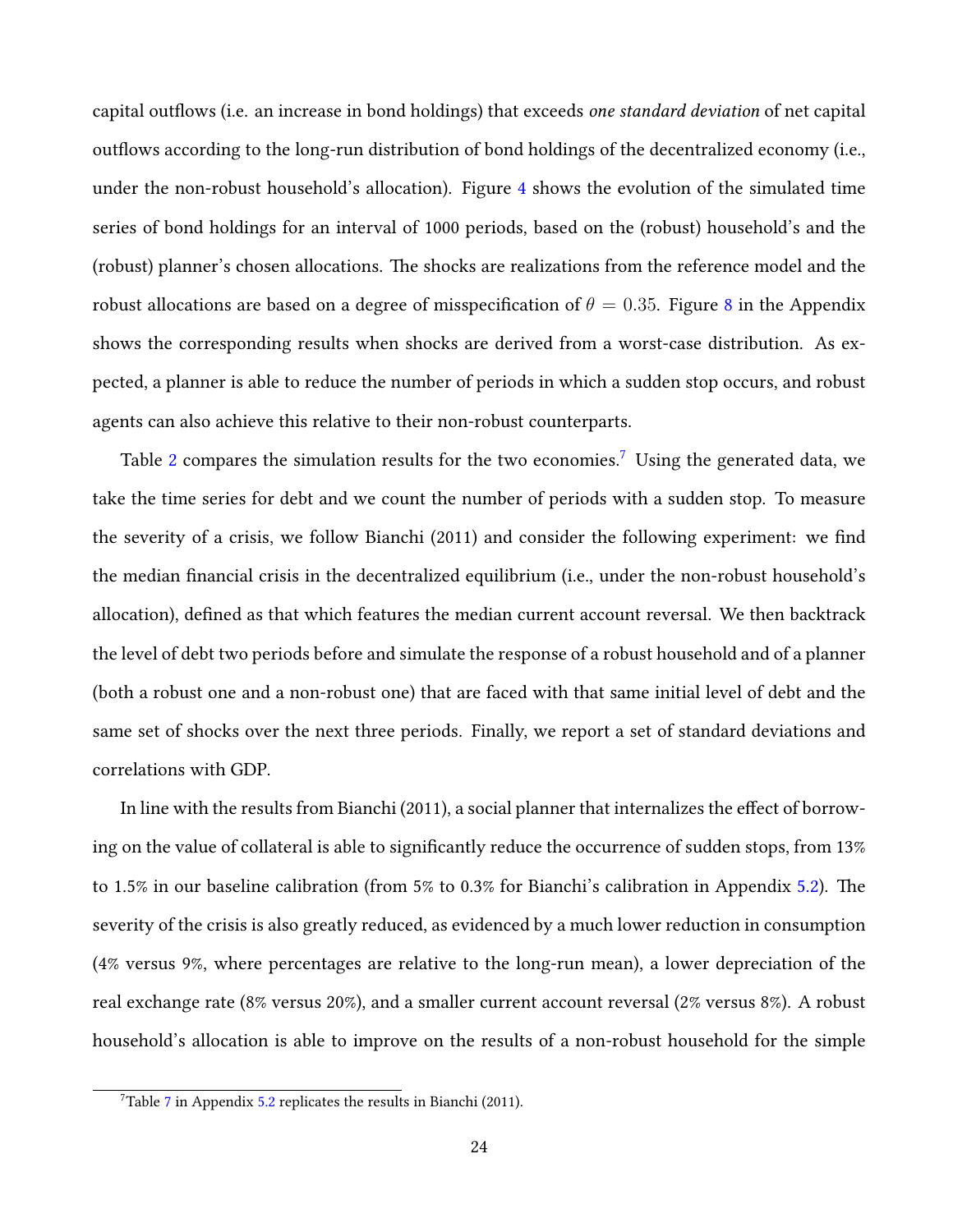<span id="page-25-0"></span>

**Figure 4:** Evolution of bond holdings based on reference distribution of shocks

Note: These plots show the evolution of bond holdings from simulations that consider a specific history of shocks to tradable and non-tradable endowments based on the reference distribution. The same series of shocks is fed into the four cases depicted here. The first plot considers the optimal debt choice of a non-robust household, the second that of a non-robust planner, the third shows the choices from a robust household and the fourth from a robust planner. The blue circles indicate a sudden stop (i.e. the constraint binds *and* there is a one standard deviation reversal of the current account).

reason that due to fear of misspecification the robust agent will always save more for precautionary motives. A robust household, even if they still do not account for the pecuniary externalities, can decrease the probability of a sudden stop to 9% and halve the reduction in consumption and in the depreciation of the real exchange rate (though there are no significant improvements in terms of median current account reversal). A robust planner is able to improve on the results of a non-robust planner, bringing the probability of a crisis to 0.7% and reducing the severity of these episodes. Whether these improvements imply gains in welfare is still something that needs to be assessed and we address this in Section [3.5](#page-29-0).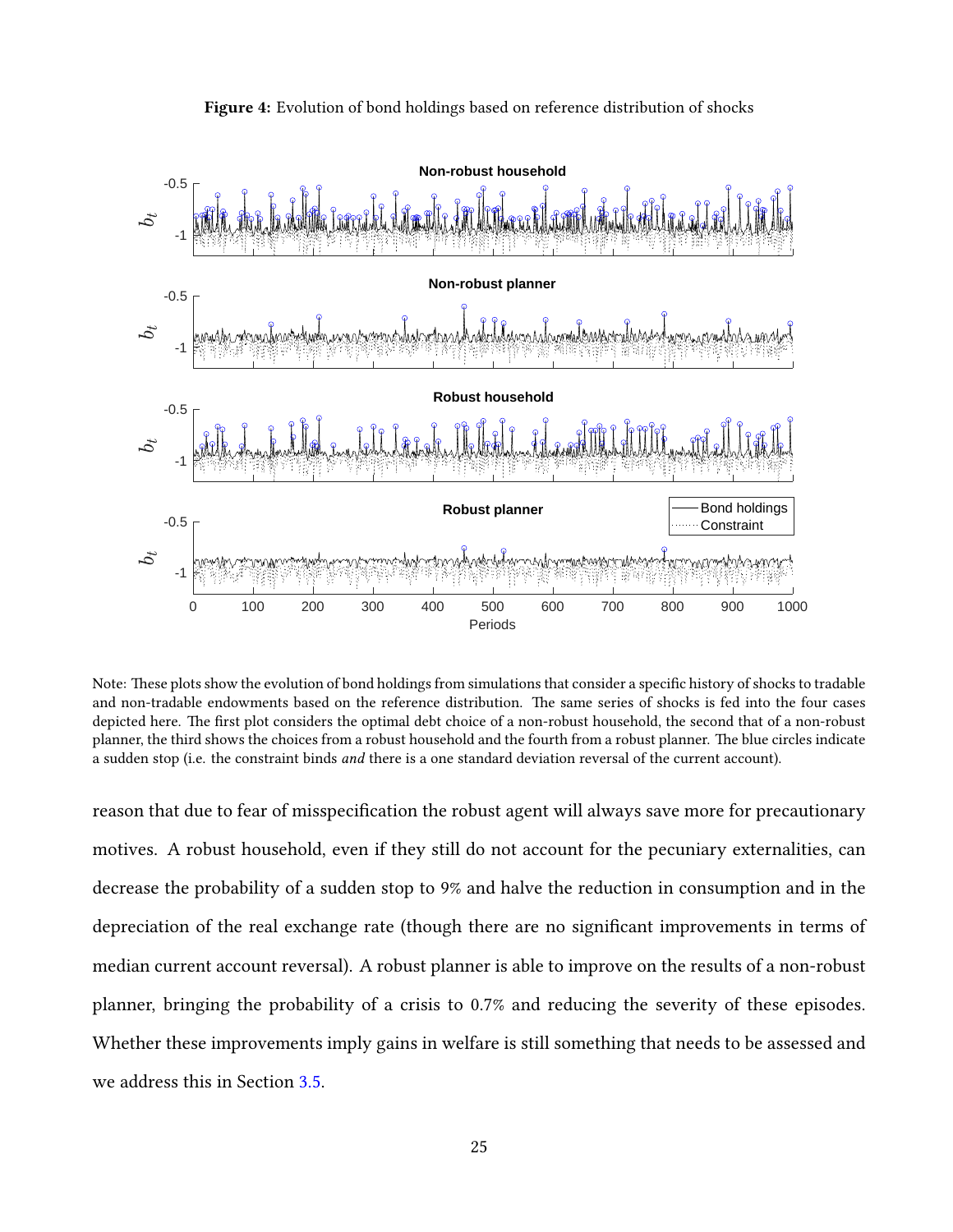<span id="page-26-1"></span>

|                                              | HН       | <b>SP</b> | <b>HH</b>       | SP              |
|----------------------------------------------|----------|-----------|-----------------|-----------------|
|                                              |          |           | Robust          | Robust          |
|                                              |          |           | $\theta = 0.35$ | $\theta = 0.35$ |
| Long-run prob of crisis* $(\%)$ :            | 12.70    | 1.50      | 8.58            | 0.65            |
| Long-run prob of constraint binding $(\%)$ : | 19.35    | 2.86      | 11.90           | 1.73            |
| Average debt as % of GDP:                    | 29.18    | 28.56     | 29.04           | 28.08           |
| Decrease in consumption in median crisis:    | $-8.81$  | $-3.72$   | $-4.91$         | $-2.76$         |
| Depreciation RER in median crisis:           | $-20.06$ | $-7.93$   | $-10.71$        | $-5.28$         |
| CA reversal in median crisis                 | 7.94     | 2.25      | 7.94            | 1.19            |
| Std dev of consumption:                      | 0.07     | 0.06      | 0.07            | 0.05            |
| Std dev of RER:                              | 0.37     | 0.20      | 0.30            | 0.15            |
| Std dev of CA (as % of GDP):                 | 0.05     | 0.02      | 0.04            | 0.01            |
| Corr consumption with GDP:                   | 0.87     | 0.83      | 0.76            | 0.58            |
| Corr RER with GDP:                           | 0.91     | 0.75      | 0.79            | 0.63            |
| Corr CA (as % of GDP) with GDP:              | $-0.89$  | $-0.70$   | $-0.77$         | $-0.61$         |

**Table 2:** Probability and magnitude of a sudden stop

Note: This table reports the results from the simulation exercise that considers a history of shocks to tradable and nontradable endowments based on the reference distribution. A sudden stop happens when the constraint binds *and* there is a one standard deviation reversal of the current account. Columns 1 and 2 report the results from economies that feature non-robust agents, while columns 3 and 4 are based on the optimal choices of a robust household and planner.

The precautionary savings of the planner imply that the long-run (ergodic) distribution of bond holdings for the planner assigns a higher probability to lower levels of debt (high bond holdings) compared to the private agents (Figure [5](#page-27-0) and Figure [9](#page-44-0) in the Appendix). Notably, on average, both planner and private agents -whether robust or not- tend to hold the same level of debt (30%). However, the planner reduces exposure to very high levels of debt (low bond holdings) that would make the collateral constraint bind and trigger a sudden stop when there is a negative shock to output. This same observation holds when comparing a robust agent against her non-robust counterpart.

### <span id="page-26-0"></span>**3.4 Macroprudential taxes**

The fact that the difference in optimal bond holding decisions between a non-robust household and a robust social planner widens over the non-binding region, suggests that in this case the macroprudential taxes that would be required for decentralizing the planner's allocation are higher compared to a situation in which the planner is non-robust. This is explained by the paternalism channel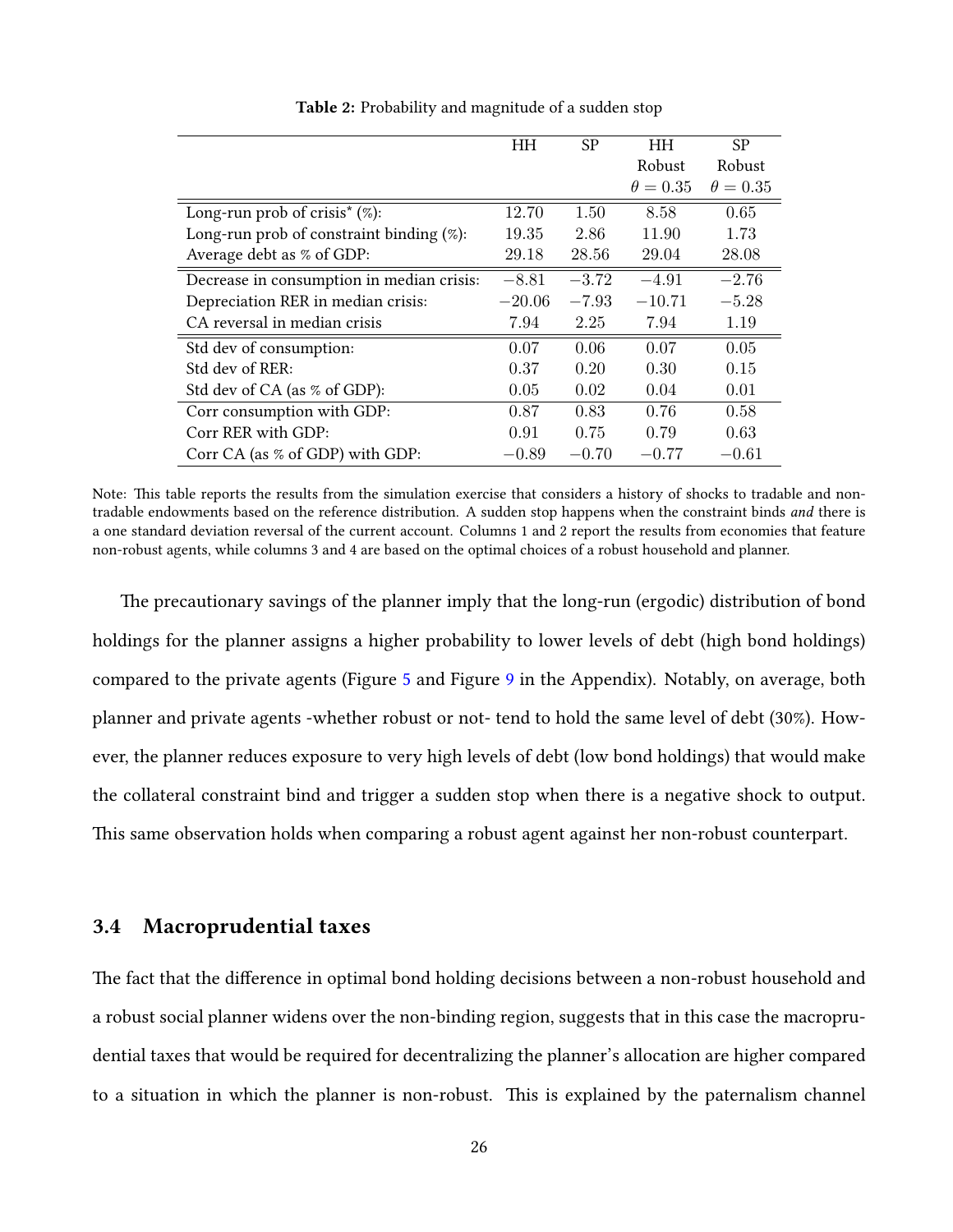#### **Figure 5:** Distribution of debt holdings

<span id="page-27-0"></span>

Note: Distribution of debt holdings based on robust and non-robust allocations by household and planner. The parametrization used for this plot implies a probability of crisis of 13%.

discussed in Section [2.3](#page-15-0). We find that in all states of nature and across the entire bond grid, the macroprudential taxes that are required to decentralize the allocation of a robust planner are larger, and are set over the entire set of possible current bond holdings where the constraint is not yet binding. Figure [6](#page-28-0) illustrates this point by comparing the optimal taxes and the tax region across the endogenous state-space (debt holding) imposed by a non-robust/robust planner when households are non-robust/robust conditional on a state of nature characterized by a one standard deviation negative shock for tradables and non-tradables.

In order to compare the average tax over a long-run horizon required to decentralize a planner's allocation across different cases, we compute the mean tax over the simulations from the previous section. Table [3](#page-29-1) summarizes the cyclical properties of the macroprudential tax that implements the planner's allocation when the economy is subject to shocks from the reference distribution, and also indicates the probability that a tax is implemented. $8$  Our baseline calibration that renders a crisis

<span id="page-27-1"></span> $8$ Table 8 in the Appendix presents these results under the calibration in Bianchi (2011).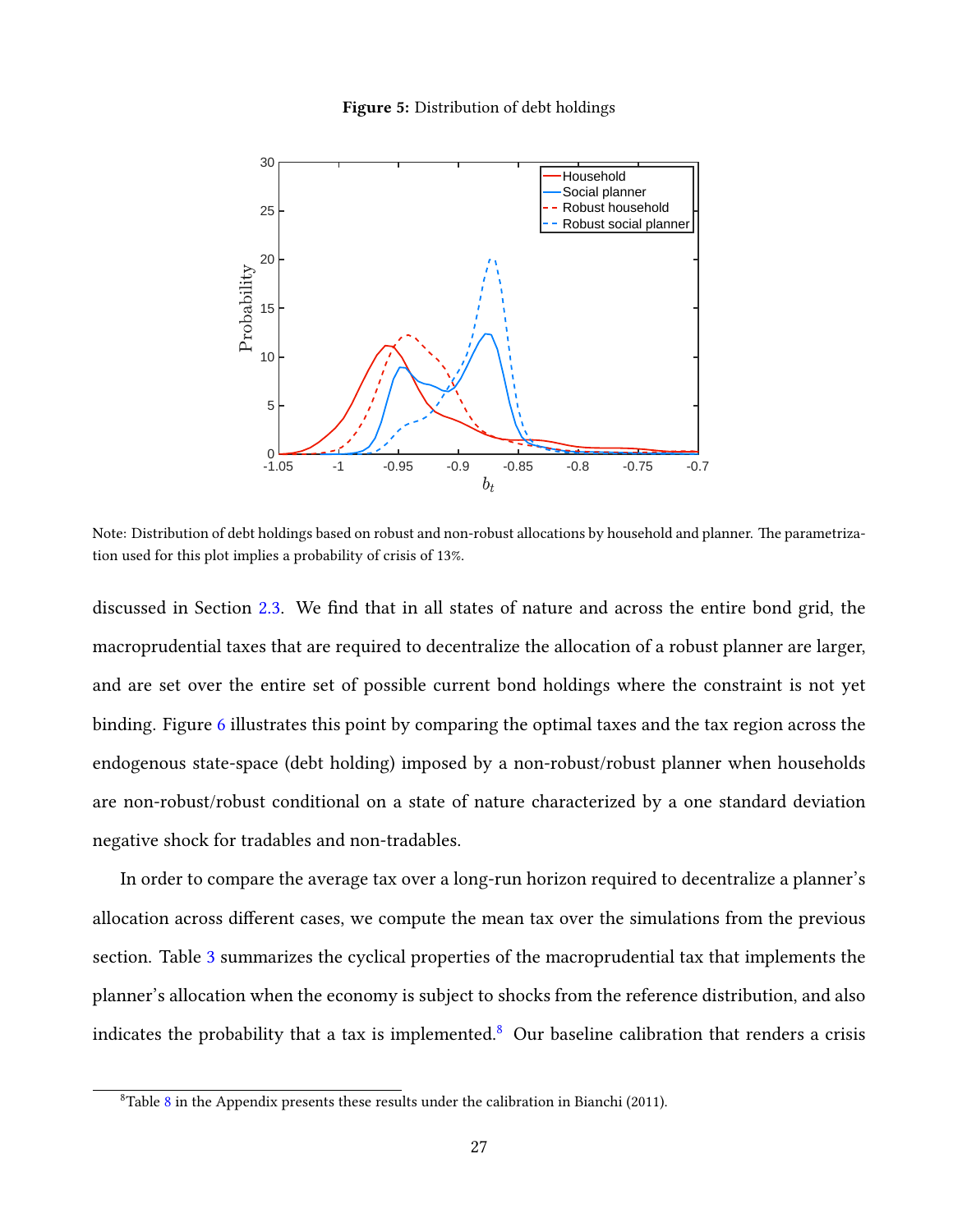**Figure 6:** Tax regions

<span id="page-28-0"></span>

Note: This figure shows the macroprudential taxes that are required to implement a social planner's allocation in a decentralized economy conditional on a state of nature characterized by a one standard deviation negative shock for tradables and non-tradables. Taxes are functions of the current level of debt (the x-axis of the plots). The red lines are taxes that are implemented by a robust planner's allocation (with  $\theta = 0.35$  and the blue lines refer to a non-robust planner. Solid lines are taxes imposed on non-robust households while dashed lines refer to robust households. The light gray area is the tax region for taxes from a non-robust planner when implemented on a non-robust household, and it overlaps with the wider narrower green area that indicates the tax region for a robust planner implmented on robust household. The calibration used for computing the optimal debt policies underlying these taxes is our baseline specification that delivers a 13% probability of crisis and an average debt over GDP of 30%.

probability of 13% already justifies macroprudential taxes that are more than twice as large as those in Bianchi (2011) without model uncertainty, at around 16%. A robust planner will further induce an increase of almost 5 percentage points, to 20%; and even more so the higher the degree of robustness (i.e., lower *θ*). Moreover, the probability that a tax is needed to implement the social planner's allocation is much higher (88% compared to 78%). This was to be expected, as we noted before that the region of current debt over which a tax is imposed widens. Taxes remain fairly stable though if both agents fear misspecification, compared to the case when neither does, although the probability that one is implemented increases. When the household is robust but the planner is not, then even a subsidy (a negative tax) could be required to implement the planner's allocation because a household that fears misspecification and is optimizing against worst-case probabilities will tend to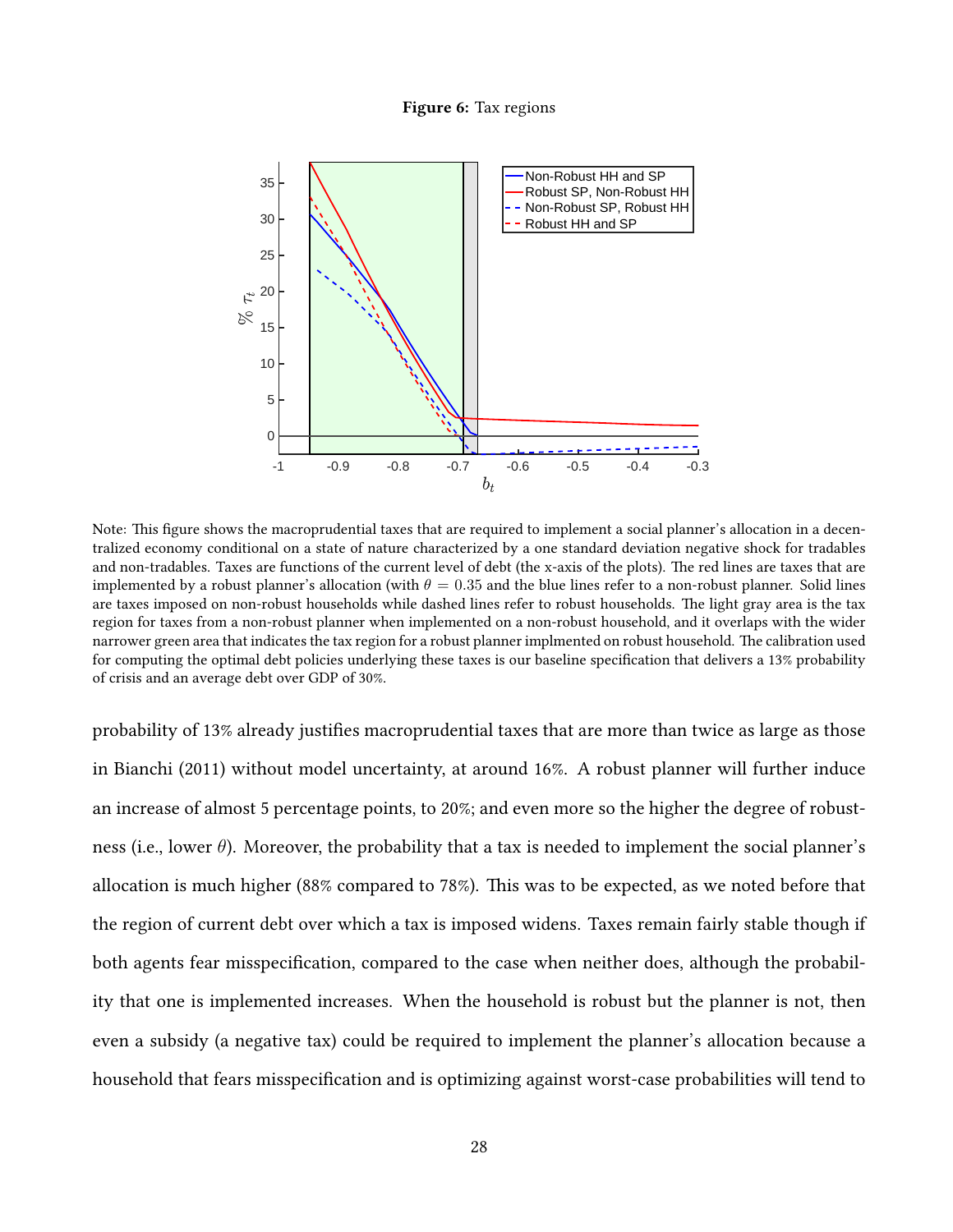<span id="page-29-1"></span>

|                                  |         | $\theta = 0.35$ $\theta = 0.15$ |
|----------------------------------|---------|---------------------------------|
|                                  |         |                                 |
| Average tax $(\%)$               |         |                                 |
| 1) non-robust HH v non-robust SP | 15.97   | 15.97                           |
| 2) non-robust HH v robust SP     | 20.11   | 22.26                           |
| 3) robust HH v robust SP         | 17.00   | 15.72                           |
| 4) robust HH v non-robust SP     | 9.29    | 0.16                            |
| Prob of tax region $(\%)$        |         |                                 |
| 1) non-robust HH v non-robust SP | 77.71   | 77.71                           |
| 2) non-robust HH v robust SP     | 87.91   | 93.01                           |
| 3) robust HH v robust SP         | 84.81   | 90.69                           |
| 4) robust HH v non-robust SP     | 74.59   | 74.59                           |
| Tax correlation to GDP           |         |                                 |
| 1) non-robust HH v non-robust SP | $-0.65$ | $-0.65$                         |
| 2) non-robust HH v robust SP     | $-0.65$ | $-0.59$                         |
| 3) robust HH v robust SP         | $-0.77$ | $-0.70$                         |
| 4) robust HH v non-robust SP     | $-0.59$ | $-0.61\,$                       |

**Table 3:** Taxes (simulations)

Note: Baseline parameterization that implies a probability of crisis of 13%. The numbers represent the average macroprudential tax that implements the planner's allocation over the 80,000 periods of the simulation. The realization of shocks to tradable and non-tradable goods is based on the reference model.

underborrow and hold more savings than are required to internalize the pecuniary externality. Finally, we find that the fear of model misspecification not only changes the tax levels but also affects their cyclicality. Note that when the household and/or the planner have preferences for robustness, the correlation of taxes and income become less countercyclical than in the case when neither the household nor the planner feature model uncertainty. This happens due to the fact that the difference in optimal bond holding decisions between a non-robust household and a robust social planner widens over the non-binding region, as discussed earlier.

## <span id="page-29-0"></span>**3.5 Welfare gains and losses**

Should a policymaker intervene ex-ante and impose a macroprudential tax policy when there is model uncertainty? How does this depend on who (planner and/or household) fears misspecification? What are the implications of implementing the policy when doubts about the reference model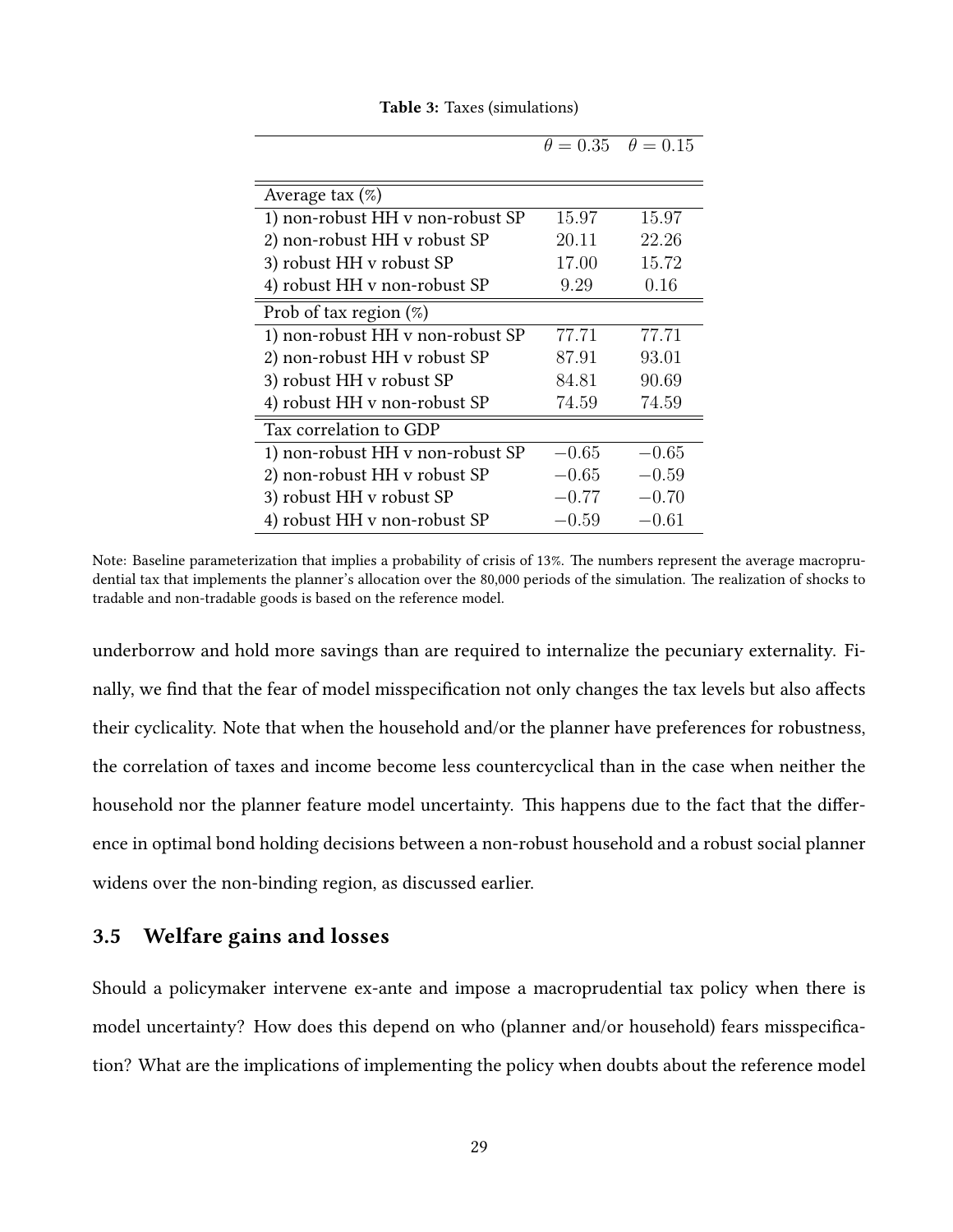were unjustified? In order to answer these questions, in this section we assess the welfare gains (or losses) from the planner's intervention for various cases, presented in Table [4](#page-31-0).<sup>[9](#page-30-0)</sup> We use a compensating variation approach as in Lucas (1987). We compute the constant proportional increase in consumption (the percent subsidy to consumption) that would make agents indifferent between remaining in a decentralized equilibrium without government intervention and adopting the planner's socially optimal allocation. This consumption subsidy, which we call *γ*(*B, y*), is state dependent (that is, while the proportional increase in consumption is constant over time, the *γ* that can achieve the welfare from the planner's allocation will depend on what initial state we compute it at).

Whenever the planner and household differ in their beliefs, we need to take a stance about what model (i.e., distribution of shocks) we will consider to measure welfare gains (whose computation involves expectations). This matters especially if we are trying to decide whether a planner's intervention is optimal or not: while the planner will address the externality that leads to overborrowing, she might solve for an optimal allocation under a probability model that is incorrect and/or that the households do not share. Then, it might be the case that under an alternative model, welfare does not improve or, at the very least, welfare gains are very small.

There are four models on the table: (i) the reference model (the probability distribution of the exogenous shocks that agents doubt); (ii) the worst-case model in the eyes of the planner; (iii) the worst-case model in the eyes of the household; and, (iv) the true data-generating process (DGP). The welfare gains presented in Table [4](#page-31-0) are calculated under two models. First, under the "Reference probabilities" for which we equate the DGP with the reference model. Second, under the "Worstcase probabilities" for which we equate the DGP with the worst-case model in the eyes of a robust household with  $\theta \in \{0.15, 0.35\}$ .<sup>[10](#page-30-1)</sup>

Let  $c(DE; \theta_A)$  denote the allocation from the DE (decentralized economy) when the household

<span id="page-30-1"></span><span id="page-30-0"></span> $9$ Table 9 in the Appendix shows the results under the calibration of Bianchi (2011).

 $10$ While in principle the worst-case distribution induced by the allocation of the decentralized equilibrium can be a very different object than the one induced by the social planner's allocation, we find that quantitively the differences are not substantial. Thus, in the paper we only consider the worst-case model in the eyes of the household as results do not vary significantly under planner's worst-case model.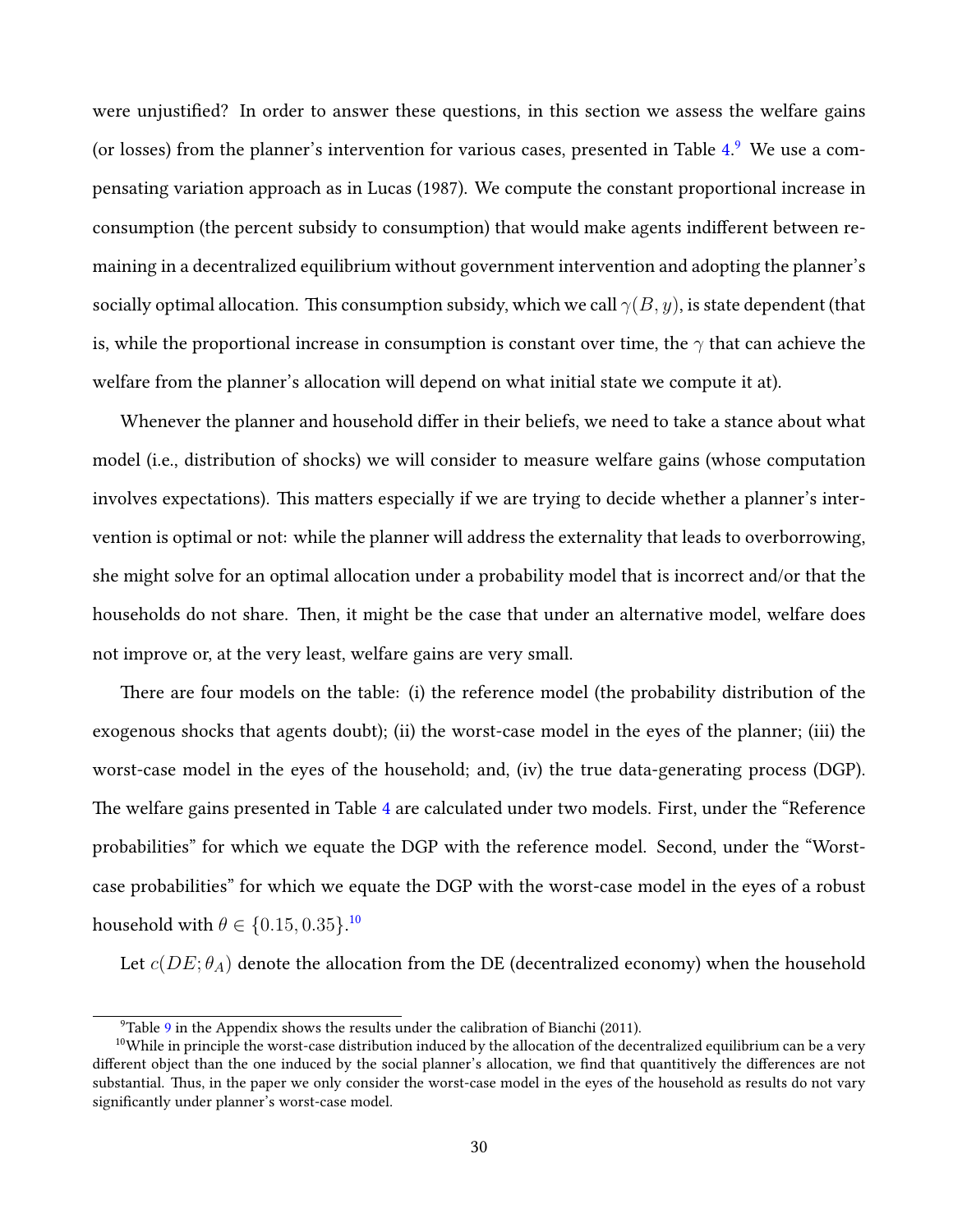<span id="page-31-0"></span>

|                                  |      | $\theta = 0.35$ $\theta = 0.15$ |
|----------------------------------|------|---------------------------------|
| Reference probabilities          |      |                                 |
| 1) non-robust HH v non-robust SP | 0.27 | 0.27                            |
| 2) non-robust HH v robust SP     | 0.24 | 0.20                            |
| 3) robust HH v robust SP         | 0.09 | $-0.02$                         |
| 4) robust HH v non-robust SP     | 0.11 | 0.04                            |
| Worst-case probabilities         |      |                                 |
| 5) non-robust HH v non-robust SP | 0.55 | 1.04                            |
| 6) non-robust HH v robust SP     | 0.56 | 1.17                            |
| 7) robust HH v robust SP         | 0.31 | 0.34                            |
| 8) robust HH v non-robust SP     | 0.26 | 0.12                            |

**Table 4:** Average welfare gains (simulations)

Note: The numbers represent the mean welfare gain over the periods in the simulation when a tax is needed to decentralize the planner's allocation. For the first set of results ("Reference probabilities"), the realization of shocks to tradable and nontradable goods in the simulations is based on the reference model. The second block of results ("Worst-case probabilities") considers the household's worst-case distribution. The parametrization implies a probability of crisis of 13%. Results are presented for two values of *θ*, representing different preferences for robustness (lower *θ* implies more robustness).

has doubts about the model that correspond to *θ<sup>A</sup>* (only the household's beliefs matter for this allocation). Let  $c(SP; \theta_R)$  denote the social planner's allocation when the planner has fears about the model that correspond to  $\theta_R$ . Let  $V(c|\theta)$  denote the utility of allocation *c*, calculated from the risk-sensitive recursion [\(7\)](#page-12-2) with parameter *θ*.

First, we consider the case where both the planner and the household share the same beliefs, i.e.  $\theta_R = \theta_A = \bar{\theta} \leq \infty$ , and these are correct. Recall that  $\bar{\theta} = \infty$  corresponds to a model without robustness. In this case, for any  $\bar{\theta}$  we have that  $V(c(DE,\bar{\theta})|\bar{\theta}) < V(c(SP,\bar{\theta})|\bar{\theta})$  because the planner's intervention corrects the pecuniary externality while the paternalism channel is irrelevant (because planner and household agree). The welfare gains associated with these cases correspond to rows 1  $(\bar{\theta} = \infty)$ , and 7 ( $\bar{\theta} \in \{0.15, 0.35\}$ ) in Table [4.](#page-31-0) When  $\bar{\theta} = \infty$  and indeed the shocks are generated following the reference distribution, for the calibration that renders a probability of sudden stops of 13% in the decentralized economy with no government intervention, welfare gains from implementing the planner's allocation are twice as large as those obtained by Bianchi (2011)—0.27% of permanent consumption. These numbers are still rather small, but consistent with the literature's finding, as noted in Bianchi (2011), that the welfare cost of business cycles is small.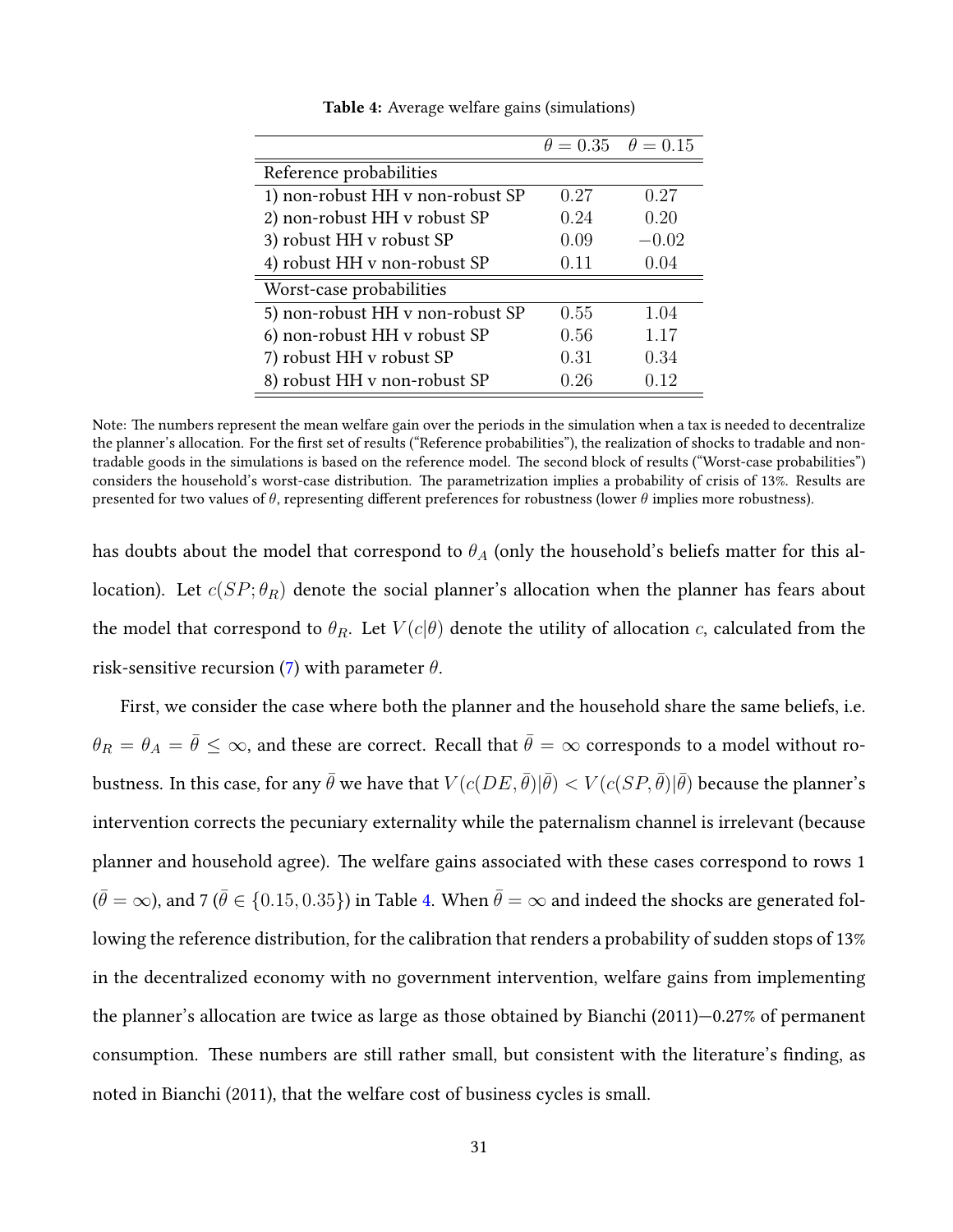Second, imagine that the planner and the household doubt the model equally  $(\theta_R = \theta_A = \bar{\theta} < \infty)$ , but the actual uncertainty is generated by the reference model. This corresponds to one situation where the policymaker and household are actually "wrong". In this case, we cannot establish theoretically the ordering between the allocations, i.e.,  $V(c(DE, \bar{\theta})|\theta = \infty) \le V(c(SP, \bar{\theta})|\theta = \infty)$ . The welfare gains associated with this case correspond to row 3 in Table [4.](#page-31-0) If both agents fear misspecification but shocks follow the reference distribution, then the gains from implementing a planner's allocation are significantly reduced. This is because the household already saves more as a precaution against future bad shocks, and so this indirectly addresses the problem of overborrowing due to pecuniary externalities. Any further gains from a planner that internalizes this externality does not increase welfare substantially (0.09%). In fact, if the degree of robustness is sufficiently high (for example,  $\theta = 0.15$ ), then implementing the planner's allocation decreases welfare. A robust planner "overshoots" in savings.<sup>[11](#page-32-0)</sup>

Third, imagine that neither the planner nor the household doubt the model ( $\theta_R = \theta_A = \infty$ ), but the actual uncertainty is generated by the worst-case model. This corresponds to another situation where the policymaker and household are actually "wrong". Formally, this would correspond to  $V(c(DE, \theta_A = \infty) | \theta = \delta) \leq V(c(SP, \theta_R = \infty) | \theta = \delta)$ . Quantitatively, however, we do find that intervention leads to sizeable welfare gains, as seen in row 5 in Table [4.](#page-31-0) We find that the welfare gains from implementing the social planner's allocation if the worst-case scenario takes place is 0.55, the largest among the cases we have considered. In our notation, this implies that  $V(c(DE, \theta_A = \infty) | \theta < \infty) < V(c(SP, \theta_R = \delta) | \theta < \infty)$ . As shown in Figure [3](#page-23-0), under the worstcase model the distortions are such that higher probabilities are assigned to those states in which income is low and the collateral constraint binds. It is precisely in those states that is very valuable to arrive with relatively lower debt levels and, thus, when the intervention by the social planner would generate largest welfare gains. Despite paternalism being absent in this case, the social planner's macroprudential motive inadvertently acts in the same direction required to "correct" the house-

<span id="page-32-0"></span><sup>&</sup>lt;sup>11</sup>Indeed values below  $\theta^R = 0.18$  obtain welfare losses in this case. The DEP implied by  $\theta^R = 0.18$  is 8.5%.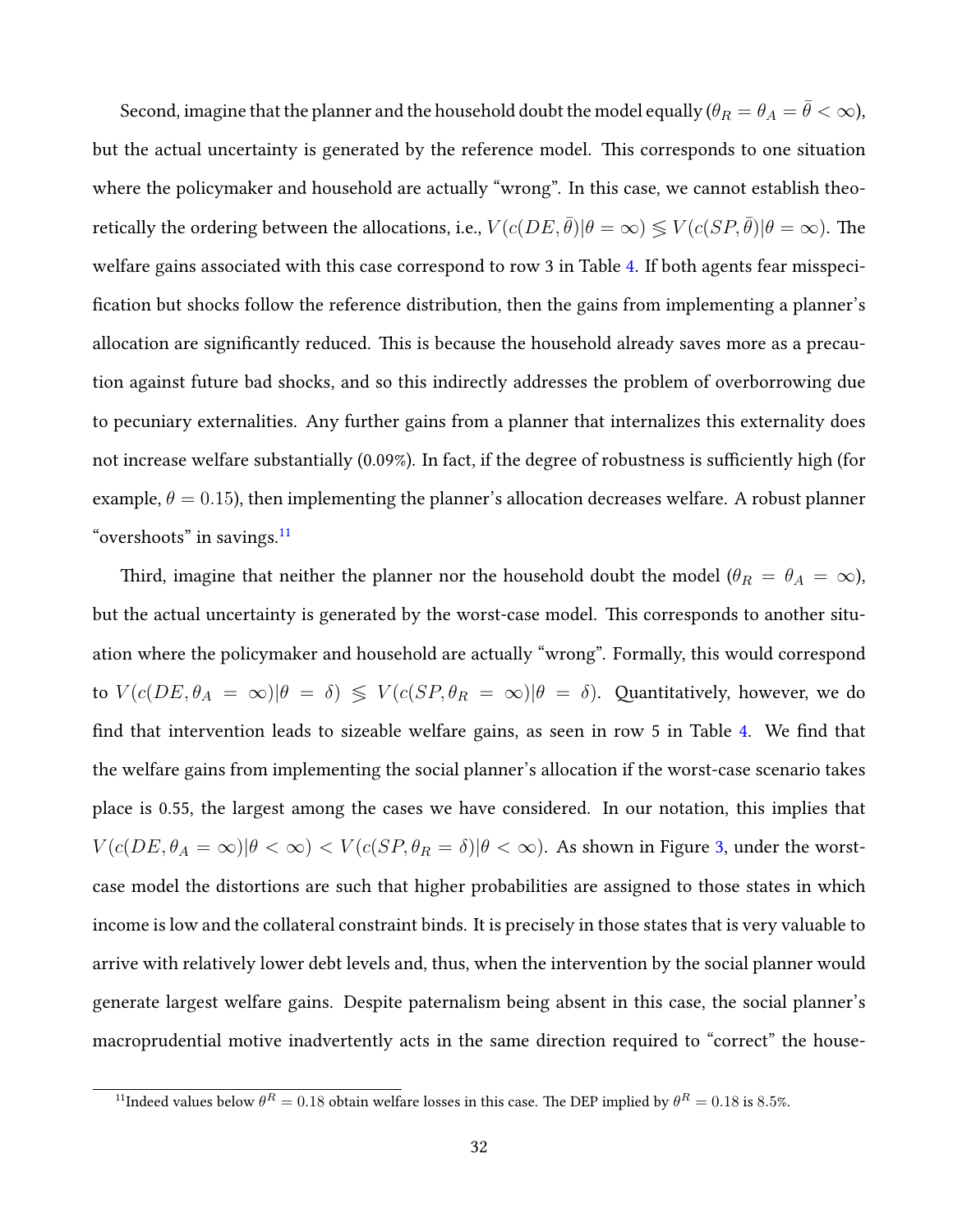hold's beliefs.

Fourth, when planner and household disagree on their beliefs ( $\theta_R \neq \theta_A$ ) and uncertainty is generated under the household's model, then there are two forces to consider: on the one hand, welfare might decrease because the planner is solving for an allocation under the "wrong" model but, on the other hand, welfare might be improved because she is correcting the pecuniary externality. In our notation, these cases correspond to  $V(c(DE, \theta_A = \infty) | \theta = \infty) \leq V(c(SP, \theta_R = \delta) | \theta = \infty)$ and  $V(c(DE, \theta_A = \delta) | \theta = \delta) \leq V(c(SP, \theta_R = \infty) | \theta = \delta)$ . The welfare gains associated with these cases correspond to rows 2 and 8 in Table [4](#page-31-0), respectively. Importantly, we find that a robust planner's allocation will still increase welfare even if this is measured assuming shocks are realized according to the reference model that the households have in mind. This was not evident a priori: a robust planner will choose an allocation that generates a lower bound of lifetime discounted utility, in the sense that implementing that allocation will result in larger welfare if shocks are actually drawn from the worst-case distribution rather than the reference model. However, if indeed shocks follow the reference model, then it would have been optimal to pick an allocation based on this belief. We know that a robust planner will correct the externality, and so this should increase welfare compared to a competitive equilibrium, but we do not know how much welfare is lost from not choosing the optimal allocation based on the correct data generating process. Our quantitative results indicate that the gains are larger than the costs. Consider row 2 in Table [4](#page-31-0): a robust planner that fears misspecification with  $\theta_R = 0.35$  may still achieve a welfare gain almost as large as a non-robust planner when shocks follow the reference distribution (0.24% of permanent consumption compared to the 0.27% for a non-robust planner). The higher the degree of robustness, however, the lower the welfare gain (0.20% for a  $\theta_R = 0.15$ ).<sup>[12](#page-33-0)</sup>

Finally, consider rows 4 and 6, in these cases the planner and household disagree while shocks follow the social planner's model. Here, the social planner's allocation improves welfare by means of both channels. Optimal policy internalizes the pecuniary externality at the same time it "corrects"

<span id="page-33-0"></span> $^{12}$ There is a value of  $\theta_R$  below which welfare losses are obtained and thus a status-quo regime would be preferred over intervention. This value is  $\theta^R \approx 0.01$  which implies an EDP below 1%.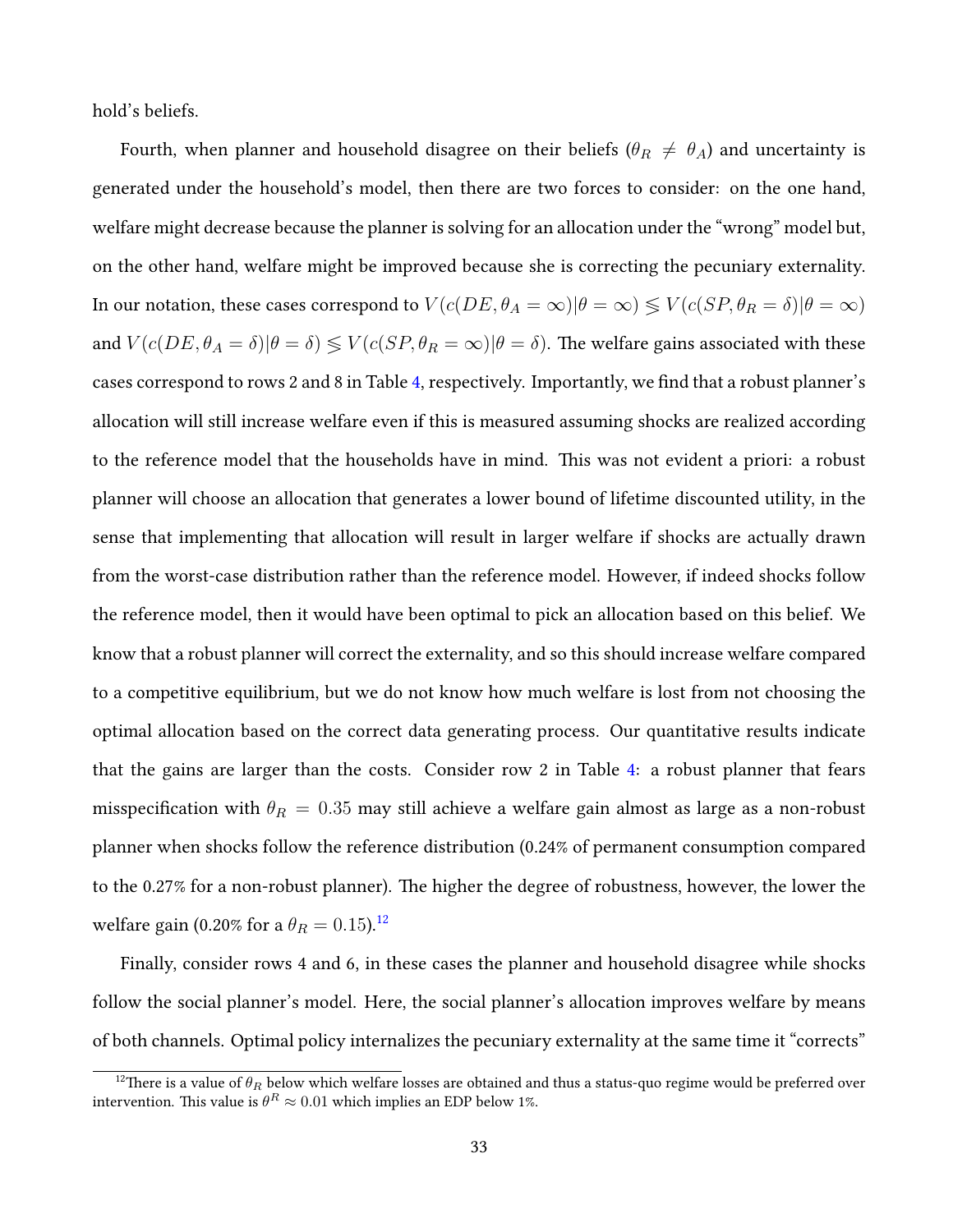the household's beliefs. In our notation, these cases correspond to  $V(c(DE, \theta_A = \delta) | \theta = \infty)$  $V(c(SP,\theta_R=\infty)|\theta=\infty) \text{ and } V(c(DE,\theta_A=\infty)|\theta=\delta) < V(c(SP,\theta_R=\delta)|\theta=\delta) \text{ respectively.}$ Indeed these cases are those where welfare gains are maximum within each block of Table [4](#page-31-0).

# **3.6 Comparing robustness with higher risk aversion**

One interesting question is how the decisions of a robust agent compare to those of an agent with CRRA preferences that is simply more risk averse than in the benchmark calibration. To this end, we increase the CRRA risk aversion coefficient,  $\sigma$ , from 2 to 4. Figure [7](#page-35-0) shows that they tend to make very similar decisions when debt is high and the collateral constraint is close to binding. However, for levels of debt further away from the binding region, a highly risk averse agent continues to be conservative in terms of savings, while the robust agent no longer fears very negative shocks in the following period and thus accumulates larger amounts of debt. Recall that a robust agent's worst-case scenario of probabilities for the following period depends on the current state; if the economy is far from the binding region, then there is less concern about negative future shocks. Table [5](#page-36-0) compares the results from the simulations. Notably, both a robust and a highly risk averse household and planner arrive at similar probabilities of a crisis (around 8.5% based on a household's debt policy, and this is reduced to 0.7% for a planner). This is not surprising given that their debt choices are extremely similar close to the binding region. In terms of the severity of a median crisis, both types of planners are able to halve the reduction in consumption, although the median crisis in the context of highly risk averse agents renders a median financial crisis that is more severe compared to that which arises when agents are robust.

### **3.7 Doubts about** *κ*

So far, we have considered the case where households and/or the social planner face ambiguity aversion with respect to the endowment process. As in Ferriere and Karantounias (2013) we take seriously the idea that economic agents face uncertainty about the cycle that cannot be specified with a unique probability measure, and are averse towards it. We believe that this is a reasonable assumption for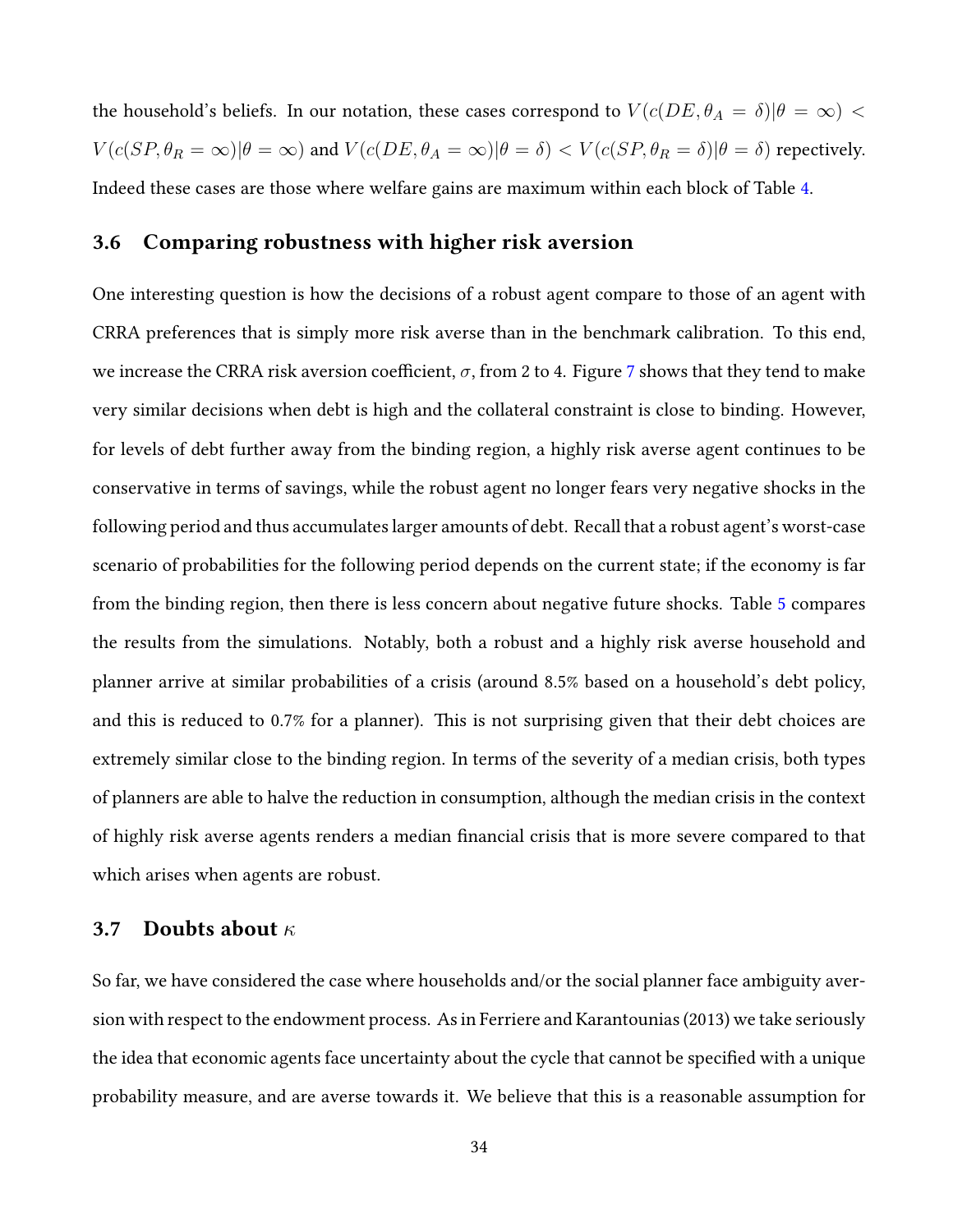<span id="page-35-0"></span>**Figure 7:** Debt policies of household and planner - comparing robustness with high risk aversion



Note: This plot depicts the optimal debt policy of a planner and an agent as a function of current debt holdings, for a state of nature characterized by a one standard deviation negative shock for tradables and non-tradables. For the robust agents, the degree of misspecification considered is characterized by  $\theta = 0.35$ . Non-robust agents in this plot have a high risk aversion of  $\sigma = 4$ .

emerging economies whose business cycle is tightly linked to commodity prices that follow uknown processes, which are precisely the type of countries prone to the sudden stops analyzed in this model. Yet, one may think of considering other sources of ambiguity.

In this subsection we explore a variation of the model that allows the planner and/or households to have worries about aspects of the financial system. In particular, we consider economic agents that have a preference for robustness with respect to future values of *κ*, the pleadgeable fraction of their endowment. To this end, following the modeling approach in Bianchi, Boz and Mendoza (2012), we assume that  $\kappa_t$  is time varying and switches between two values  $\kappa^H$  and  $\kappa^L<\kappa^H$  following an exogenous markov switching process that is independent from the endowment's process. In this variation, both households and the planner fully trust the probability model for the endowment process but have doubts about the process that governs *κ<sup>t</sup>* . Details regarding the model setup, solution, and calibration are relegated to Appendix [5.3.](#page-45-1)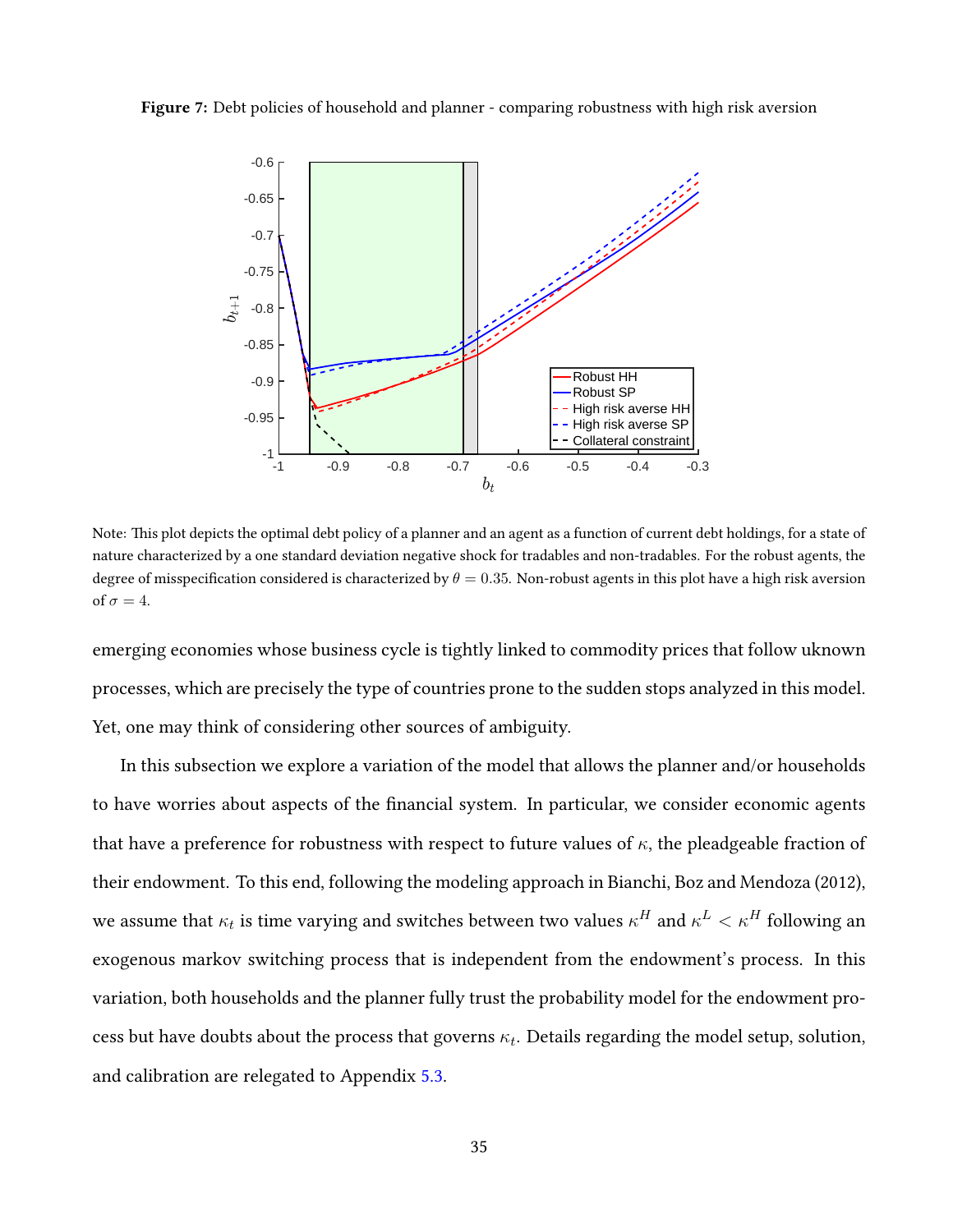<span id="page-36-0"></span>

|                                              | HH              | <b>SP</b>       | HH              | <b>SP</b>       | HH                | <b>SP</b>         |
|----------------------------------------------|-----------------|-----------------|-----------------|-----------------|-------------------|-------------------|
|                                              | $\theta = 0.35$ | $\theta = 0.35$ | $\theta = 0.15$ | $\theta = 0.15$ | $\theta = \infty$ | $\theta = \infty$ |
|                                              | $\sigma = 2$    | $\sigma = 2$    | $\sigma = 2$    | $\sigma = 2$    | $\sigma = 4$      | $\sigma = 4$      |
| Long-run prob of crisis* $(\%)$ :            | 8.58            | 0.65            | 5.90            | 0.17            | 8.74              | 0.78              |
| Long-run prob of constraint binding $(\%)$ : | 11.90           | 1.73            | 6.28            | 0.59            | 11.64             | 2.09              |
| Average debt as % of GDP:                    | 29.04           | 28.08           | 28.56           | 27.66           | 28.88             | 28.06             |
| Decrease in consumption in median crisis:    | $-4.91$         | $-2.76$         | $-2.57$         | $-2.11$         | $-12.60$          | $-7.37$           |
| Depreciation RER in median crisis:           | $-10.71$        | $-5.28$         | $-4.62$         | $-3.40$         | $-13.65$          | 0.76              |
| CA reversal in median crisis                 | 7.94            | 1.19            | 7.94            | 0.46            | 7.06              | 1.02              |
| Std dev of consumption:                      | 0.07            | 0.05            | 0.06            | 0.05            | 0.06              | 0.05              |
| Std dev of RER:                              | 0.30            | 0.15            | 0.23            | 0.11            | 0.30              | 0.16              |
| Std dev of CA (as % of GDP):                 | 0.04            | 0.01            | 0.02            | 0.01            | 0.04              | 0.01              |
| Corr consumption with GDP:                   | 0.76            | 0.58            | 0.65            | 0.52            | 0.84              | 0.83              |
| Corr RER with GDP:                           | 0.79            | 0.63            | 0.67            | 0.56            | 0.86              | 0.64              |
| Corr CA (as % of GDP) with GDP:              | $-0.77$         | $-0.61$         | $-0.63$         | $-0.51$         | $-0.85$           | $-0.52$           |

**Table 5:** Probability and magnitude of a sudden stop

Note: This table reports the results from the simulation exercise that considers a history of shocks to tradable and nontradable endowments based on the reference distribution. A sudden stop happens when the constraint binds *and* there is a one sandard deviation reversal of the current account. The first two columns report the results from economies that feature a robust household and planner with  $\theta = 0.35$ , columns 3 and 4 refer to agents with a higher degree of robustness  $(\theta = 0.15)$  and the final two columns concern non-robust agents with a higher risk aversion ( $\sigma = 4$ , double the value of our baseline calibration).

The central focus of this paper is to understand whether interventions by a social planner are still welfare improving under model uncertainty. As discussed in our baseline model, the answer depends on the discrepancy in the pessimistic beliefs between the planner and private agents, and whether their beliefs coincide or not with the actual model generating the shocks. Thus, in this subsection we only present the welfare evaluations for the various scenarios analyzed in Section [3.5](#page-29-0) in Table [6](#page-37-1).<sup>[13](#page-36-1)</sup> Similarly to our baseline model, we find that an ex-ante intervention is welfare improving for plausible degrees of robustness, even if the planner is "wrong" (i.e., their beliefs are not justified by the probability model generating the shocks). Moreover, the ordinal relation across cases 1-4 and 5-8 in table [6](#page-37-1) is maintained across the two forms of considering model uncertainty.

<span id="page-36-1"></span> $13$ In Appendix [5.3](#page-45-1) we provide the remaining simulation results.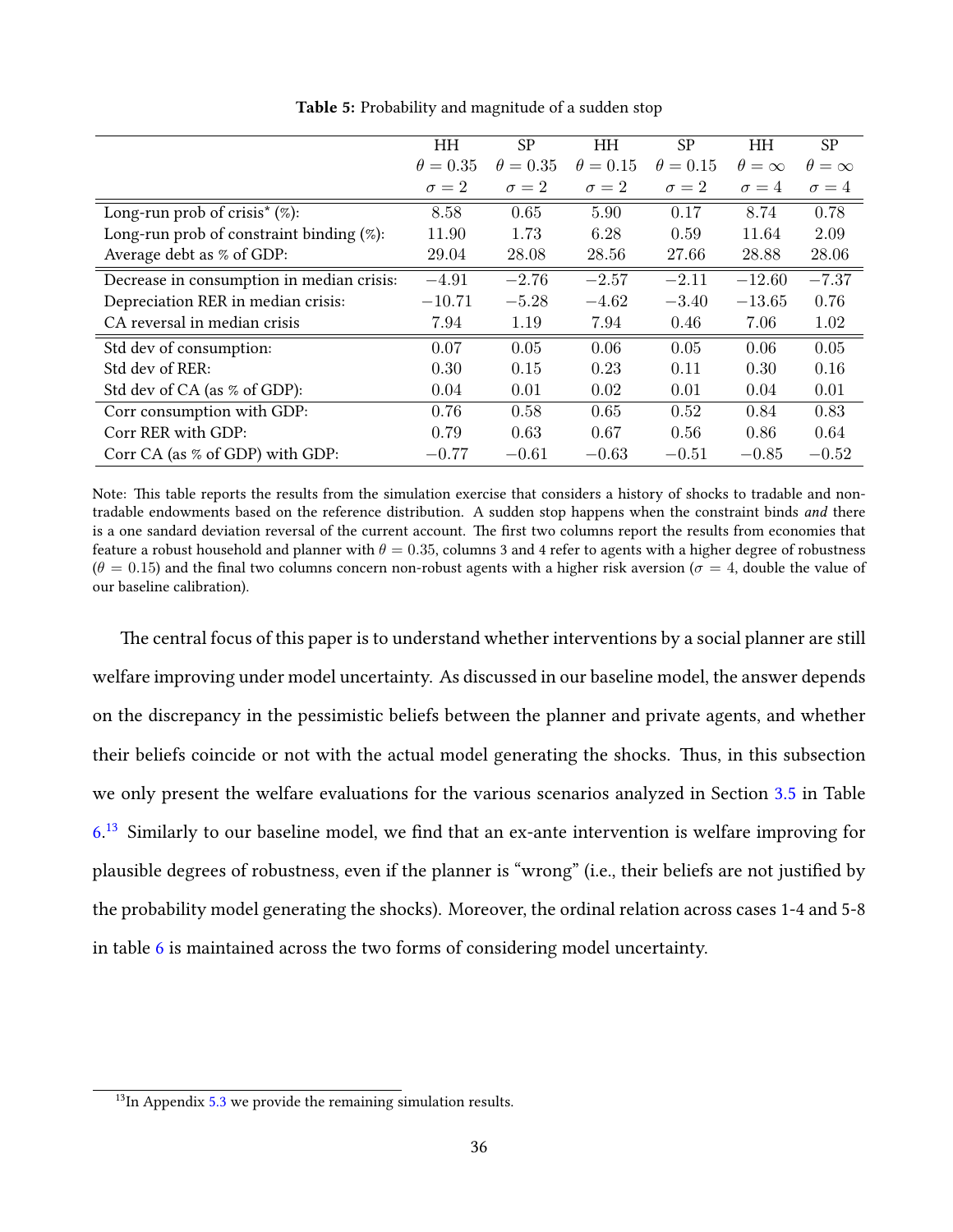|                                  | Baseline Model Stochastic $\kappa$ |      |
|----------------------------------|------------------------------------|------|
| Reference probabilities          |                                    |      |
| 1) non-robust HH v non-robust SP | 0.27                               | 0.39 |
| 2) non-robust HH v robust SP     | 0.24                               | 0.37 |
| 3) robust HH v robust SP         | 0.09                               | 0.21 |
| 4) robust HH v non-robust SP     | 0.11                               | 0.22 |
| Worst-case probabilities         |                                    |      |
| 5) non-robust HH v non-robust SP | 0.55                               | 0.50 |
| 6) non-robust HH v robust SP     | 0.56                               | 0.51 |
| 7) robust HH v robust SP         | 0.31                               | 0.34 |
| 8) robust HH v non-robust SP     | 0.26                               | 0.32 |

<span id="page-37-1"></span>**Table 6:** Average welfare gains (simulations) - Baseline Model vs Stochastic *κ*

Note: The numbers represent the mean welfare gain over the periods in the simulation when a tax is needed to decentralize the planner's allocation. For the first set of results ("Reference probabilities"), the realization of shocks to tradable and nontradable goods in the simulations is based on the reference model. The second block of results ("Worst-case probabilities") considers the household's worst-case distribution. The first column repeats the results from our baseline model from Table [4](#page-31-0). The second column shows the welfare gains under the variation with stochastic *κ*.

# <span id="page-37-0"></span>**4 Conclusion**

Following the 2008 global financial crisis, macroprudential regulation has become a well-established policy to contain credit booms and reduce financial fragility in both advanced and emerging countries. Against this background, starting with the seminal contributions of Bianchi and Mendoza (2010) and Bianchi (2011), an increasing number of studies have focused on understanding how these policies affect the transmission mechanism driving financial crises. While this literature shows the optimality of adopting macroprudential policies, the prescribed taxes usually generate small welfare gains. From a policy perspective, this raises the question of whether such policies would still remain optimal once the decision maker acknowledges that there may exist a vast set of alternative statistical models with unkown forms that could fit the data nearly as well as the reference model. This paper attempts to answer this question and, thus, characterizes robust optimal macroprudential policy in the context of Bianchi (2011)'s small open economy with occasionally binding collateral constraints.

Without model uncertainty, there exist welfare gains from internalizing how borrowing decisions in good times affect the value of collateral during a crisis. When there is fear of model misspecifi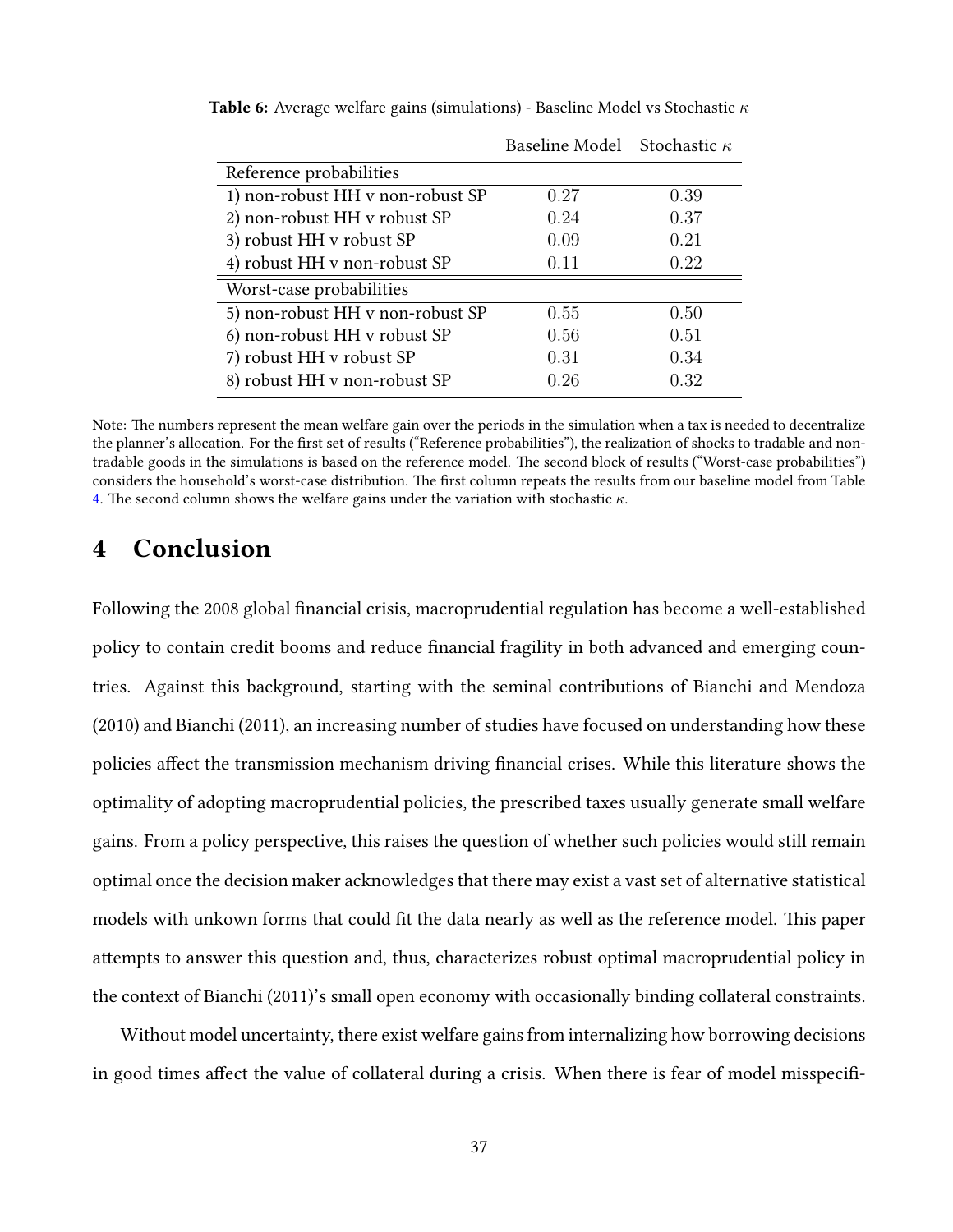cation by the planner, however, the decentralized equilibrium may differ from the social planner's equilibrium both because of the pecuniary externalities associated with the collateral constraint and because of the paternalistic imposition of the planner's beliefs when designing policy. When the actual shocks are generated by the worst-case distribution and both the household and the planner share the same doubts about the model, the intervention by the planner will be welfare improving due to the correction of the pecuniary externality. However, in situations in which the actual shocks are generated by the reference (worst-case) model and the regulator and household doubt (do not doubt) the model, it is theoretically ambiguos whether an intervention by the planner would be welfare improving. In our quantitative analysis we find that, for reasonable degrees of robustness, the interventions are welfare improving even if the planner/household is actually "wrong". However, in some of these cases the welfare gains can become negative for higher degrees of model misspecification.

Our findings illustrate the importance of acknowledging ambiguity aversion (Knightian uncertainty) in the design and evaluation of macroprudential policies. In this paper we take a particular approach by endowing both the planner and the household with multiplier preferences (Hansen and Sargent, 2011): our agents act as if they evaluate plans using a worst case belief that minimizes the sum of expected utility and a smooth function that penalizes deviations from a reference belief. However, it is not the only framework for analyzing model uncertainty. For instance, Ilut and Schneider (2014) describe preferences by the multiple priors utility axiomatized by Gilboa and Schmeidler (1989), and use a recursive version of the multiple priors utility model. In their model, instead, agents act as if they evaluate plans using a worst case probability drawn from a set of multiple beliefs. A prominent alternative to robust control is to formulate the decision problem from a Bayesian perspective by specifying a set of priors over fully articulated parameter and model spaces as in Batini et al. (2006). Considering the implications of different ambiguity aversion models for the optimal policy design constitutes an interesting avenue for future research.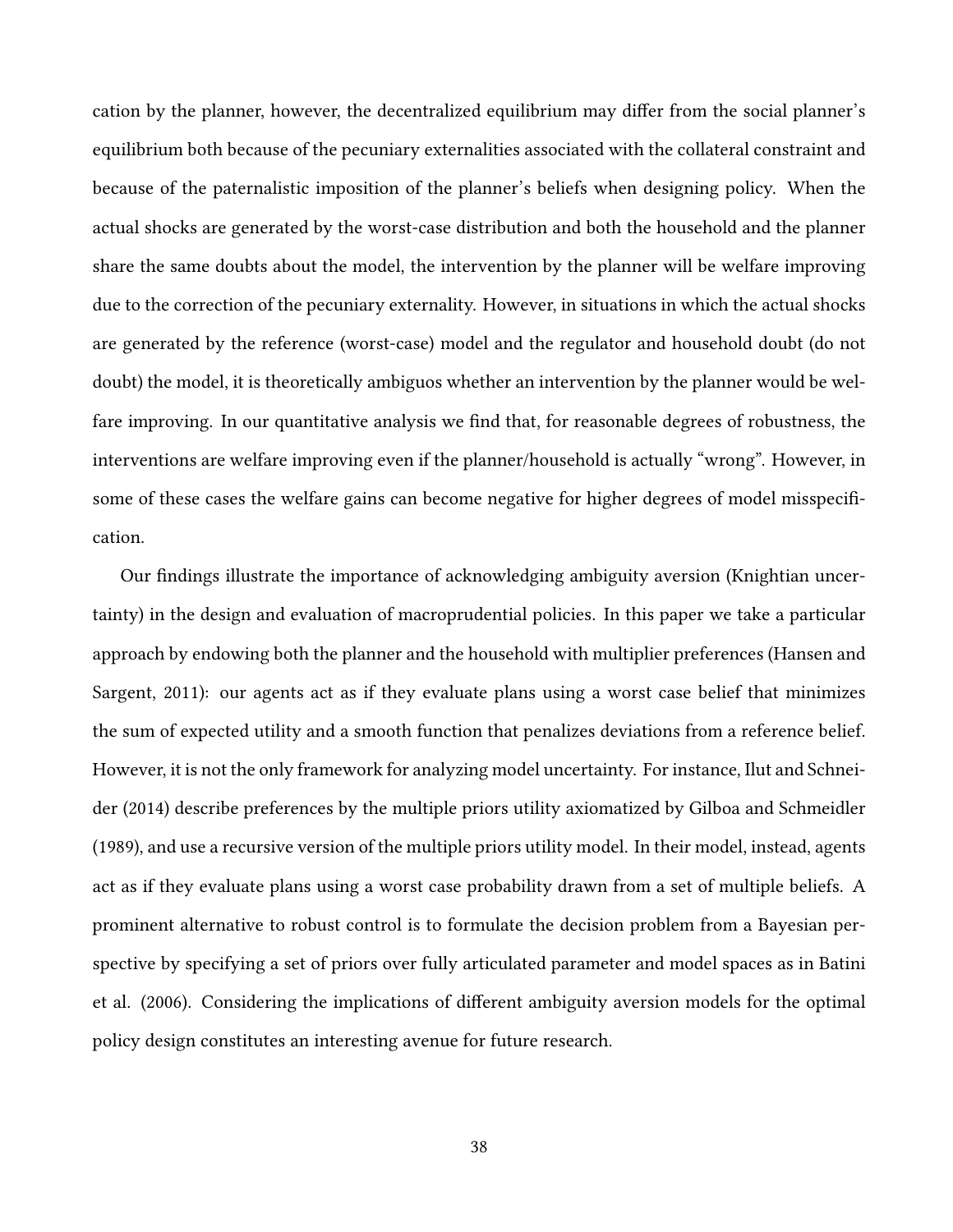# **References**

- [1] Acosta, Miguel, Laura Alfaro, and Andres Fernandez, 2019, "Sticky Capital Controls," *Mimeo*.
- [2] Adam, Klaus and Michael Woodford, 2012, "Robustly optimal monetary policy in a microfounded New Keynesian model," *Journal of Monetary Economics*, Volume 59, Issue 5, 468-487.
- [3] Basu, Suman, Emine Boz, Gita Gopinath, Francisco Roch, and Filiz Unsal, 2020, "A Macroeconomic Model for the Integrated Policy Framework," *Mimeo*.
- [4] Batini, Nicoletta, Justiniano, Alejandro, Levine, Paul, and Joseph Pearlman, 2006, "Robust inflation-forecast-based rules to shield against indeterminacy," *Journal of Economic Dynamics and Control*, 13 (9–10), 1491-1526.
- [5] Benigno, Gianluca, Huigang Chen, Christopher Otrok, Alessandro Rebucci, and Eric Young, 2013, "Financial Crises and Macroprudential Policies," *Journal of International Economics*, Vol. 89 (2), 453-470.
- [6] Benigno, Pierpaolo and Luigi Paciello, 2014, "Monetary policy, doubts and asset prices," *Journal of Monetary Economics*, Volume 64, 85-98.
- [7] Bianchi, Javier, 2011, "Overborrowing and Systemic Externalities in the Business Cycle," *American Economic Review*, Vol. 101 (7), 3400-3426.
- [8] Bianchi, Javier, and Enrique Mendoza, 2010, "Overborrowing, Financial Crises and 'Macro-Prudential' Taxes," *NBER Working Paper Series*, WP 16091.
- [9] Bidder, Rhys, and Matthew Smith, 2012, "Robust Animal Spirits," *Journal of Monetary Economics*, Vol. 59 (8), 738-750.
- [10] Boz, Emine, Javier Bianchi, and Enrique Mendoza, 2012, "Macroprudential Policy in a Fisherian Model of Financial Innovation," *IMF Economic Review*, Vol. 60 (2).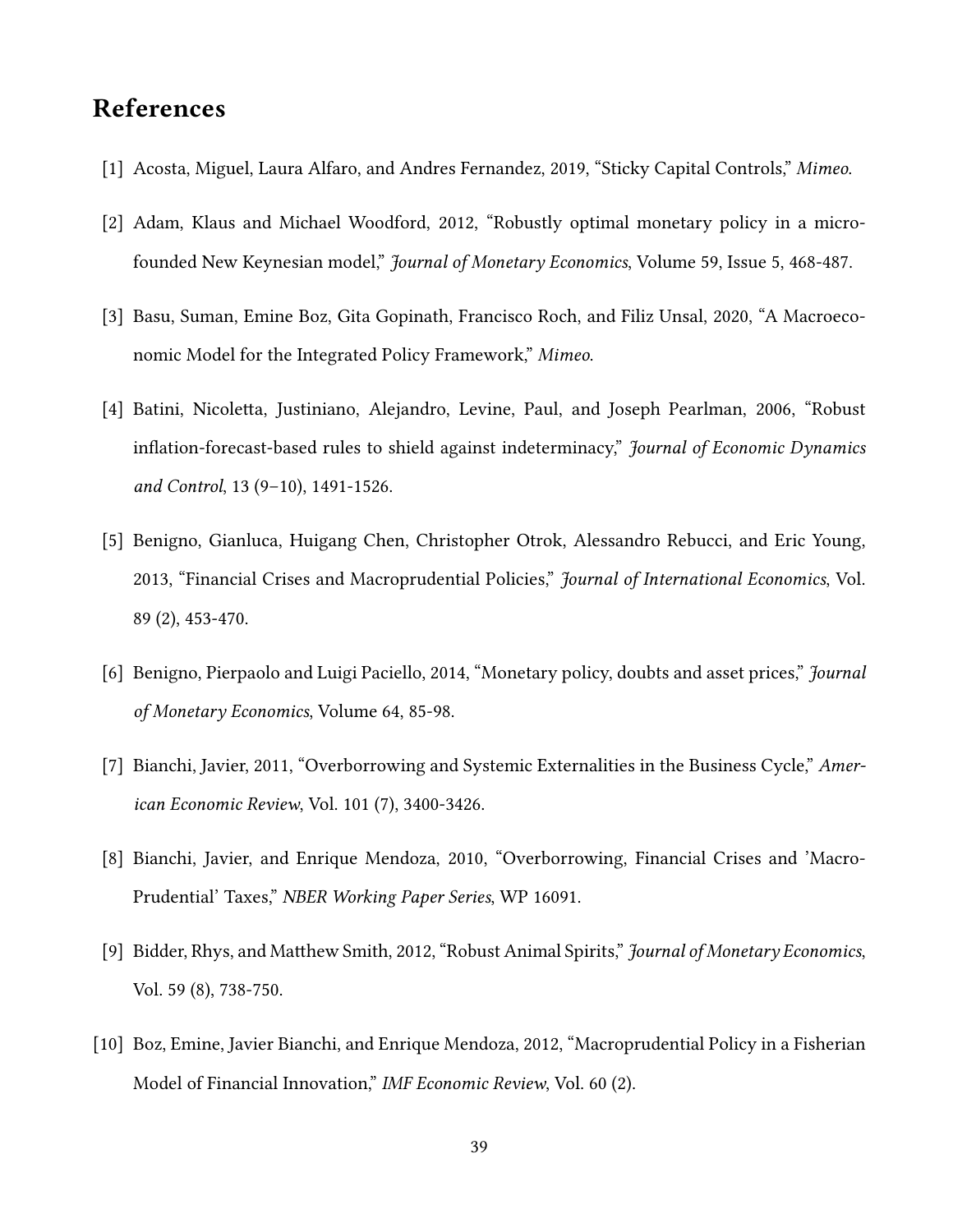- [11] Ferriere, Axelle and Anastasios Karantounias, 2019, "Fiscal Austerity in Ambiguos Times," *American Economic Journal: Macroeconomics*, Volume 11, Issue 1, 89-131.
- [12] Furceri, Davide, Stephanie Guichard and Elena Rusticelli, 2011, "Episodes off Large Capital Inflows and the Likelihood of Banking and Currency Crises and Sudden Stops," *OECD Economics Department Working Papers*, No. 865.
- [13] Gilboa, Itzhak, and David Schmeidler, 1989, "Maxmin Expected Utility with Non-unique Prior," *Journal of Mathematical Economics*, 18 (2), 141–53.
- [14] Hansen, Lars and Thomas Sargent, 2011, "Robustness," Princeton University Press.
- [15] Ilut, Cosmin and Martin Schneider, 2014, "Ambiguous Business Cycles," *American Economic Review*, Volume 104, No 8, 2368-99.
- [16] Jeanne, Olivier and Romain Rancière, 2011, "The Optimal Level of International Reserves for Emerging Market Countries: a New Formula and Some Applications," *The Economic Journal*, Vol. 121, No. 555, pp. 905-930.
- [17] Karantounias, Anastasios, 2013, "Managing pessimistic expectations and fiscal policy," *Theoretical Economics*, Volume 8, Issue 1, 193-231.
- [18] Karantounias, Anastasios, 2020, "Doubts about the model and optimal policy," *Federal Reserve Bank of Atlanta WP*.
- [19] Korinek, Anton and Damiano Sandri, 2016, "Capital Controls or Macroprudential Regulation?," *Journal of International Economics*, Vol. 99, 27-42.
- [20] Lucas, Robert, 1987, "Models of Business Cycles," Oxford: Blackwell.
- [21] Lucas, Robert and Nancy L. Stokey, 1983, "Optimal fiscal and monetary policy in an economy without capital," *Journal of Monetary Economics*, Volume 12, Issue 1.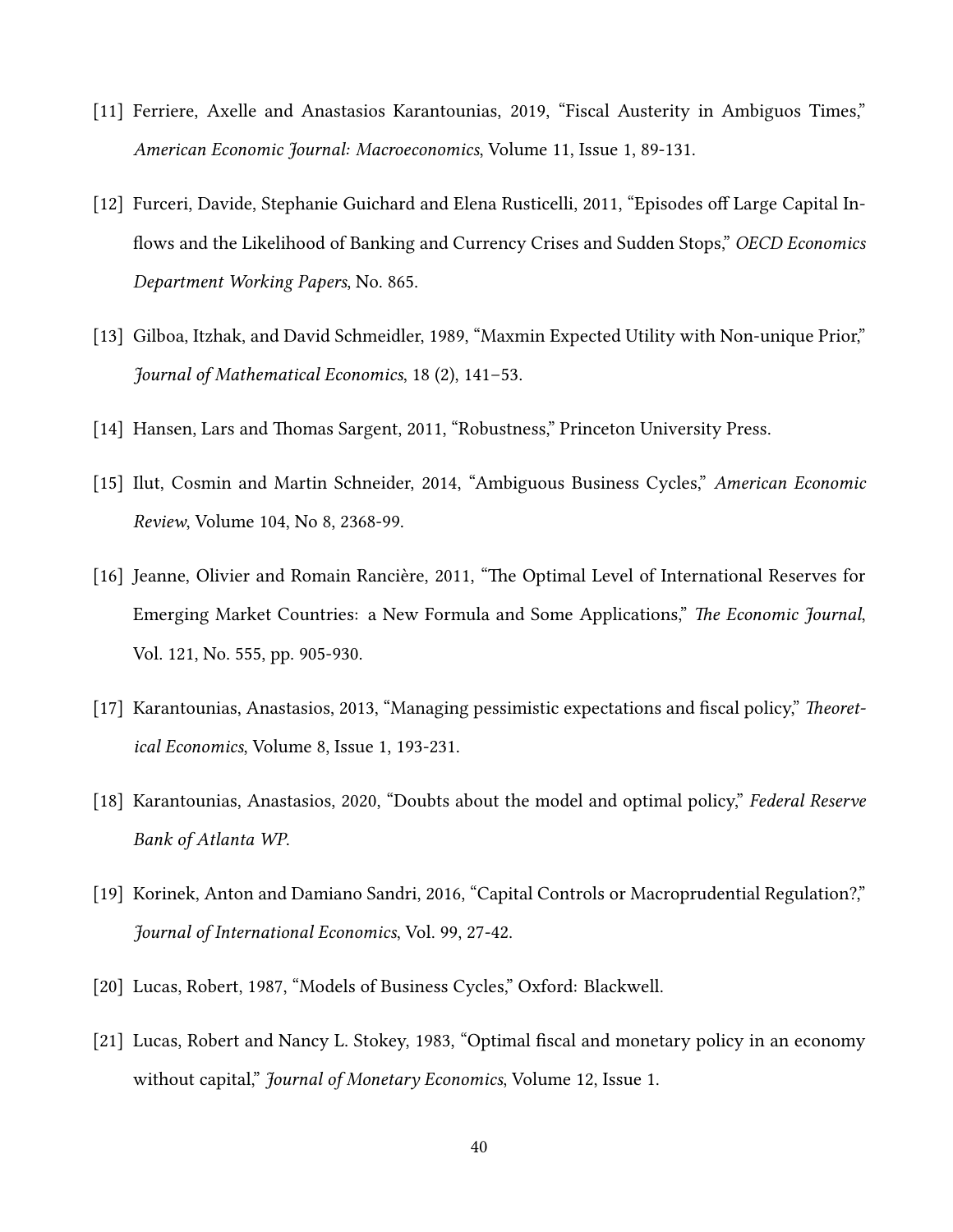- [22] Mendoza, Enrique, and Marco Terrones, 2008, "An Anatomy of Credit Booms: Evidence from Macro Aggregates and Micro Data," *NBER Working Paper Series*.
- [23] Pouzo, Demian, and Ignacio Presno, 2016, "Sovereign Default Risk and Uncertainty Premia," *American Economic Journal: Macroeconomics*, Vol. 8 (3), 230-66.
- [24] Roch, Francisco, and Francisco Roldan, 2022, "Uncertainty Premia, Sovereign Default Risk, and State-Contingent Debt," *Mimeo*.
- [25] Schmitt-Grohe, Stephanie and Martin Uribe, 2017, "Is Optimal Capital-Control Policy Countercyclical In Open-Economy Models With Collateral Constraints?"" *IMF Economic Review*, Vol. 65, 498-527.
- [26] Strzalecki, Tomasz, 2011, "Axiomatic Foundations of Multiplier Preferences," *Econometrica*, Volume 79, Issue 1, 47-73.
- [27] Young, Eric, 2012, "Robust Policymaking in the Face of Sudden Stops," *Journal of Monetary Economics*, Vol. 59 (8), 512-527.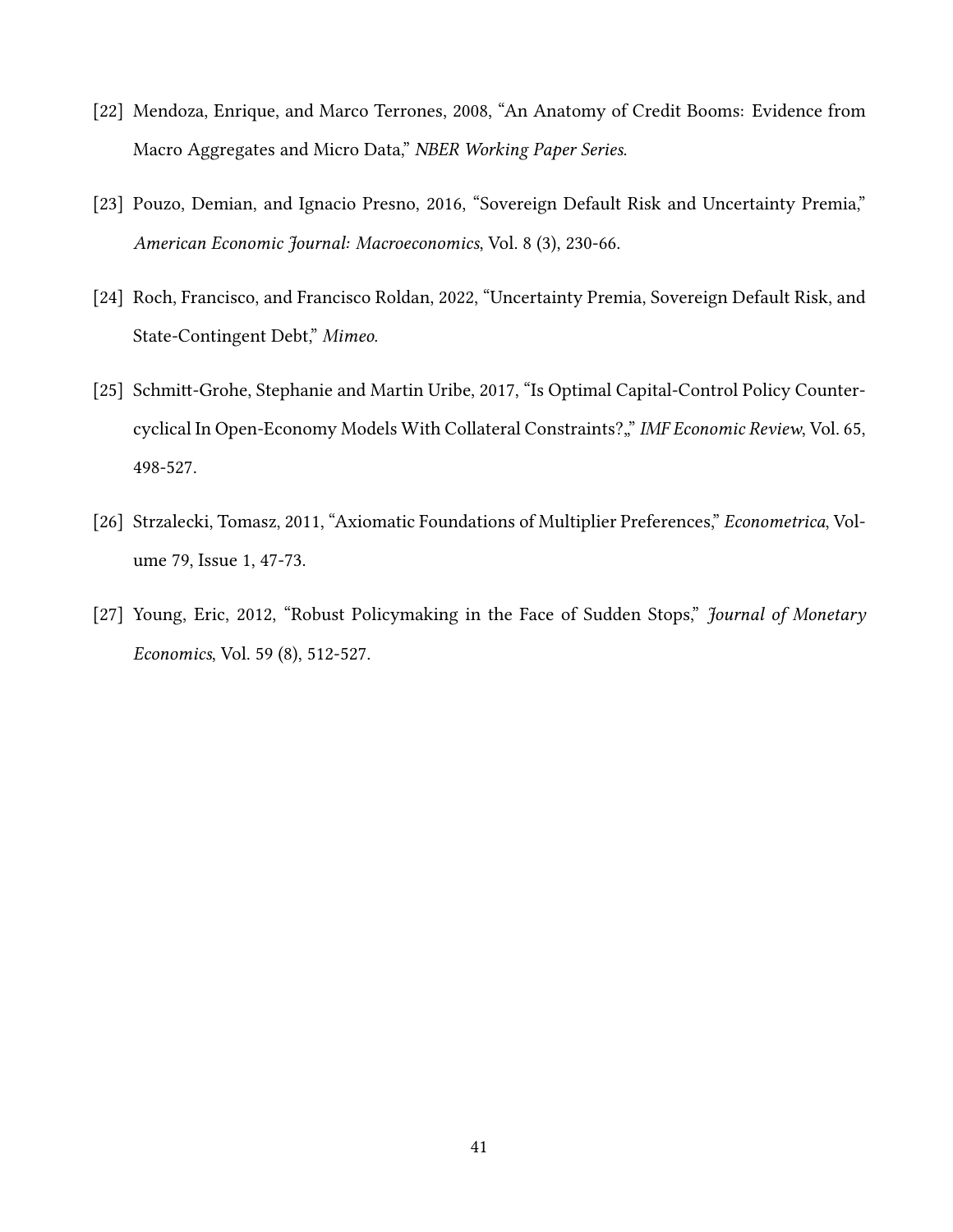# **5 Appendix**

# <span id="page-42-0"></span>**5.1 Additional Figures**

**Figure 8:** Evolution of bond holdings based on worst-case distribution of shocks



Note: These plots show the evolution of bond holdings from simulations that consider a specific history of shocks to tradable and non-tradable endowments based on the worst-case distribution of shocks that a robust household considers. The same series of shocks is fed into the four cases depicted here. The first plot considers the optimal debt choice of a non-robust household, the second that of a non-robust planner, the third shows the choices from a robust household and the fourth from a robust planner. The blue circles indicate a sudden stop (i.e. the constraint binds *and* there is a one standard deviation reversal of the current account). The parametrization used for the simulation is that of Bianchi (2011), which implies a 5% probability of crisis under the descentralized equilibrium with no intervention.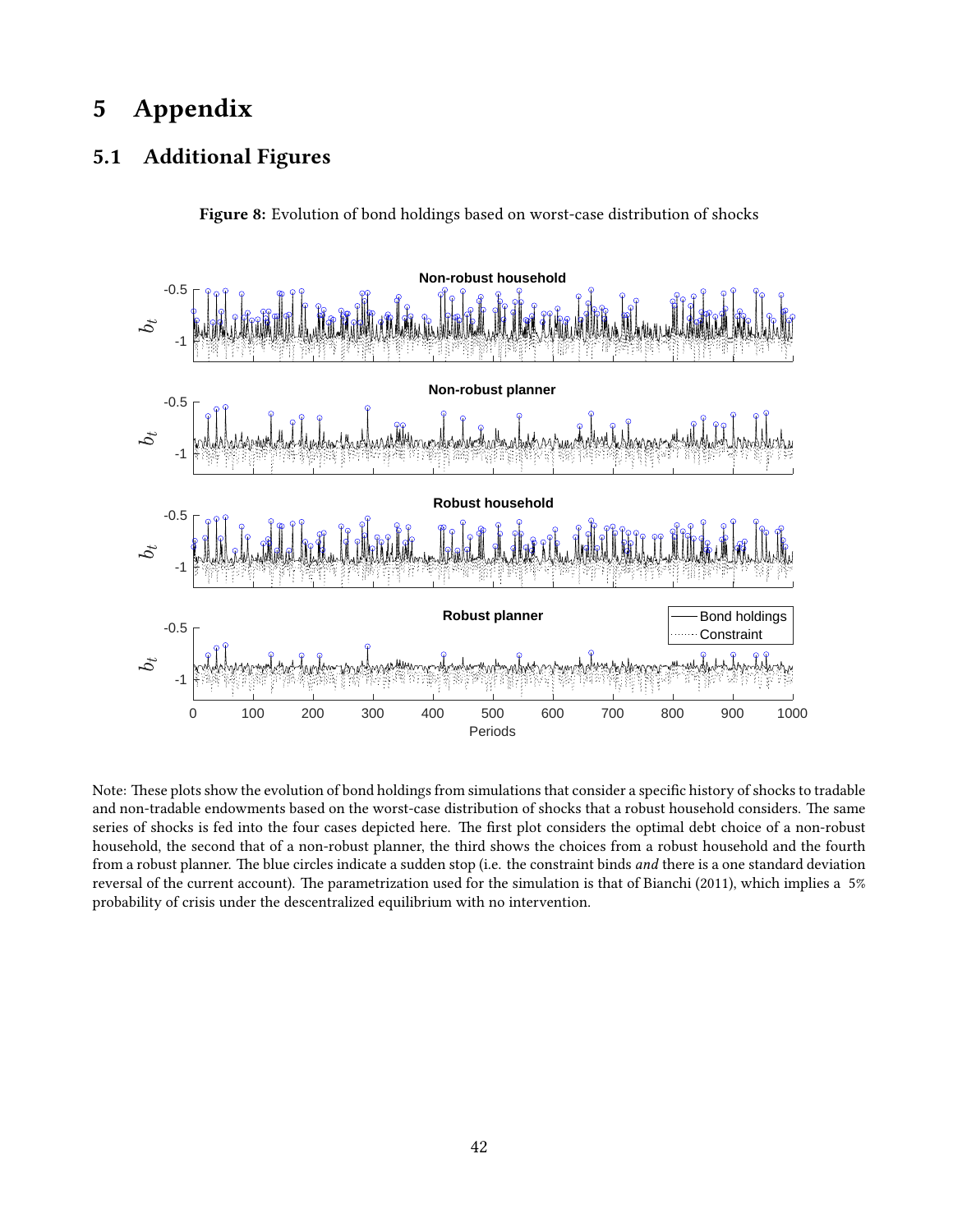# <span id="page-43-1"></span><span id="page-43-0"></span>**5.2 Results under the calibration in Bianchi (2011)**

|                                               | HН       | SP.      | <b>HH</b>       | SP              |
|-----------------------------------------------|----------|----------|-----------------|-----------------|
|                                               |          |          | Robust          | Robust          |
|                                               |          |          | $\theta = 0.35$ | $\theta = 0.35$ |
| Long-run prob of crisis <sup>*</sup> $(\%)$ : | 5.16     | 0.34     | 3.73            | 0.03            |
| Long-run prob of constraint binding $(\%)$ :  | 5.93     | 0.53     | 4.45            | 0.11            |
| Average debt as % of GDP:                     | 29.35    | 28.63    | 28.74           | 28.25           |
| Decrease in consumption in median crisis:     | $-16.69$ | $-10.34$ | $-12.52$        | $-10.25$        |
| Depreciation RER in median crisis:            | $-19.17$ | $-2.03$  | $-8.12$         | $-1.62$         |
| CA reversal in median crisis                  | 7.83     | 0.23     | 7.83            | 0.04            |
| Std dev of consumption:                       | 0.06     | 0.05     | 0.05            | 0.05            |
| Std dev of RER:                               | 0.23     | 0.11     | 0.16            | 0.1             |
| Std dev of CA (as % of GDP):                  | 0.03     | 0.01     | 0.01            | 0.01            |
| Corr consumption with GDP:                    | 0.83     | 0.85     | 0.73            | 0.62            |
| Corr RER with GDP:                            | 0.79     | 0.44     | 0.65            | 0.41            |
| Corr CA (as % of GDP) with GDP:               | $-0.75$  | $-0.08$  | $-0.52$         | 0.13            |

**Table 7:** Probability and magnitude of a sudden stop

Note: This table reports the results from the simulation exercise that considers a history of shocks to tradable and nontradable endowments based on the reference distribution using the calibration of Bianchi (2011). A sudden stop happens when the constraint binds *and* there is a one standard deviation reversal of the current account. Columns 1 and 2 report the results from economies that feature non-robust agents, while columns 3 and 4 are based on the optimal choices of a robust household and planner.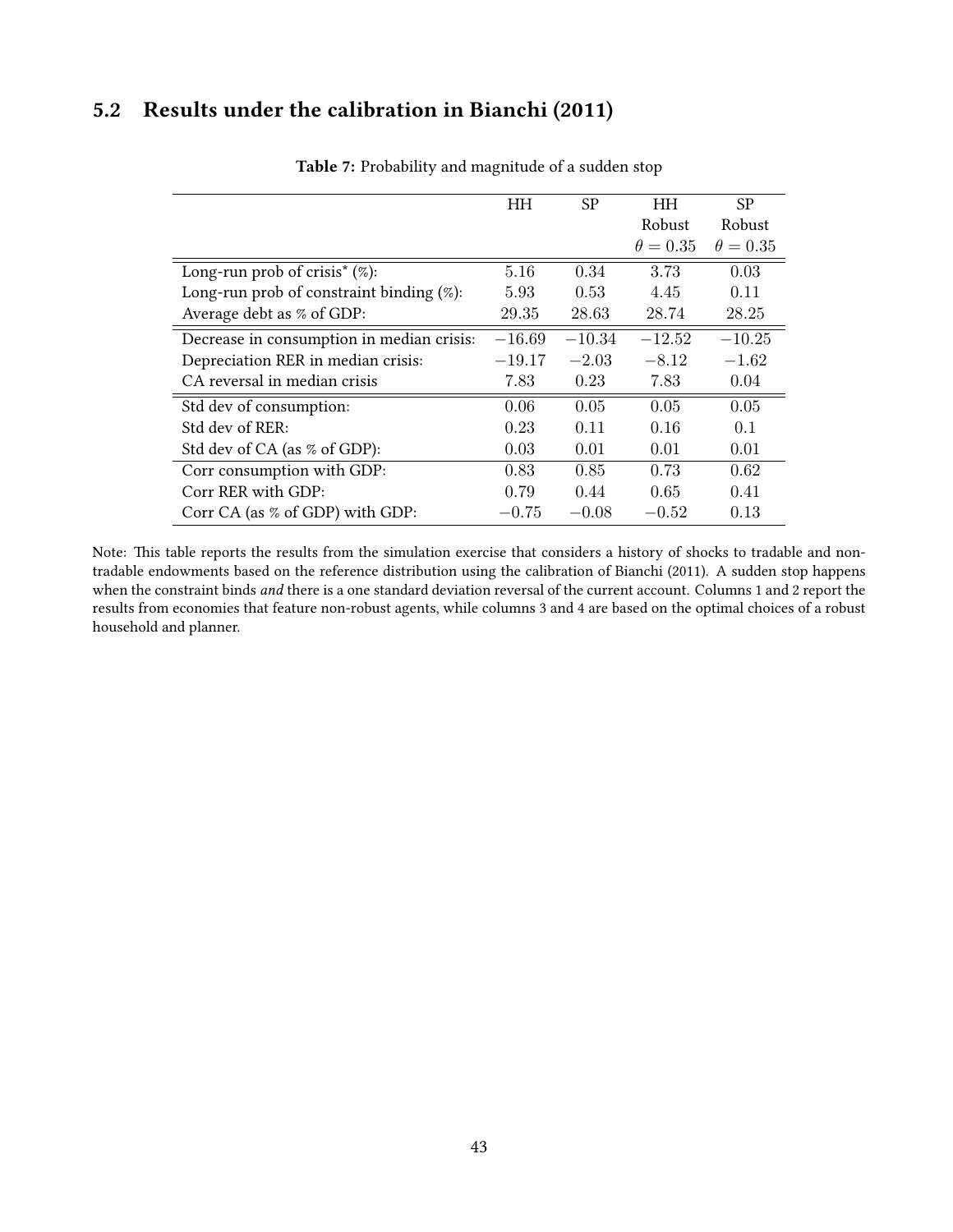#### **Figure 9:** Distribution of debt holdings

<span id="page-44-0"></span>

<span id="page-44-1"></span>Note: Distribution of debt holdings based on robust and non-robust allocations by household and planner. The parametrization used for this plot is that of Bianchi (2011), which implies a 5% probability of crisis under the descentralized equilibrium with no intervention.

|                                  | $\theta = 0.35$ | $\theta = 0.15$ |
|----------------------------------|-----------------|-----------------|
| Average tax $(\%)$               |                 |                 |
| 1) non-robust HH v non-robust SP | 7.27            | 7.27            |
| 2) non-robust HH v robust SP     | 6.33            | 5.94            |
| 3) robust HH v robust SP         | 5.66            | 3.76            |
| 4) robust HH v non-robust SP     | 3.68            | $-0.42$         |
| Prob of tax region $(\%)$        |                 |                 |
| 1) non-robust HH v non-robust SP | 80.11           | 80.11           |
| 2) non-robust HH v robust SP     | 94.31           | 95.74           |
| 3) robust HH v robust SP         | 70.06           | 44.89           |
| 4) robust HH v non-robust SP     | 91.84           | 92.35           |
| Tax correlation to GDP           |                 |                 |
| 1) non-robust HH v non-robust SP | $-0.74$         | $-0.74$         |
| 2) non-robust HH v robust SP     | $-0.60\,$       | $-0.61$         |
| 3) robust HH v robust SP         | $-0.59$         | $-0.45$         |
| 4) robust HH v non-robust SP     | -0.65           | -0.67           |

**Table 8:** Taxes (simulations)

Note: The parameterization is that of Bianchi (2011) and implies a probability of crisis of 5%. The numbers represent the average macroprudential tax that implements the planner's allocation over the 80,000 periods of the simulation. The realization of shocks to tradable and non-tradable goods is based on the baseline distribution.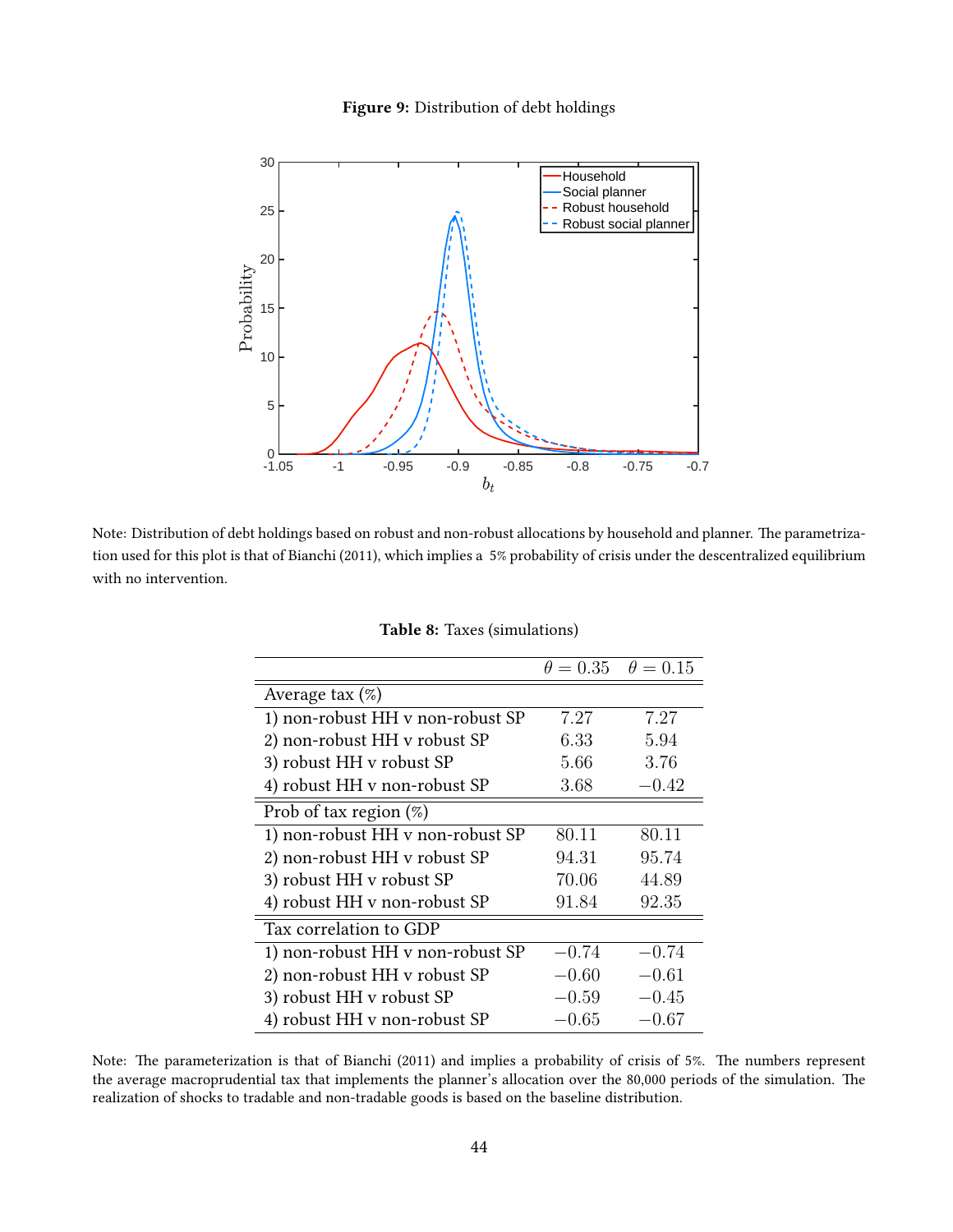<span id="page-45-0"></span>

|                                  |      | $\theta = 0.35 \quad \theta = 0.15$ |
|----------------------------------|------|-------------------------------------|
| Reference probabilities          |      |                                     |
| 1) non-robust HH v non-robust SP | 0.14 | 0.14                                |
| 2) non-robust HH v robust SP     | 0.13 | 0.11                                |
| 3) robust HH v robust SP         | 0.03 | $-0.01$                             |
| 4) robust HH v non-robust SP     | 0.03 | 0.02                                |
| Worst-case probabilities         |      |                                     |
| 5) non-robust HH v non-robust SP | 0.34 | 0.77                                |
| 6) non-robust HH v robust SP     | 0.34 | 0.79                                |
| 7) robust HH v robust SP         | 0.11 | 0.07                                |
| 8) robust HH v non-robust SP     | 0.10 | 0.04                                |

**Table 9:** Average welfare gains (simulations)

Note: The numbers represent the mean welfare gain over the periods in the simulation when a tax is needed to decentralize the planner's allocation. For the first set of results ("Reference probabilities"), the realization of shocks to tradable and nontradable goods in the simulations is based on the reference model. The second block of results ("Worst-case probabilities") considers the household's worst-case distribution. The parametrization is that of Bianchi (2011) which leads to a probability of crisis of 5% in the decentralized equilibrium with no intervention. Results are presented for two values of *θ*, representing different preferences for robustness (lower *θ* implies more robustness).

### <span id="page-45-1"></span>**5.3 A model with regime-switching collateral constraints**

This appendix presents a model where households face model misspecification concerns with respect to the financial constraints they may face tomorrow. To do this, we first modify the baseline model such that the ability to borrow  $(\kappa)$  switches between periods where households can borrow a larger fraction of tradable and non-tradable income and periods where the constraint is tighter in that this fraction is lower. This is modelled by allowing  $\kappa_t^T = \kappa_t^N = \kappa_t \in \{\kappa^H, \kappa^L\}$  with  $\kappa^H > \kappa^L$ . Over time, *κ<sup>t</sup>* follows an exogenous markov process independent from the endowment process, denote  $Pr(\kappa_{t+1}^i | \kappa_t^j)$  $\pi^j_t) = \pi_{ij}$  with  $i,j \in H,L$ . Note that this setup can be generalized to an arbitrary number of values for *κ* or a AR process could be used instead. In order to ease exposition, this appendix will only deal with the two-state markov-switching case.

As in the main text, we then introduce concerns for model mispecification by means of a preference for robustness. Unlike in the main text, the probability distortions induced by this preference will not affect expectations with respect to the endowment process, instead, robustness will be placed solely on the markov switching process. This is as if agents were absolutely confident in how their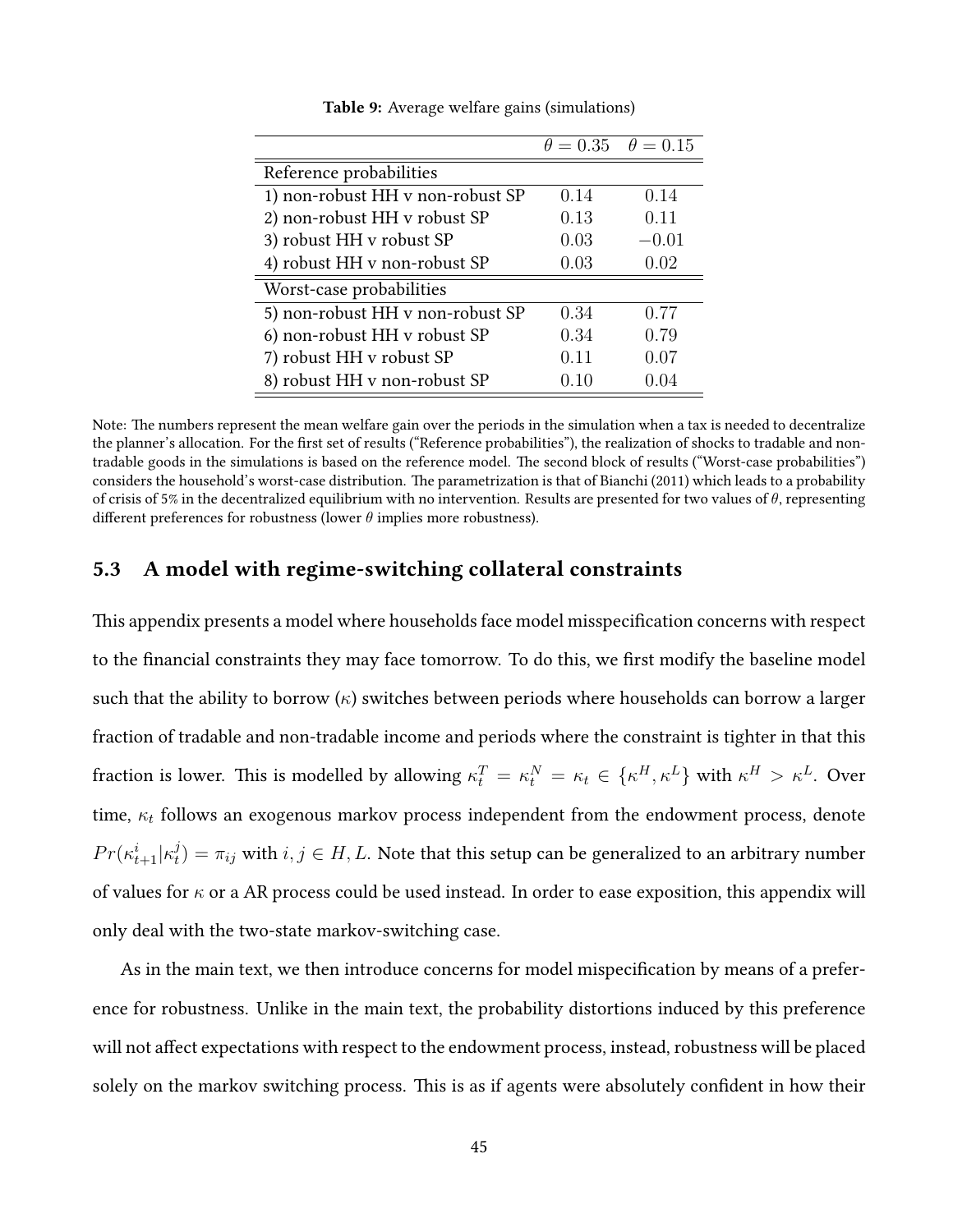endowment process is distributed but face ambiguity with respect to the likelihood of facing tigher (or looser) constraints in the future.

These modifications imply that the robust household's decentralized problem in its risk-sensitive representation is:

$$
V(b_t, B_t, y_t, \kappa_t) = \max_{c^N, c^T, b_{t+1}} \frac{c_t^{1-\sigma}}{1-\sigma} - \beta \theta_A \log(E_\kappa[e^{-\frac{1}{\theta_A}E_y[V(b_{t+1}, B_{t+1}, y_{t+1}, \kappa_{t+1})|b_t, B_t, y_t, \kappa_{t+1}}]|b_t, B_t, y_t, \kappa_t])
$$
  
subject to: 
$$
c_t \equiv \left[\omega(c_t^T)^{-\eta} + (1-\omega)(c_t^N)^{-\eta}\right]^{-1/\eta}
$$

$$
b_{t+1} + c_t^T + p_t^N c_t^N = b_t(1+r) + y_t^T + p_t^N y_t^N
$$

$$
b_{t+1} \ge -\kappa_t(p_t^N y_t^N + y_t^T)
$$

which is the equivalent to([7\)](#page-12-2).

The robust social planner's problem in its risk-sensitive representation is:

$$
W(B_t, y_t, \kappa_t) = \max_{c_t^T, b_{t+1}} \frac{c_t^{1-\sigma}}{1-\sigma} - \beta \theta_R \log(E_{\kappa}[e^{-\frac{1}{\theta_R}E_y[W(B_{t+1}, y_{t+1}, \kappa_{t+1})|B_t, y_t, \kappa_{t+1}}]B_t, y_t, \kappa_t]) \bigg]
$$
  
subject to:  $c_t \equiv \left[ \omega(c_t^T)^{-\eta} + (1-\omega)(c_t^N)^{-\eta} \right]^{-1/\eta}$   

$$
B_{t+1} + c_t^T = B_t(1+r) + y_t^T
$$
  

$$
B_{t+1} \ge -\kappa_t(p_t^N y_t^N + y_t^T)
$$
  

$$
p_t^N = \frac{(1-\omega)}{\omega} (\frac{c_t^T}{c_t^N})^{\eta+1}
$$
  

$$
c_t^N = y_t^N
$$

which is the equivalent to([12](#page-13-1)).

Note first that, in both cases,  $\kappa_t$  is time varying as denoted by its time subscript and  $\kappa_t$  is included as a state variable given its relevance in forecasting *κt*+1. Also note that expectation with respect to  $\kappa_{t+1}$  and to  $y_{t+1}$  are nested, represented by  $E_{\kappa}[\cdot_{t+1}]$  and  $E_{y}[\cdot_{t+1}|\kappa_{t+1}]$  respectively. Finally, note that risk sensitivity is placed only on the expectation *Eκ*, indicating that the preference for robustness is only affecting this expectation. If we momentarily ignore the expectation of *κ* and endow the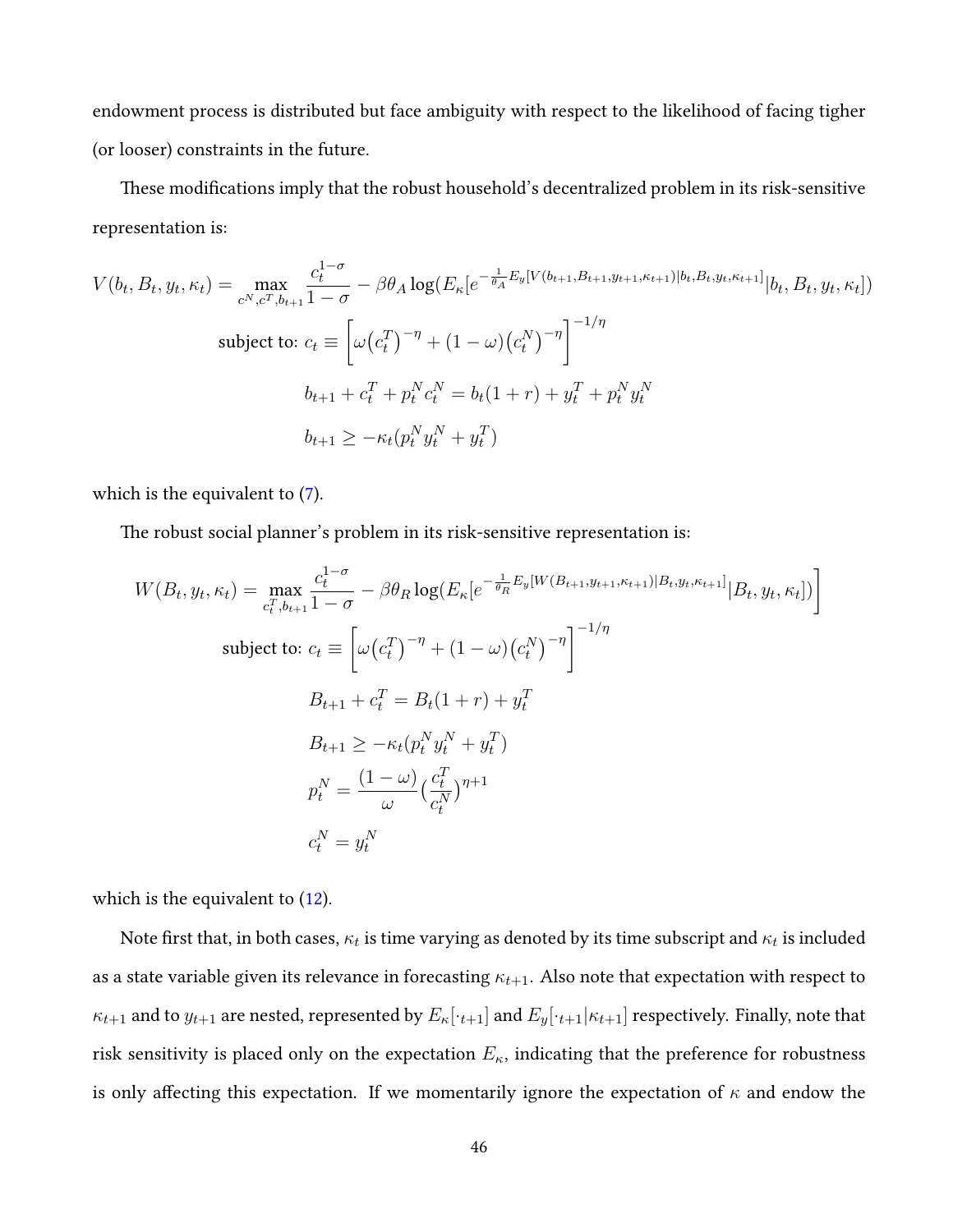decision maker with certainty with respect to  $\kappa_{t+1},$  we have that

$$
-\beta \theta e^{-\frac{1}{\theta}\log(E_y[G(\cdot)])} = \beta E_y[G(\cdot)], \quad G \in \{V, W\}
$$

and the problem reduces to a standard Bellman equation without a preference for robustness.

Aside from these distinctions, the differences between the decentralized and social planner's problem are the same as discussed in the main text. The Euler equations that correspond to each problem are

$$
\beta(1+r)E_{\kappa}[m_{t+1}^{*}E_{y}[u_{t+1}^{T}|b_{t}, B_{t}, y_{t}, \kappa_{t+1}]|\kappa_{t}] = u_{t}^{T} + \mu_{t}
$$

$$
\beta(1+r)E_{\kappa}[n_{t+1}^{*}E_{y}[u_{t+1}^{T} + \mu_{t+1}^{SP}\psi_{t+1}|b_{t}, B_{t}, y_{t}, \kappa_{t+1}]|\kappa_{t}] = u_{t}^{T} + \mu_{t}^{SP}
$$

with

$$
m_{t+1}^{*} = \frac{e^{-\frac{1}{\theta_{A}}E_{y}[V(b_{t+1},B_{t+1},y_{t+1},\kappa_{t+1})|b_{t},B_{t},y_{t},\kappa_{t+1}]} }{E_{\kappa}[e^{-\frac{1}{\theta_{A}}E_{y}[V(b_{t+1},B_{t+1},y_{t+1},\kappa_{t+1})|b_{t},B_{t},y_{t},\kappa_{t+1}]}|\kappa_{t}]}
$$

$$
n_{t+1}^{*} = \frac{e^{-\frac{1}{\theta_{R}}E_{y}[W(B_{t+1},y_{t+1},\kappa_{t+1})|B_{t},y_{t},\kappa_{t+1}]} }{E_{\kappa}[e^{-\frac{1}{\theta_{R}}E_{y}[W(B_{t+1},y_{t+1},\kappa_{t+1})|B_{t},y_{t},\kappa_{t+1}]}|\kappa_{t}]}
$$

theseare the equivalent expressions for  $(16)$  and  $(17)$  $(17)$  $(17)$ .

Optimal policy, follows directly exactly as in the main text and the pecuniary externality and paternalistic motives are elucidated as before:

$$
1 + \tau = \frac{E_{\kappa}[n_{t+1}^{*}E_{y}[u_{t+1}^{T} + \mu_{t+1}^{SP}\psi_{t+1}|b_{t}, B_{t}, y_{t}, \kappa_{t+1}]|\kappa_{t}]}{E_{\kappa}[m_{t+1}^{*}E_{y}[u_{t+1}^{T}|b_{t}, B_{t}, y_{t}, \kappa_{t+1}]|\kappa_{t}]}
$$

#### **5.3.1 Calibration**

To show that the message drawn from the welfare implications under robustness are qualitatively the same as those discussed in the main text, we calibrate the modified model using the same criteria as in the main text with a couple of differences. First, we let  $\kappa^H$  and  $\kappa^L$  deviate from the value for  $\kappa$  chosen in the main calibration symmetrically, i.e.  $\kappa = 0.31$  remains the midpoint between *κ*<sup>*H*</sup> = *κ* + ∆/2 and  $κ^L = κ - Δ/2$ . Where the additional parameter Δ represents the difference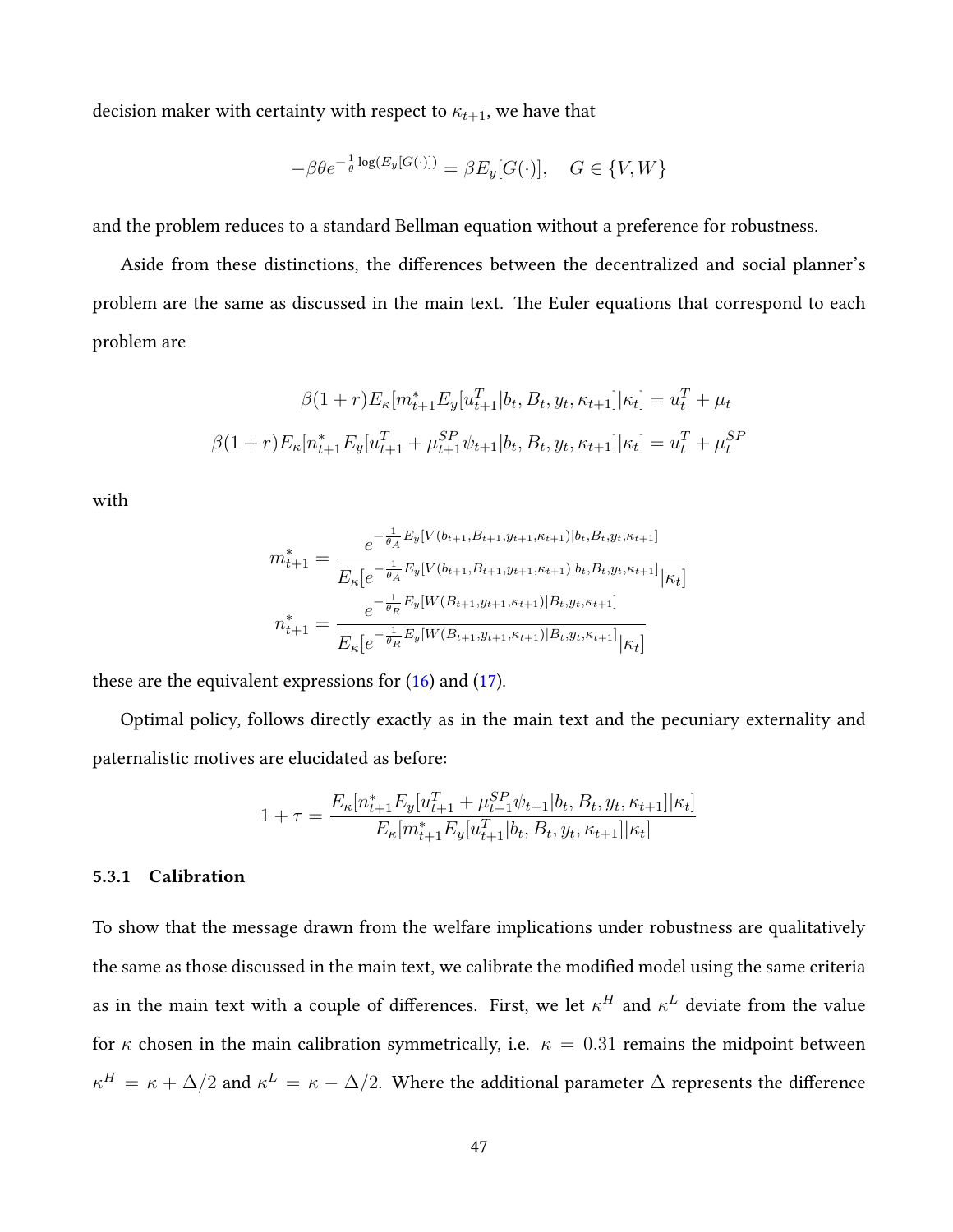between periods of high vs low collateral plegeability. Note that this model nests the baseline in the sense that setting  $\Delta = 0$  recovers the baseline model without time-varying kappa. The value of ∆ is set to 0.031, 10% of the value of the midpoint. Another difference is that a choice must be made for the transition probabilities of the markov switching process. Here we follow Mendoza and Terrones (2008) who find that the mean duration of credit booms in industrialized economies is of about 7 years, this implies that the probability of a  $\kappa^H$  persisting each period is  $\pi^{HH} \approx 0.85$ . As in Bianchi, Boz, and Mendoza (2012) we treat the markov switching process symmetrically and set  $\pi^{LL} = 0.85$ . The parameter governing the preference for robustness  $\theta = 0.025$  is chosen following the same criteria as in the main text, we target a detection error probability above 20%. Table [10](#page-48-0) summarizes the calibration of parameters that differ from those shown in table [1](#page-19-0).

**Table 10:** Calibration

<span id="page-48-0"></span>

| Parameter                                                               | Value | Source                                              |
|-------------------------------------------------------------------------|-------|-----------------------------------------------------|
| <b>Utility function</b>                                                 |       |                                                     |
| Discount factor $\beta$                                                 | 0.75  | To match data moments                               |
| <b>Collateral constraint</b>                                            |       |                                                     |
| Share of collateralized tradable $\kappa^H$                             | 0.326 | To match data moments                               |
| Share of collateralized tradable $\kappa^L$ 0.294 To match data moments |       |                                                     |
| Robustness                                                              |       |                                                     |
| Degree of misspecification $\theta$                                     | 0.025 | To target a detection error probability of $> 20\%$ |

#### **5.3.2 Simulation Results**

Below, Table [11](#page-49-0) presents the simulation results for the model with regime-switching collateral constraints (stochastic kappa). Comparing these to the results from the baseline model (table [2\)](#page-26-1), one can immediately see that the calibration of both sets of simulations yields comparable simulated statistics.